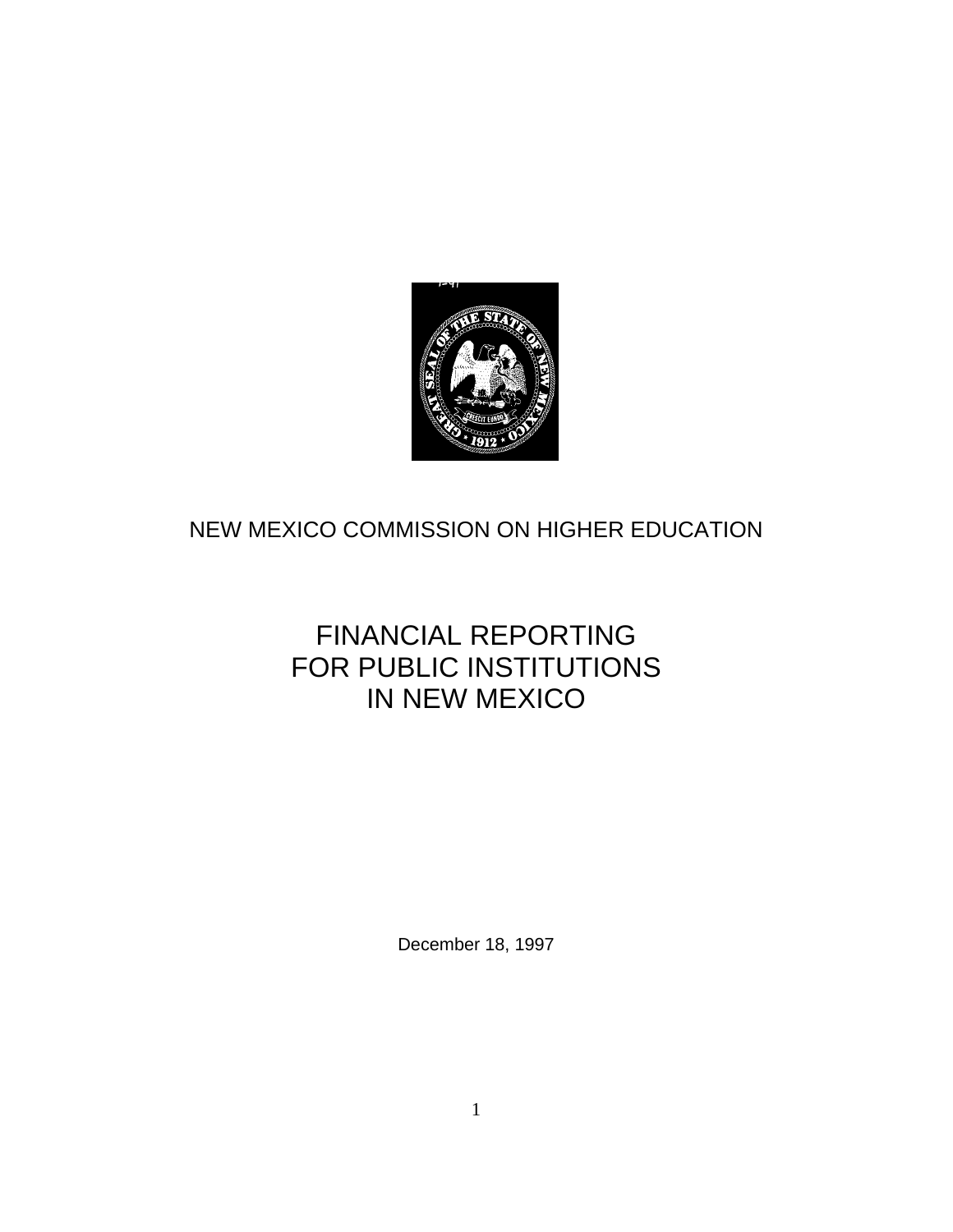### **INTRODUCTION**

Chapter 30, Laws of 1974 (Section 21-1-33, NMSA 1978), mandated the development of an accounting, budgeting and fiscal reporting manual for New Mexico institutions of higher education. As required by statute, the contents of this manual have been approved by the Commission on Higher Education and the legislative Finance Committee.

The original development of this manual was a cooperative undertaking involving the fiscal officers of several higher education institutions; the staff of the Commission on Higher Education, the Department of Finance and Administration, the Legislative Finance Committee, and the State Auditor; and representatives of some private auditing firms.

The primary authority on which revisions to this manual were based is the Financial Accounting and Reporting Manual for Higher Education; Release 96-4; National Association of College and University Business Officers and KPMG Peat Marwick; 1996.

The accounting principles set forth in this manual provide for a consistent and uniform system of treating institutional finance data. Specific instructions for developing budgets are to reflect the application of these accounting principles and are the guidelines that should be followed in reporting the financial data.

Revisions to the manual, if necessary, are to be considered every year during the two months immediately following the legislative session, and these revisions should be incorporated in the preparation of the following year's operating budget.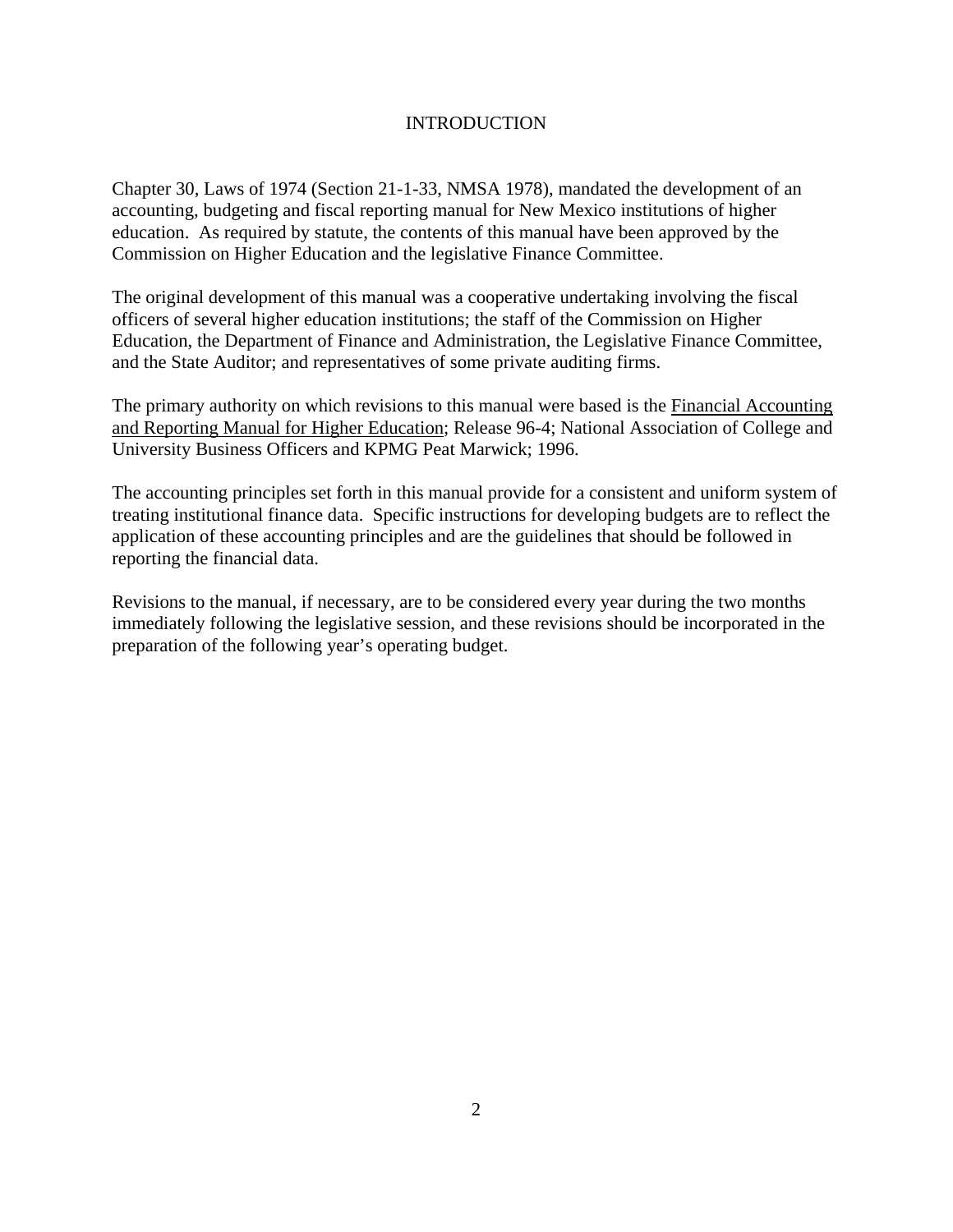# TABLE OF CONTENTS

| Student Tuition and Miscellaneous Fees for Instruction and General27 |  |
|----------------------------------------------------------------------|--|
|                                                                      |  |
|                                                                      |  |
|                                                                      |  |
|                                                                      |  |
|                                                                      |  |
|                                                                      |  |
|                                                                      |  |
|                                                                      |  |
|                                                                      |  |
|                                                                      |  |
|                                                                      |  |
|                                                                      |  |
|                                                                      |  |
|                                                                      |  |
|                                                                      |  |
|                                                                      |  |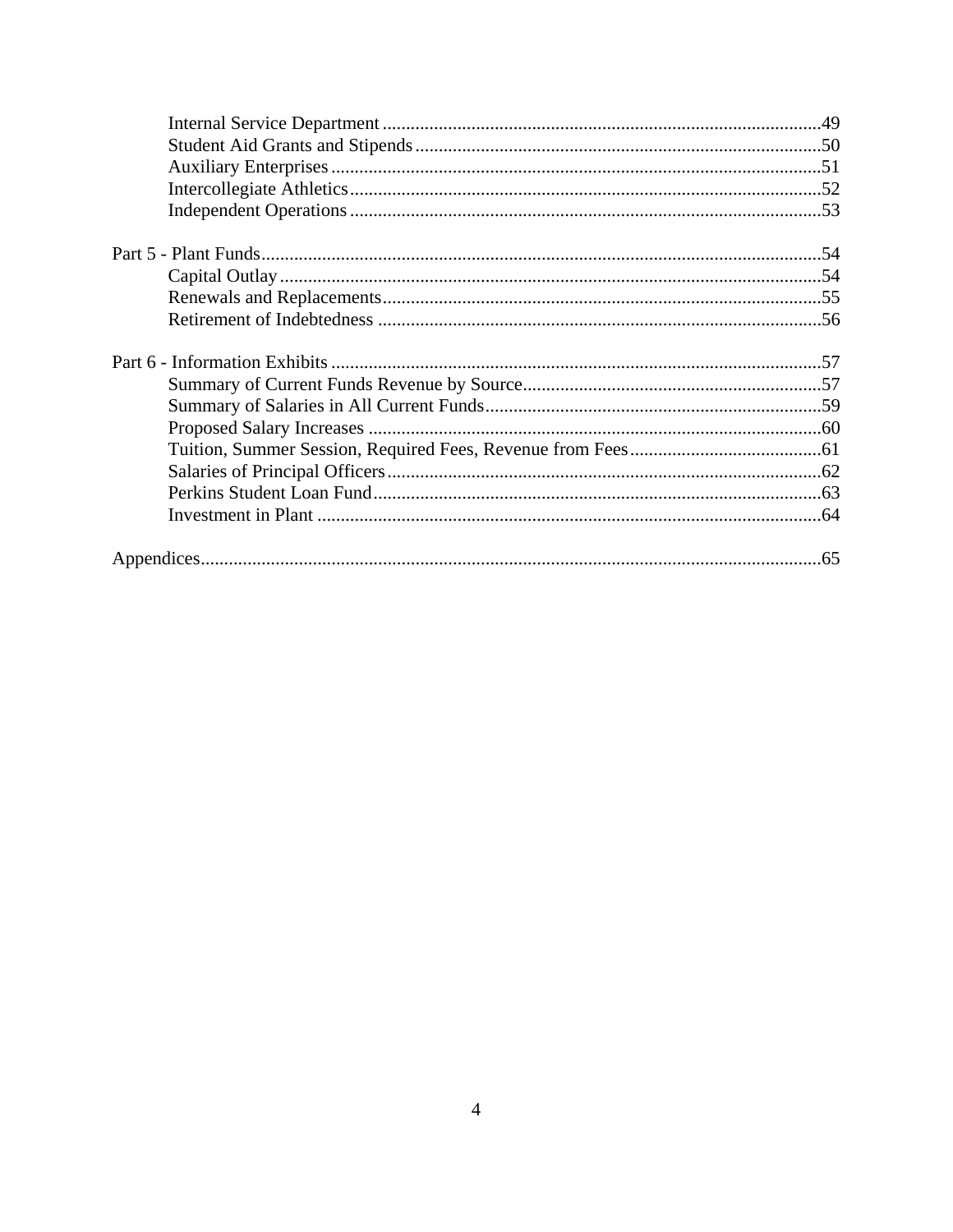#### Part 1

### ACCOUNTING PRINCIPLES

Unless otherwise specified, the accounting principles described in the National Association of College and University Business Officers' (NACUBO) Financial Accounting and Reporting Manual for Higher Education are to be followed by public institutions reporting financial information to the New Mexico Commission on Higher Education. For guidance in the reporting of new or emerging matters that may not be specifically addressed in this document, institutions should follow the recommendations provided by NACUBO.

#### Fund Accounting

The fund accounting system, generally accepted for use in institutions of higher education, is to be used. This system accounts for the total fiscal operations of an institution in a series of selfbalancing fund groups as follows:

| Current Funds                      | <b>Unrestricted</b><br>Restricted                                                            |
|------------------------------------|----------------------------------------------------------------------------------------------|
| Loan Funds                         |                                                                                              |
| <b>Endowment and Similar Funds</b> |                                                                                              |
| Annuity and Life Income Funds      |                                                                                              |
| <b>Plant Funds</b>                 | Unexpended<br>Renewals and Replacements<br>Retirement of Indebtedness<br>Investment in Plant |

Agency Funds

The budget includes Current Funds and Plant Funds other than Investment in Plant. The budget also reflects transactions between these budgeted funds and the other fund groups. For those fund groups included in the budget, the year-end financial statements can be reconciled with the information reported in the budget document.

#### Restricted and Unrestricted Funds

Restricted funds are funds restricted by outside agencies or donors as to use. Such funds are to be contrasted with unrestricted funds over which the institution has control and freedom as to use.

Restricted funds are to be taken as receipts directly to the fund appropriate to the particular restriction involved. Thus, funds restricted by the outside source to use for student loans are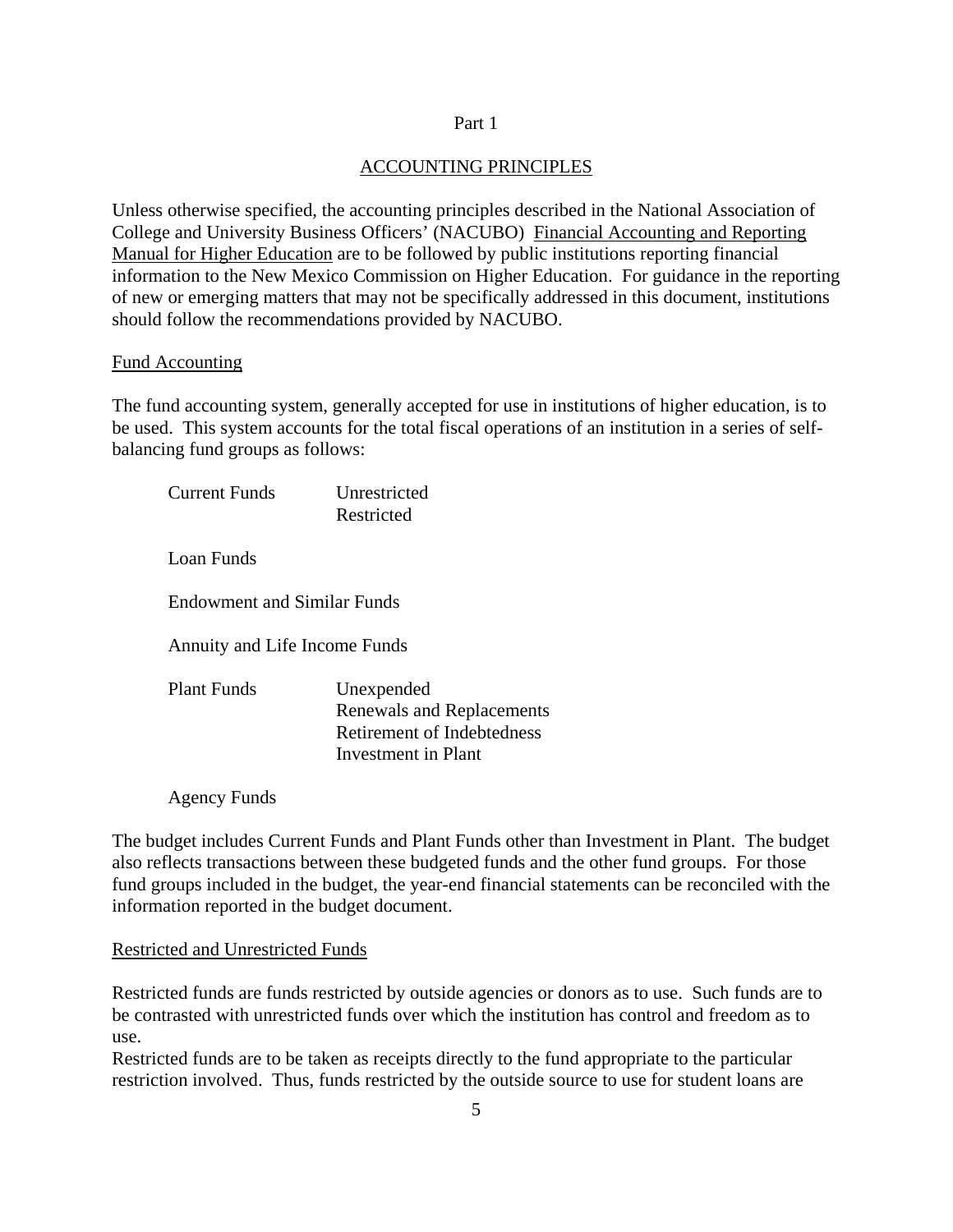taken as receipts to Loan Funds, and funds restricted to use for a particular building project are taken as receipts to Capital Outlay Plant Funds. If the outside source instructs that the funds are to be invested in perpetuity, with only the earning from the investment being expended, then the funds are taken as receipts to Endowment Funds. If the outside source restricts the funds to use for operating expenses of a particular research program or a particular instructional program, then the funds are taken as receipts to Restricted Current Funds. The only receipts to be taken directly to funds other than Unrestricted Current Funds are receipts restricted to those other funds.

All unrestricted funds are to be taken as receipts to Unrestricted Current Funds. Current Funds are classified into subcategories as follows:

Instruction and General Student Social and Cultural Development Activities Research Public Service Internal Service Departments Student Aid Grants and Stipends Auxiliary Activities Intercollegiate Athletics Independent Operations

Unrestricted funds are to be taken to the Instruction and General subcategory of Current Funds, except in cases where the funds are clearly applicable to one of the other subcategories. For example, athletics gate receipts are unrestricted current funds and are clearly applicable to the Intercollegiate Athletics subcategory, but an unrestricted private gift is not applicable to any particular subcategory and must be taken to Instruction and General. This is not to say that revenue from private gifts cannot be ultimately applied to other purposes through transfer.

The following are specific instructions for the handling of funds from particular sources, in terms of restricted or unrestricted:

#### State Appropriations:

State general fund appropriations to the institutions, in most cases, are set forth as a series of items for instruction and general, athletics, educational television, etc. These individual appropriation amounts could be viewed as restricted funds. However, when they are for current purposes, they are to be reflected as unrestricted funds, except that there may be some few exceptional appropriation items which, after consultation with the CHE staff, will be determined to be properly treated as restricted current funds.

### Required Student Fees:

Institutions in assessing required fees should treat these fees as unrestricted revenue to the activity for which the fee was assessed. Proceeds from required student fees used for debt service are to be taken as receipts directly to the Retirement of Indebtedness subcategory of Plant Funds. Proceeds of required student fees used for activities falling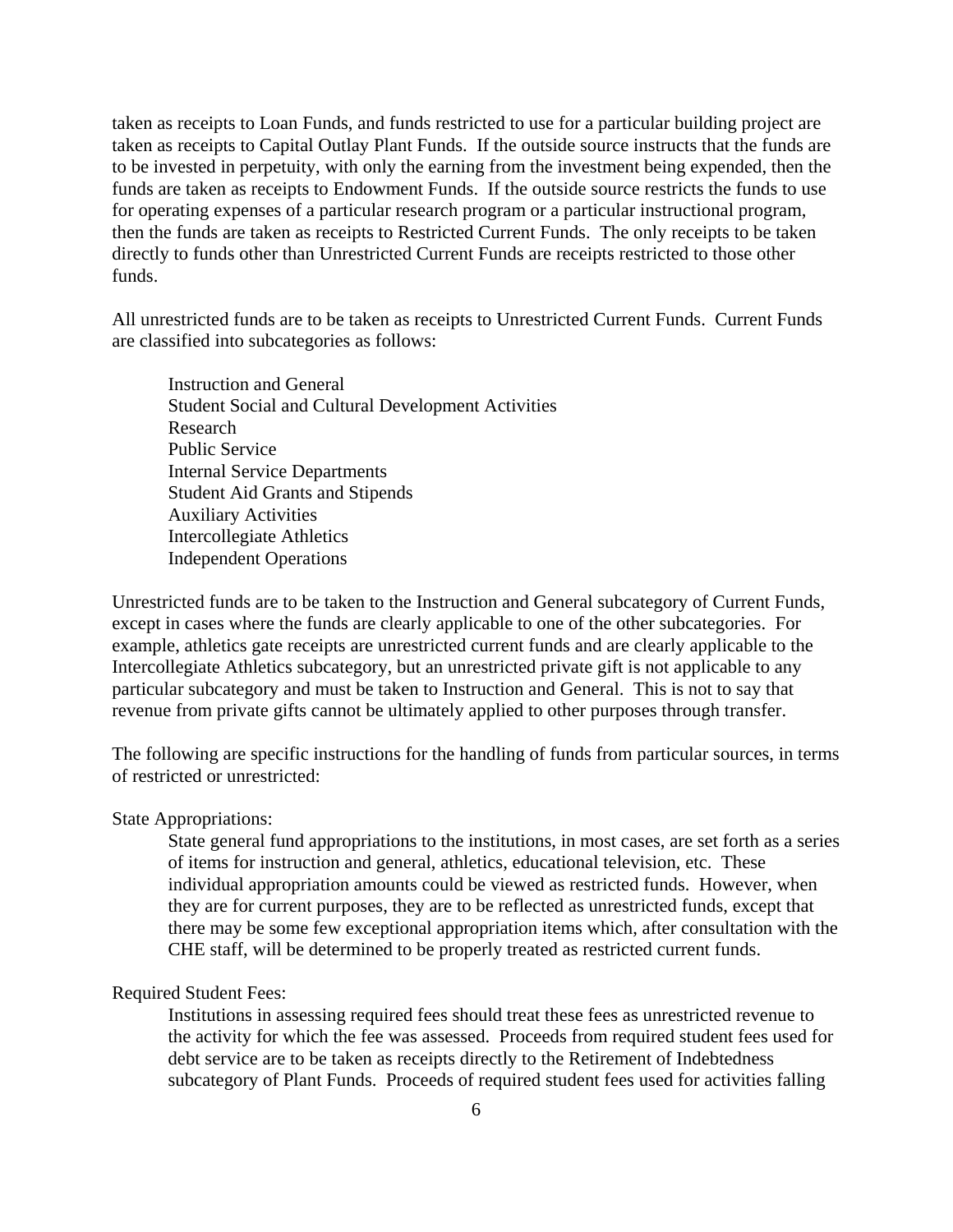within the various subcategories of Current Funds are to be taken as unrestricted current funds revenue in those subcategories.

#### Interest on Investments:

Earnings from short-term investment of balances are to be taken directly as receipts to the funds in which the balances reside. Thus, interest earned through the investment of balances in restricted current funds is to be reflected as receipts to the restricted current funds in which the balances reside when required by the grantor; otherwise, the interest will be considered unrestricted current funds income. Similarly, interest earned on balances in unexpended plant funds or on debt service reserves or on unloaned loan funds is to be taken as receipts to the funds where the balances reside. Interest earned on unrestricted current funds balances is to be taken as unrestricted revenue to the Instruction and General subcategory of Current Funds.

In the cases of Endowment Funds and Agency Funds, earnings from investments of endowment funds are taken to whatever restricted purpose was specified by the donor or, if the use of the earnings was not specified by the donor, to the unrestricted current funds. Only if the donor specified that earnings were to be added to endowment funds principal would the earnings go to Endowment Funds. In the case of Agency Funds, earning from investment of balances are to be taken as unrestricted revenue to the Instruction and General subcategory of Current Funds.

If investments are pooled, the earnings must be equitably distributed among the funds and exhibits in which the balances reside. This requires that averages over time, of the shares of the invested balances belonging to each fund, must be determined and the earnings allocated in proportion to those averages. The method used for doing this should be reported in the notes to the year-end financial statements.

#### Accrual Accounting

The accounts are to be maintained and the reports prepared on the accrual basis of accounting. Revenues are reported when earned and expenditures when materials or services are received. Expenses incurred at the balance sheet date should be accrued and expenses applicable to future periods should be deferred. Handling of summer session is an exception to this, because it overlaps the fiscal year end. Revenues and expenditures for summer session are to be reported in the fiscal year in which the majority of the session is conducted or in the fiscal year in which the session ends. Therefore, summer session revenues and expenditures occurring late in the preceding fiscal year may be deferred into the new fiscal year.

Unrestricted current funds generally are earned when they are received, and therefore they are taken as revenue when received, except for funds applicable to a future fiscal period such as prepaid tuition, fees, or auxiliaries charges.

Funds restricted to current funds purposes are to be taken to restricted current funds when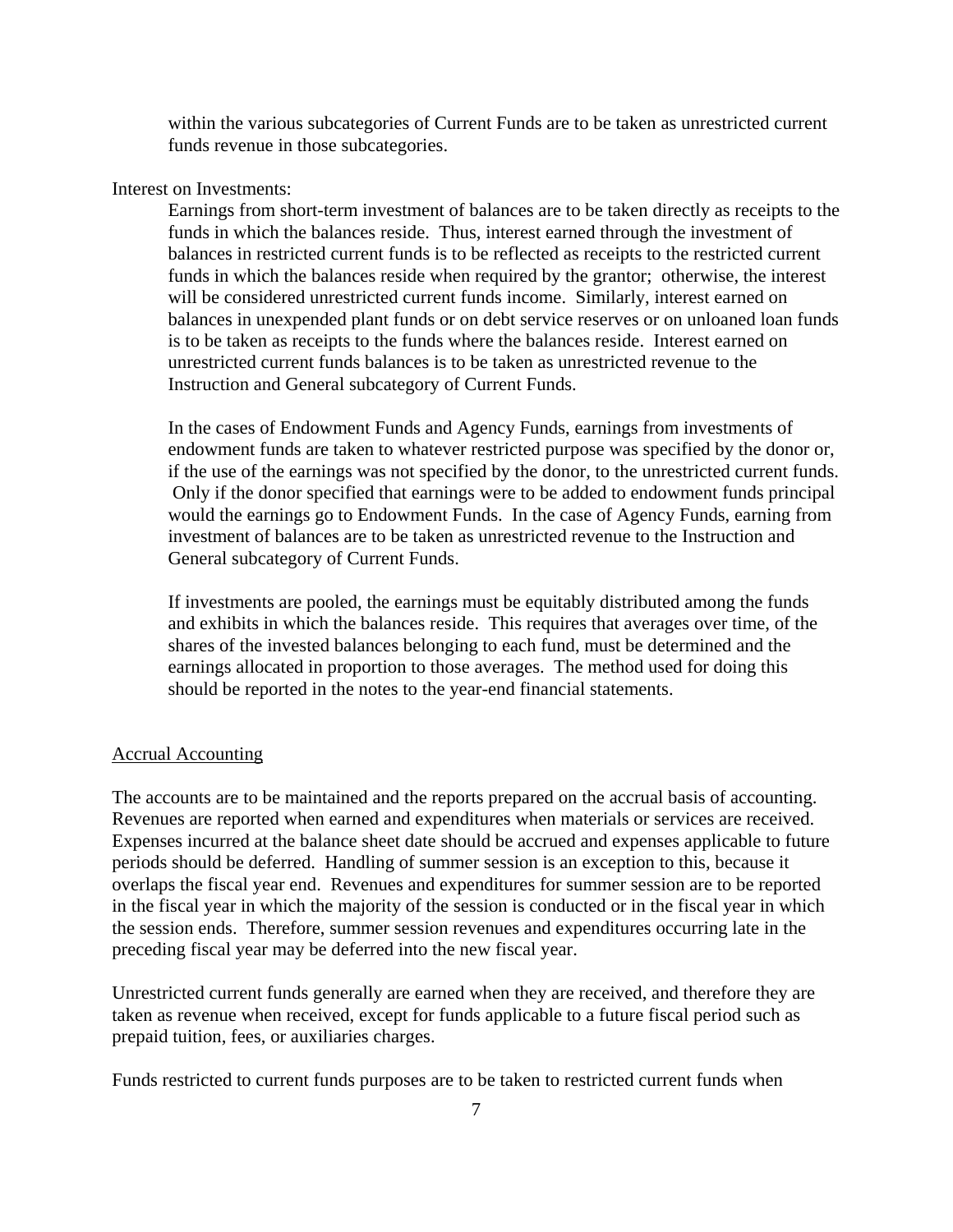received. Such funds will be reflected as revenues in the fiscal year when earned. That is, when expenditures of restricted current funds are made for the purposes to which the funds are restricted by the outside source, then an amount equal to those expenditures is taken as restricted current funds revenue. Balances of unspent restricted current funds will not reflect in the budget, but will reflect in the year-end financial statements.

Under the accrual system of accounting, encumbrances are not carried over from one fiscal year to the next except when considered immaterial by external auditors. Another exception to this is when regulations, for some grants, contracts, or appropriations, specifically require the institution to carry encumbrances under penalty of either losing a grant or the amount of the encumbrance. Other than these exceptions, encumbrances, representing outstanding purchase orders and other commitments for materials or services not received as of the reporting date, should neither be reported as expenditures nor be included as liabilities in the balance sheet. Designations or allocations of fund balances in the financial statements or disclosure in the notes to the financial statements should be made when such commitments are material in amount.

When funds restricted to current funds purposes include an allowance for indirect costs (such as federal research grants or contracts), the recovery of indirect costs is to be taken as unrestricted revenue to Current Funds, when earned. That is, when direct expenditures of the current restricted funds are made for the purposes for which the funds were restricted by the outside source, then the allowed amount of indirect cost recovery associated with these direct expenditures is taken as unrestricted revenue to Current Funds. Indirect cost recovery should be determined and reflected as revenue to unrestricted Current Funds at least quarterly.

Supplies and materials drawn from inventories are to be recorded as expense when issued.

The land income and permanent fund income received by the institution in July is to be reflected as revenue in the prior fiscal year just ended.

#### Particular Matters

#### Internal Charges and External Sales:

Provision is made in the budget for reflecting the operations of internal service departments. When the services of internal service departments are utilized by other organizational units within the institution, charges for such services covering full cost, including allowances for maintenance and replacement of equipment, are to be reflected as expenses of the using unit and netted against the expenditures of the service department. Allowances for building renewal and replacement may also be included in the total costs when practical. The same principle applies when comparable transactions occur between organizational units not involving a recognized internal service department, except that when the service is provided by an auxiliary enterprise or intercollegiate athletics or an independent operation, the internal charge is to be reflected as revenue to the unit providing the service rather than being netted against expense. Also, if the internal transaction represents the sale of a by-product from the instructional, research or service activities of the selling department, such as sales of farm products by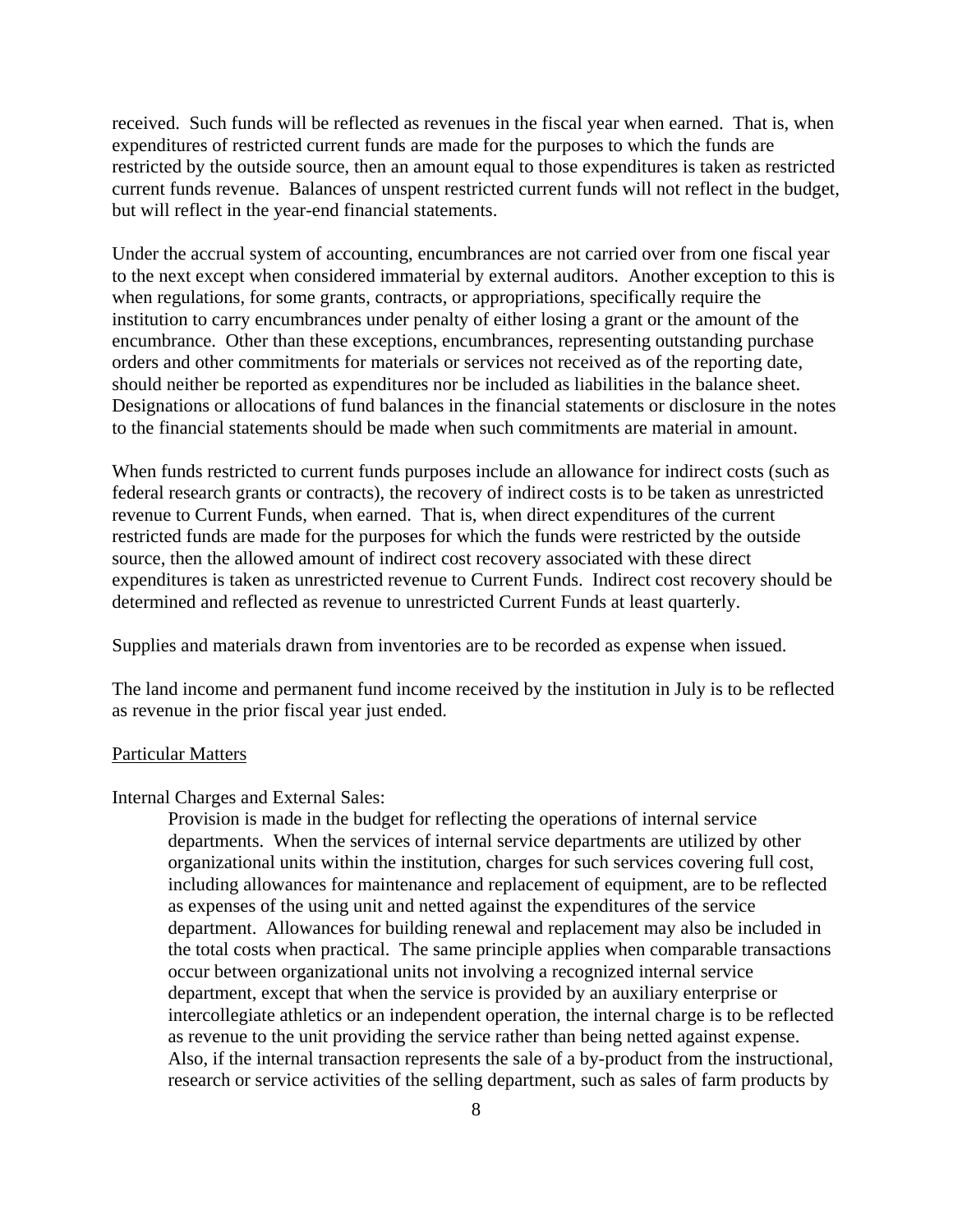the College of Agriculture to the dining hall, the charges should be treated as revenue to the selling department rather than a reduction of its expense. The revenue from external sales of internal service departments should not be netted against expenditures. It should be treated as revenue to the internal service department unit.

External sales by organizational units will be reflected as revenue, in the sales and services category, rather than being netted against expenditures. This principle applies in any case where the sales involves a by-product from the instructional, research, or service activities of the selling department, such as laboratory school tuition, speech clinic fees charged public clients, sales of farm produce from experimental farms, sales of publications, etc. Charges for lost library books, broken laboratory equipment, and the like are properly credited against expense, but when a fee is charged, it should be taken as revenue in the category miscellaneous fees.

In the case of interdepartmental transactions involving use of vehicles, the preferred handling is as an internal service department, with charges covering total costs, including replacement of vehicles. Whether handled as an internal service department or not, the user should be charged with an amount covering total cost, and the charge should be netted against the expenditures of the organizational unit supplying the vehicle or related goods or services.

Central computer centers are to be handled as internal service departments, with all costs recovered through charges either internal or external. The individual user department should be charged, except for instructional departments and programs where a single charge for all instruction and departmental research may be reflected or computer costs may be budgeted by academic department.

Charges for Utilities, Institutional Support, and Plant Operation and Maintenance: Auxiliary Enterprises, Intercollegiate Athletics, and Independent Operations are to be direct-charged with an appropriate share of utilities costs, Institutional Support costs and Plant Operation and Maintenance costs. Unrestricted research, Public Service, and Internal Service activities reported on exhibits 16, 17, and 18 may also be charged with the types of overhead. In addition, when capital projects utilize resources which are charged to Plant Operation and Maintenance, appropriate charges should be made against the project in Unexpended Plant Funds or Renewals and Replacements and netted against the expenditures for Plant Operation and Maintenance.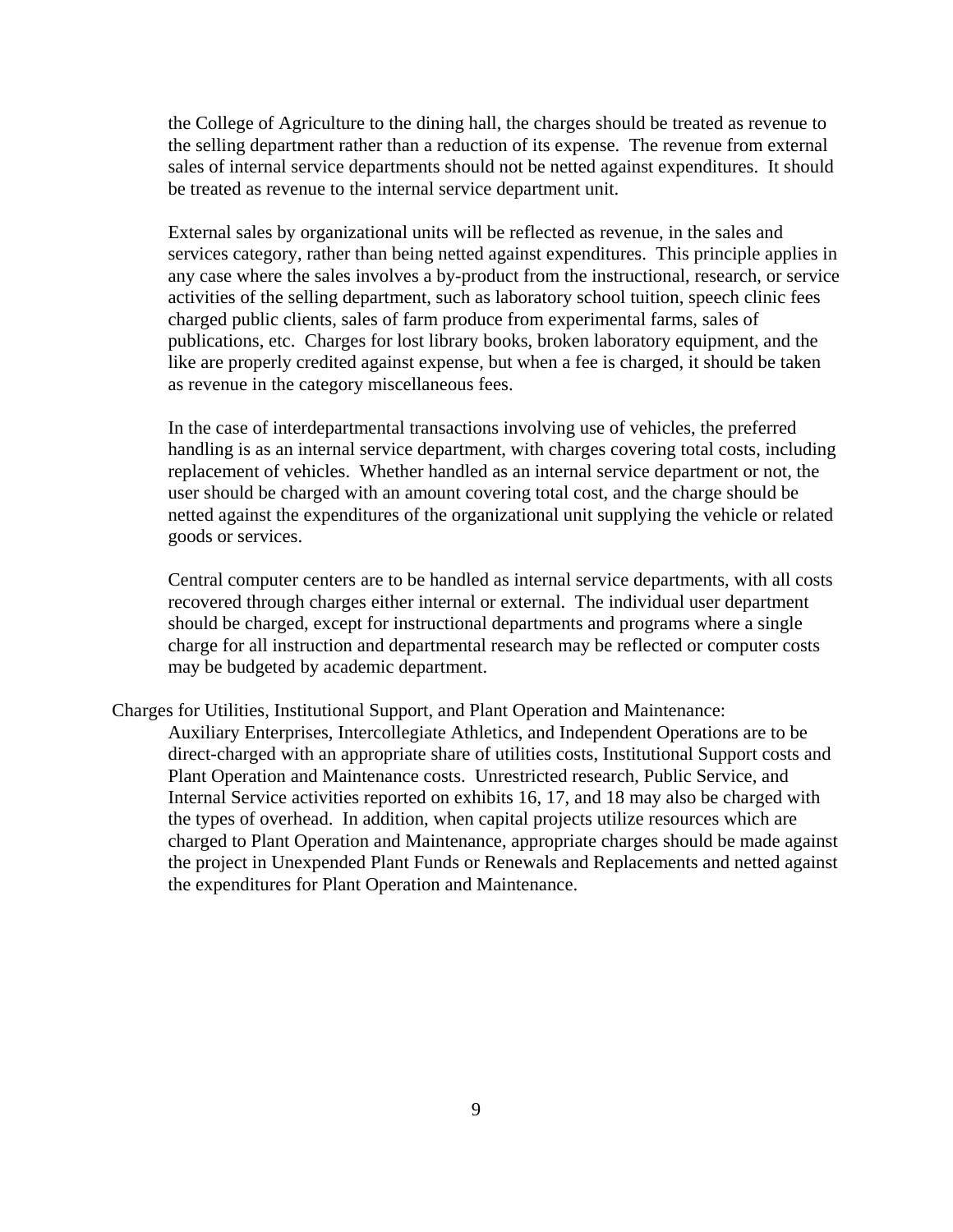Research and Public Service Administrative Units:

The Academic Administration and Personnel Development subcategory within Academic Support is defined as those administrative units providing administrative support and management direction to the three primary missions of the institution: instruction, research, and public service. Different institutions have different organizational structures for accomplishing these functions. In some institutions, entities have been established which are called research centers or bureaus but which actually perform the above functions relative to selected programs of research, public service, and instruction.

Conceptually, all these entities should be included under Academic Administration and Personnel Development, but, to accommodate funding modes, only instructional administrative units should be shown here. Administrative support units for research and public service programs are to be identified and reflected separately within the Research and Public Service categories. These entities should have their administrative functions separately identified and reflected within the Research or Public Service categories.

#### Equipment Expenses:

An item having a cost of more than \$500 and an expected service life of one year or more should be classified as equipment. In unrestricted Instruction and General, expenditures for equipment are to be charged to the organizational units involved if the net unit cost is less than \$10,000, and if it is not an initial complement. Net expenditures for units of equipment of \$10,000 or more and initial complements are to be charged to Plant Funds Capital Outlay. Net expenditures for units of equipment of \$10,000 or more to be used by internal service departments or by auxiliary enterprises should be charged to Plant Funds Renewals and Replacements. Net expenditures for units of equipment less than \$10,000 to be used by internal service departments or by auxiliary enterprises should be charged to those activities. In the case of restricted funds in Instruction and General and in Research and Public Service, equipment expenditures should be charged to the appropriate Current Funds budget.

#### No Depreciation of Plant Assets:

Plant assets are to be carried in the Investment in Plant subcategory of Plant Funds at cost, or fair market value at date of gift or donations. Current Funds are not to be charged with depreciation expense, except in the case of internal charges of internal service departments where the charges include provisions for renewals and replacements.

#### Investments Reported at Fair Market Value:

Investments are to be reported at fair market value rather than at cost.

Relationship of Budget and Year-End Financial Statements:

Accounts of the institution must be maintained so that the information presented in the budget and in the year-end financial statements can be directly tied to the actual transactional data in the accounts without manipulation other than simple aggregation.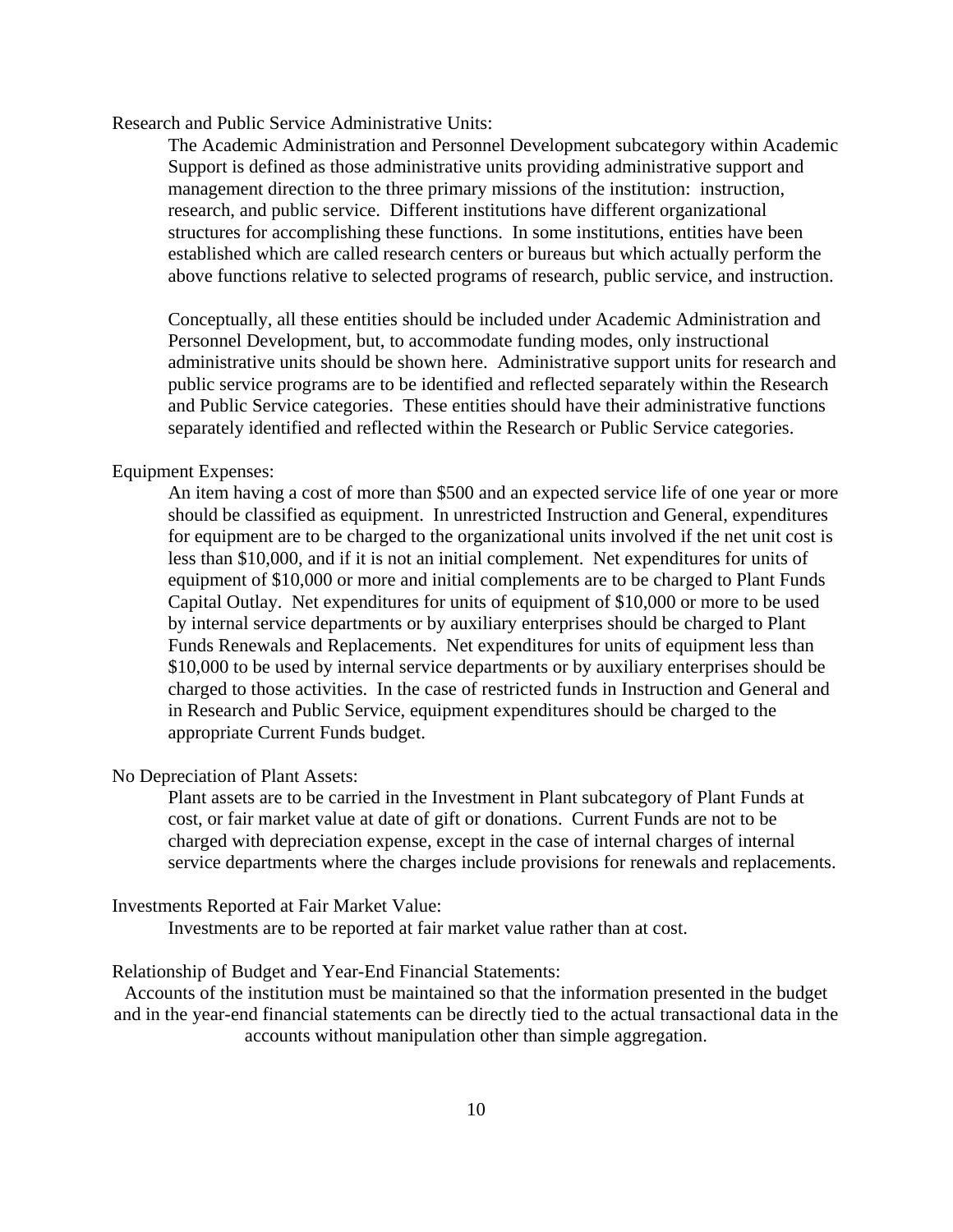#### Part 2

### BUDGET - GENERAL INFORMATION AND DEFINITIONS

#### Structure

The budget document is divided into four parts: Budget Summary, Exhibits 1 and 1A; Current Funds, Exhibits 2 - 22; Plant Funds, Exhibits I - III; and Information Exhibits, Exhibits a - g. Provision is made throughout the Current Funds exhibits for the separate identification of unrestricted and restricted funds. The Current Funds exhibits contain four columns providing for unrestricted and restricted data on two budget cycles with each of two submissions during a fiscal year. The Fall submission of the document will contain the final approved unrestricted and restricted operating budgets (supported by the final approved Budget Adjustment Request) and unaudited actual revenues, expenditures, and transfers for the preceding fiscal year. The Spring submission will contain the most recent estimate of unrestricted and restricted revenues, expenditures, and transfers for the current fiscal year and a requested operating budget for the following fiscal year.

The basic components of Current Funds are: functions, categories, subcategories, and organizational units (or cost centers). Each organizational unit is further broken down, for reporting of expenditures, into object item classifications (or object codes). These object item classifications include, for example, salaries, supplies and expenses, travel, equipment, etc.

Budgetary functions are treated as self-balancing units with shifting of funds among them reflected as transfers. Transfers of funds between exhibits within a fund, or between Current Funds and Plant Funds, or between budgeted funds and funds that are not reported in this document (e.g., Loan Funds) are all identified.

Separate, stand alone, budgets for Current Funds are used for individual branch community colleges, off-campus instructional centers, and the UNM Health Sciences Center. Plant Funds items may also be included in these separate budgets.

A list of the budget exhibits is included in the following pages.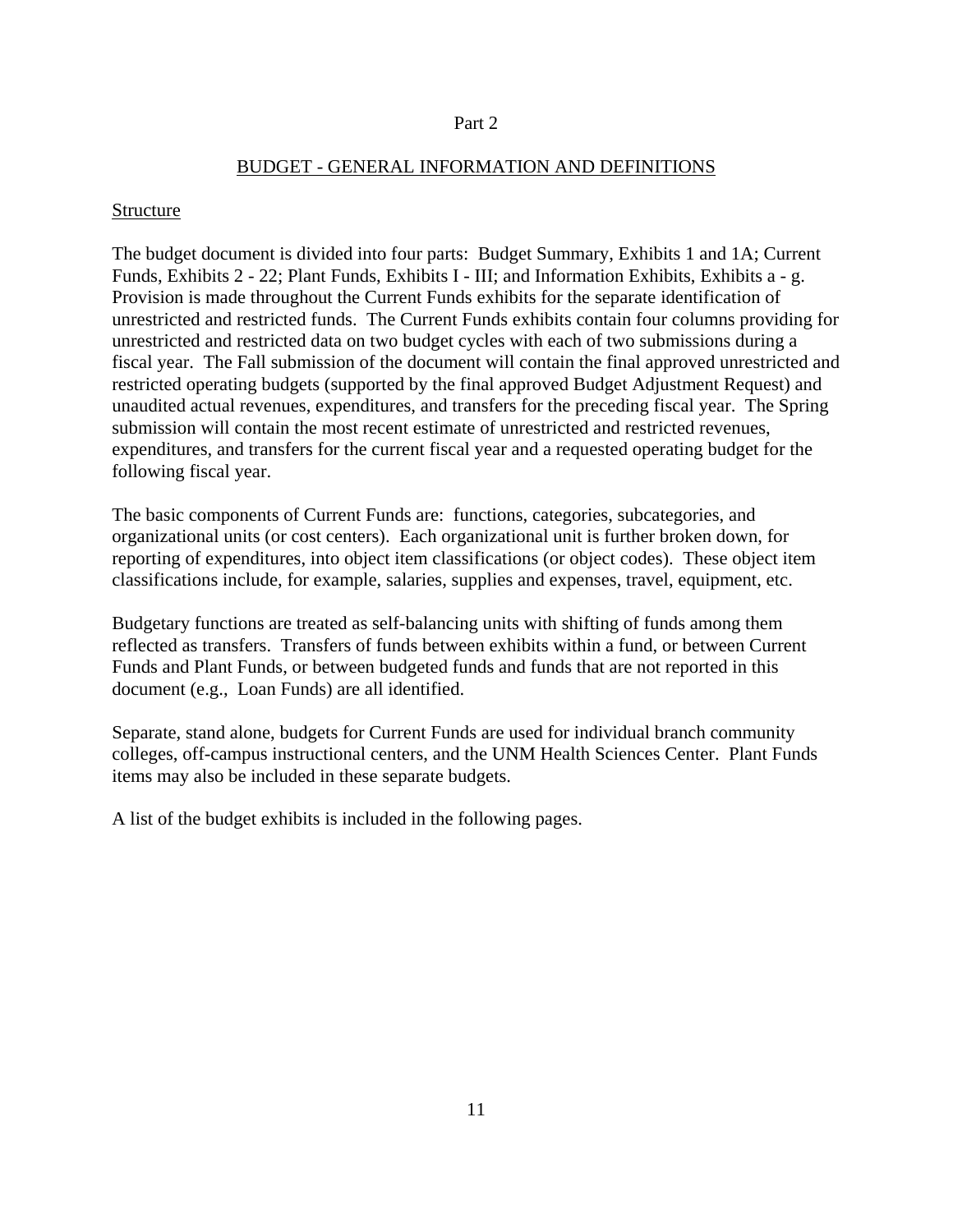# List of Budget Exhibits

| Exhibit 1  | <b>Summary of Current and Plant Funds</b>                                                  |
|------------|--------------------------------------------------------------------------------------------|
| Exhibit 1A | <b>Detail of Transfers</b>                                                                 |
| Exhibit 2  | Summary of Instruction and General                                                         |
| Exhibit 3  | Student Tuition and Miscellaneous Fees for Instruction and General                         |
| Exhibit 4  | Governmental Appropriations for Instruction and General                                    |
| Exhibit 5  | Government Grants and Contracts for Instruction and General                                |
| Exhibit 6  | Private Gifts, Grants, and Contracts for Instruction and General                           |
| Exhibit 7  | Endowment Income, Land Income, Permanent Fund Income for<br><b>Instruction and General</b> |
| Exhibit 8  | Sales and Services of Educational Activities                                               |
| Exhibit 9  | Other Sources of Revenue for Instruction and General                                       |
| Exhibit 10 | <b>Expenditures for Instruction</b>                                                        |
| Exhibit 11 | Academic Support                                                                           |
| Exhibit 12 | <b>Student Services</b>                                                                    |
| Exhibit 13 | <b>Institutional Support</b>                                                               |
| Exhibit 14 | Operation and Maintenance of Plant                                                         |
| Exhibit 15 | Student Social and Cultural Development Activities                                         |
| Exhibit 16 | Research                                                                                   |
| Exhibit 17 | <b>Public Service</b>                                                                      |
| Exhibit 18 | <b>Internal Service Department</b>                                                         |
| Exhibit 19 | Student Aid, Grants, and Stipends                                                          |
| Exhibit 20 | <b>Auxiliary Enterprises</b>                                                               |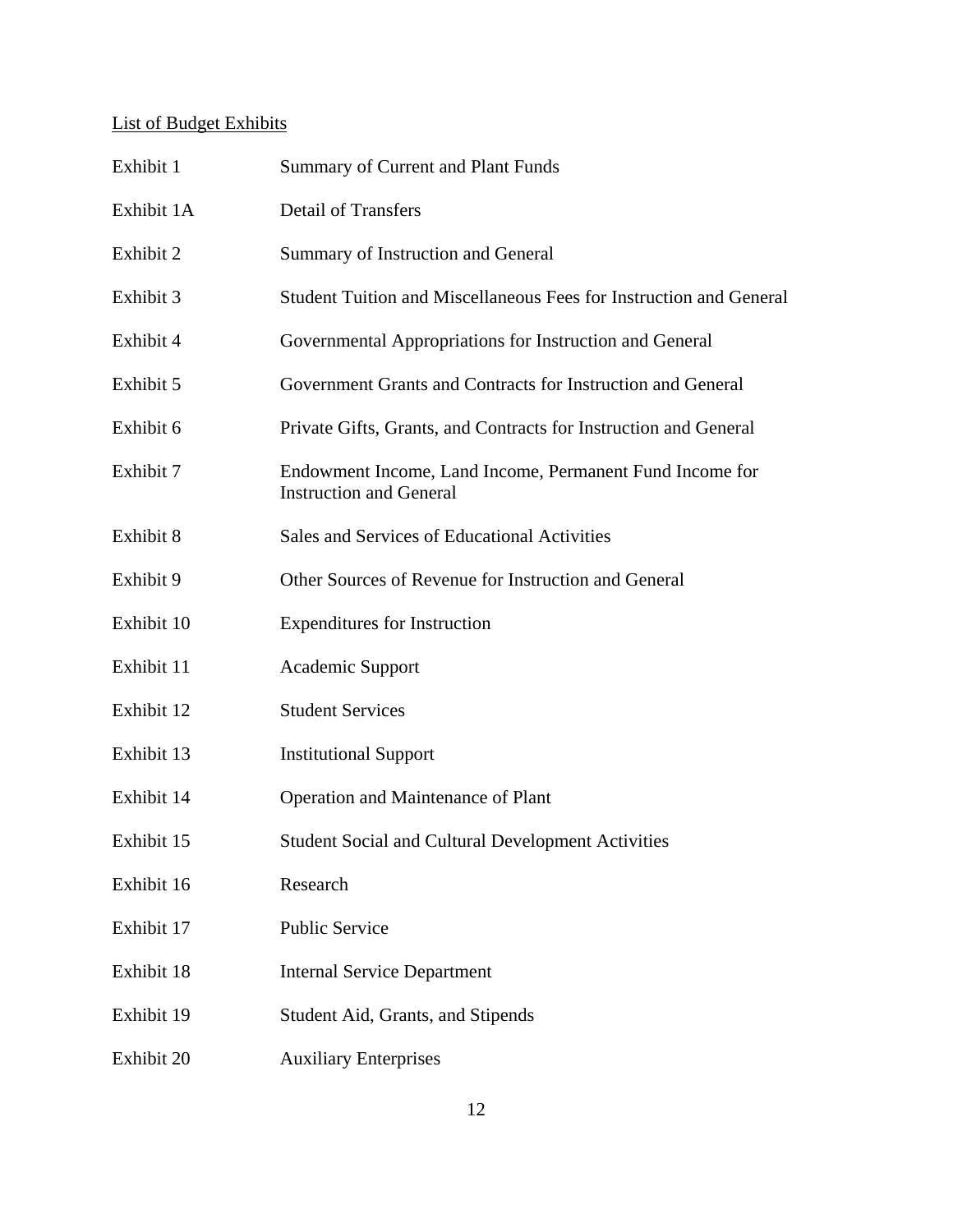| Exhibit 21  | Intercollegiate Athletics                                                     |
|-------------|-------------------------------------------------------------------------------|
| Exhibit 22  | <b>Independent Operations</b>                                                 |
| Exhibit I   | Capital Outlay                                                                |
| Exhibit II  | Renewals and Replacements                                                     |
| Exhibit III | <b>Retirement of Indebtedness</b>                                             |
| Exhibit a   | Summary of Current Funds Revenues by Source                                   |
| Exhibit b   | Summary of Salaries in All Current Funds                                      |
| Exhibit c   | <b>Proposed Salary Increases</b>                                              |
| Exhibit d   | Tuition, Summer Session, Required Fees, Revenues from Fees and Board<br>Rates |
| Exhibit e   | Salaries of Principal Officers                                                |
| Exhibit f   | Perkins Student Loan Fund (NSDL)                                              |
| Exhibit g   | <b>Investment</b> in Plant                                                    |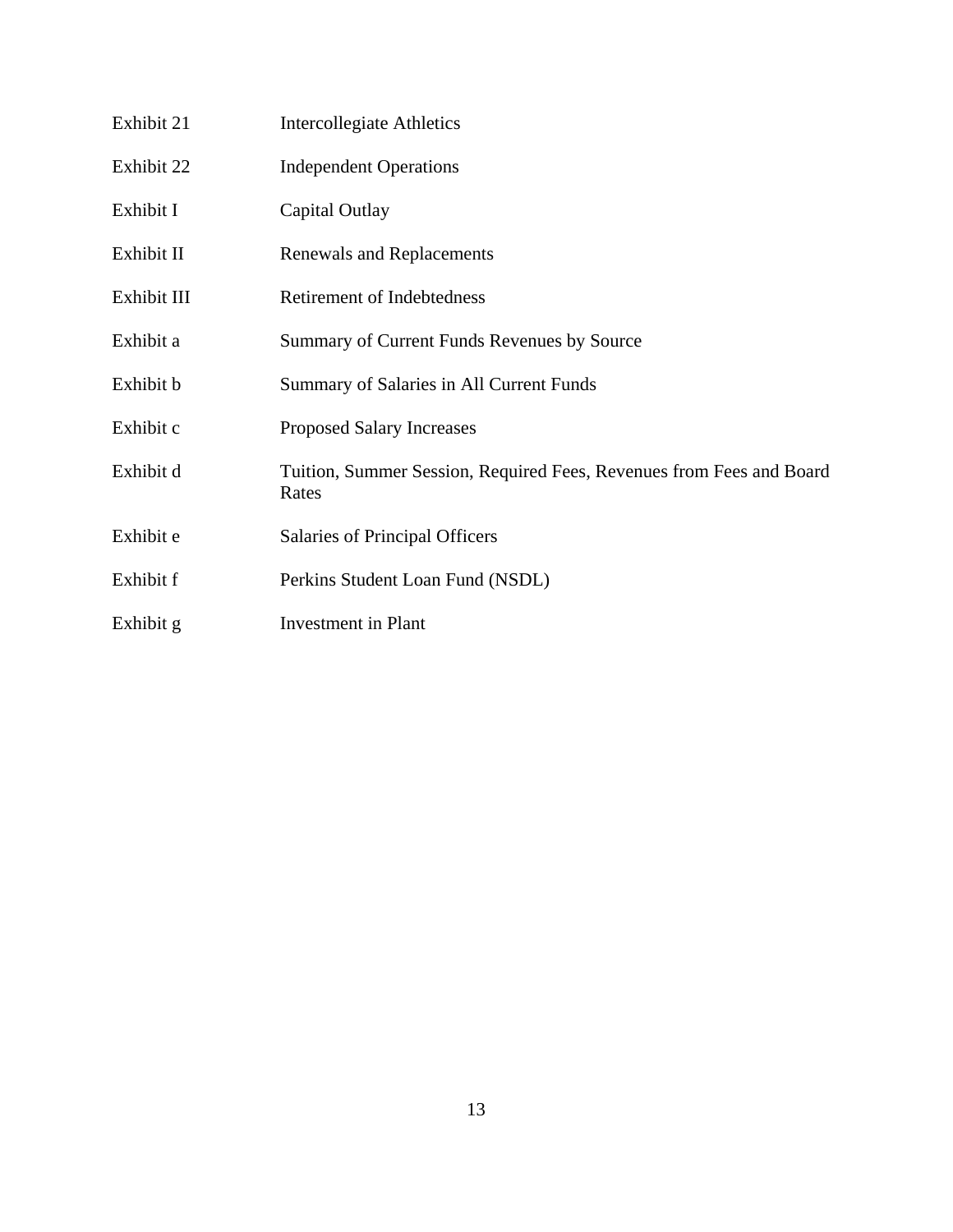#### Classification of Current Funds Revenues

Current Funds revenues are classified as restricted or unrestricted, by the activities for which they are intended, and by source. Classification as restricted or unrestricted is to be determined in accordance with the rules set forth in the "Accounting Principles" section of this manual. Unrestricted revenues clearly relating to a function other than Instruction and General are to be taken to that function. All other unrestricted revenues are to be taken to the Instruction and General function. The classification by source is according to CUBA and is as follows:

> Tuition and Fees Federal Government Appropriations State Government Appropriations Local Government Appropriations Federal Government Grants and Contracts State Government Grants and Contracts Local Government Grants and Contracts Private Gifts, Grants, and Contracts Endowment, Land, and Permanent Fund Income Sales and Services Other Sources

Exhibits 3 - 9 provide detailed information on revenues for Instruction and General from each of these sources. Revenues by source for the other functions of Current Funds are reflected on Exhibits 15 - 22, each of these exhibits being devoted to one of these other functions.

#### Classification of Current Funds Expenditures

Current Funds expenditures are classified by restricted or unrestricted, by function, by organizational unit (cost center), and by object item. The functional classification is as follows:

Instruction and General Instruction General Academic Instruction Occupational and Vocational Instruction Special Session Instruction Community Education Academic Support Libraries Museums and Galleries Audio-Visual Services Ancillary Support Academic Administration and Personnel Development Course and Curriculum Development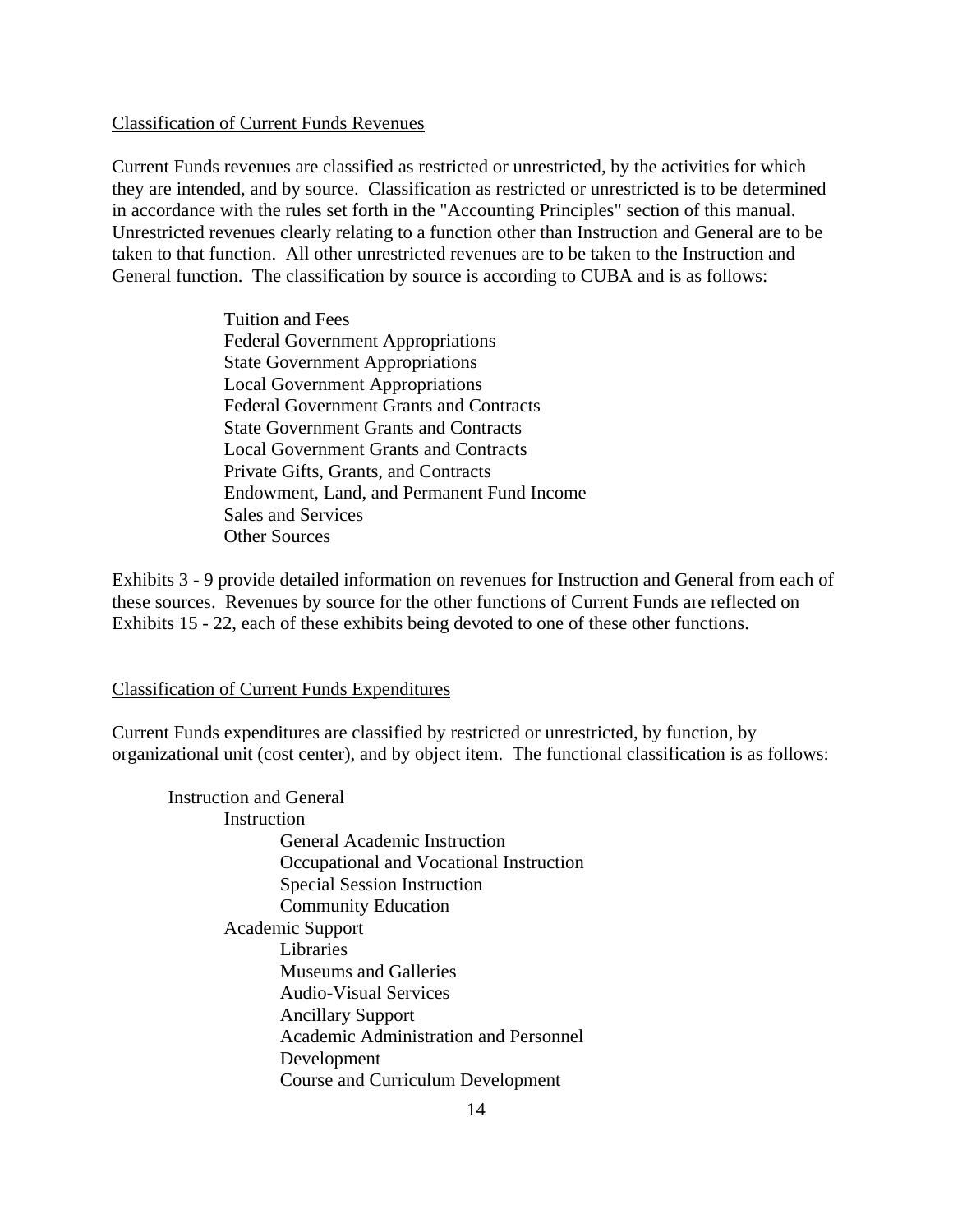Student Services Supplementary Educational Services Counseling and Career Guidance Financial Aid Administration Student Admissions and Records Institutional Support Executive Management Fiscal Operations General Administrative Services Logistical Services Community Relations Operation and Maintenance of Plant Student Social and Cultural Development Activities Research Public Service Internal Service Departments Student Aid Grants and Stipends Auxiliary Enterprises Intercollegiate Athletics Independent Operations

Expenditures of organizational units are reflected in the functional categories where they fall, according to dominant function. Details of expenditures by object for each unit are set forth in subsidiary exhibits.

Within the Instruction and General function, the further categorical breakdowns are reflected in the titles of Exhibits 10 - 14 and in the subcategories of those exhibits. Exhibits 15 - 22, one for each of the other functions of Current Funds, present the expenditures in these other functions. For each organizational unit, a standard set of object items is used. These are as follows:

> Faculty Salaries Professional Salaries Support Staff Salaries GA/TA Salaries Student Salaries Federal Work Study Salaries State Work Study Salaries Other Salaries Supplies and Expenses Travel Equipment

The budget provides for the separate reporting of special items of expense within organizational units. There are various other items, not properly reported in any organizational unit, which are set forth separately in the functional categories where they fall.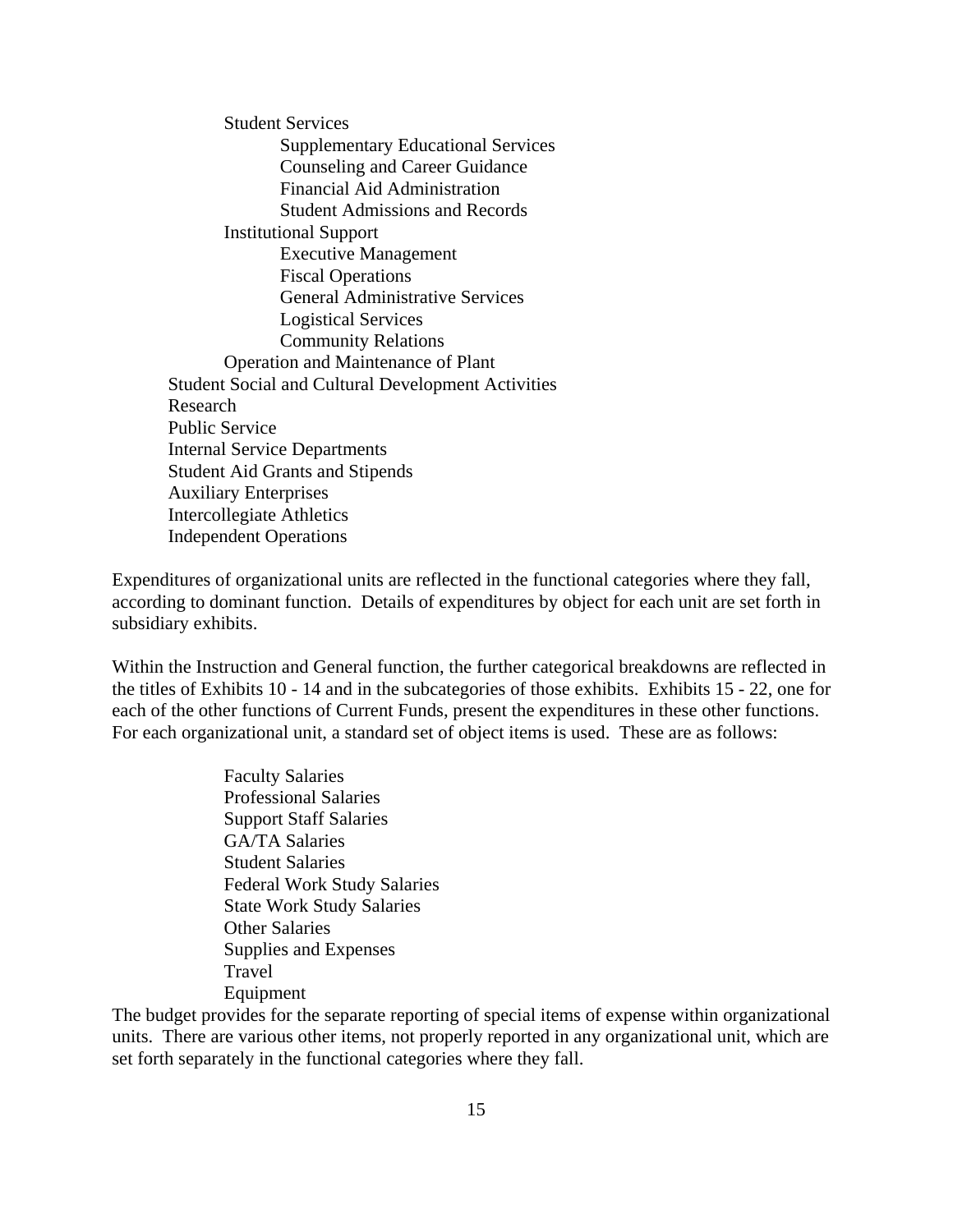In functions other than Instruction and General, expenses for employee fringe benefits are detailed to the individual organizational unit. In Instruction and General, such expenses are detailed only to the five broad categories; that is, to each of Exhibits 10 - 14. Exception: Those programs included in Instruction and General which are not a part of the higher education funding formula calculations, such as the ones under Community Education and Ancillary Support, should be directly charged with all of their employee benefits expenses, and this amount should not be included in the total fringe benefit figures for the exhibit.

In the case of salaries for students employed by the institution under the federal and state work study program, the portion which is restricted should be reported as totals for each major functional category on the specific budget lines provided. The unrestricted portion should be distributed to each organizational unit. Salaries for students under the work study program, but employed by an external agency, are reported as student aid expense.

Whenever a dollar amount is reported for any of the salary breakdowns, the full-time equivalent number of employees is to be reported also. Actual full time equivalence, based on contract or teaching hours assigned, should be used in Instruction and General. If it is necessary to estimate fill time equivalence of employees, the salary expenditures should be divided by the average salary.

#### Summary Exhibits for Current Funds

For the Instruction and General function of Current Funds, the total revenues by source, which are detailed on Exhibits 3 - 9, and the total expenditures by category, which are detailed on Exhibits 10 - 14, are brought together on Exhibit 2. This should include the figures on balances in Instruction and General and on transfers between Instruction and General and other functions. Exhibit 2 provides a complete, balanced presentation of the Instruction and General function.

#### Summary Budget Exhibits

The summary data from Exhibit 2, together with the summary data from each of Exhibits 15 - 22, and the summary data from each of Exhibits I - III, are brought together on Exhibit 1 for a summary presentation of total Current Funds and Plant Funds. Exhibit 1A provides a complete presentation of the transfers among the Current Funds functions, Plant Fund functions, and all other fund groups including those not reported in the budget document.

#### Definitions for Current Funds

Most of the definitions to be followed in the budgeting of Current Funds are drawn from NACUBO, with some being modified by the specific instructions in the "Accounting Principles" section of this manual.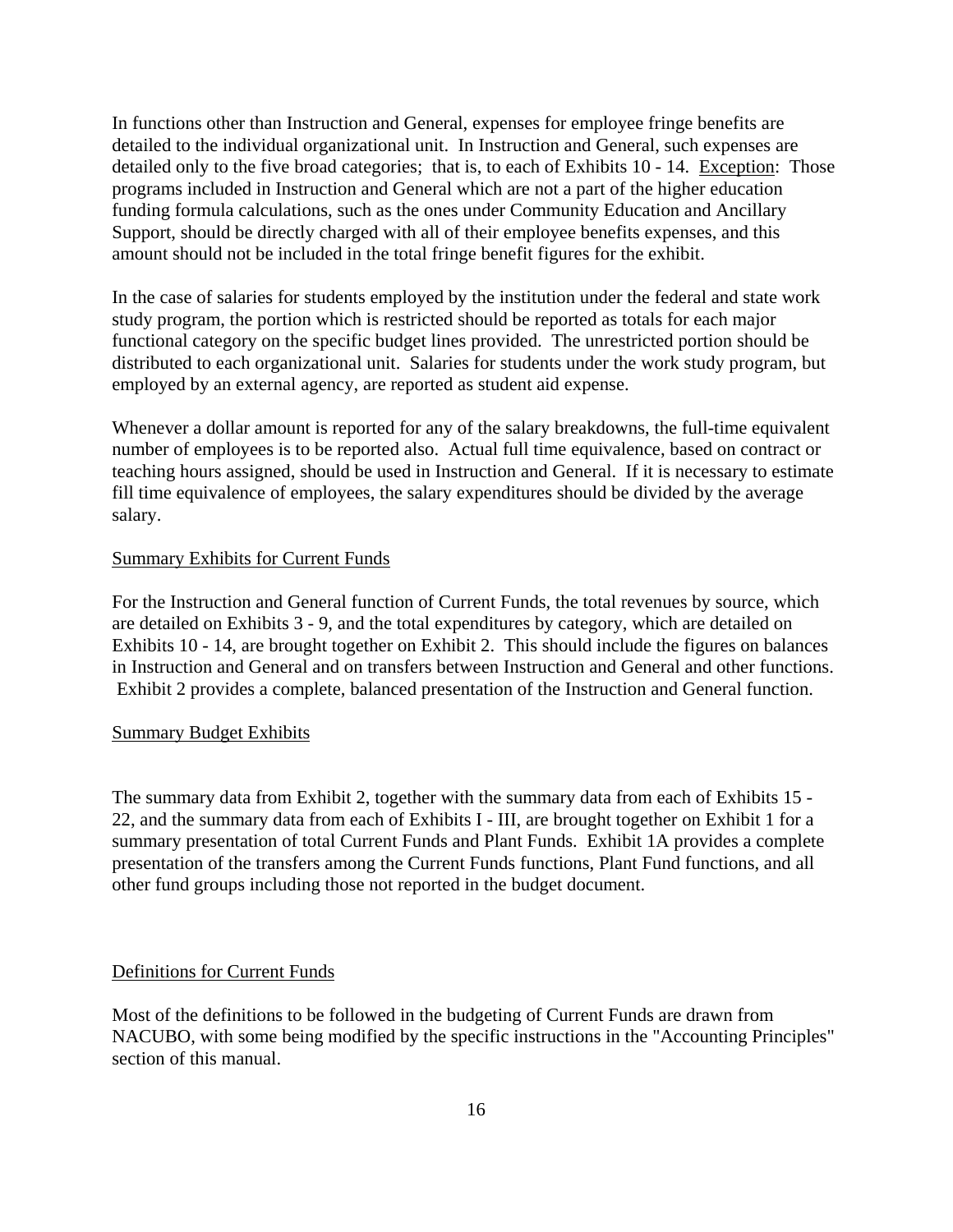#### Current Funds:

The Current Funds group includes those economic resources of a college or university which are expendable for the purpose of performing the primary missions of the institution: instruction, research, and public service.

#### Unrestricted Current Funds:

Unrestricted Current Funds include all funds received for which no stipulation was made by the donor or other external agency as to the purpose for which they should be expended.

#### Restricted Current Funds:

Restricted Current Funds are those available for financing operations, but which are limited by donors and other external agencies to specific purposes, programs, departments, or schools. Externally imposed restrictions are to be contrasted with internal designations imposed by the governing board on unrestricted funds. Internal designations do not create restricted funds because the removal of the designation remains at the discretion of the governing board.

#### Revenues:

Revenues for each function should follow the standard breakdown provided above.

#### Expenditures:

Expenditures for categories, subcategories, and organizational units must follow the general budget classifications. Specifics are discussed above and in the instructions for individual exhibits in this manual. Consultation with the Commission on Higher Education is necessary to decide on the functional classification of some organizational units.

#### Expenditures by Object Item

The standard set of object items used for each organizational unit are defined as follows:

#### Faculty Salaries:

Salaries of personnel holding faculty contracts and meeting the definition under the federal Fair Labor Standards Act for "employee employed in a bona fide executive, administrative or professional capacity." This includes non-student instructional personnel, research faculty, or faculty on paid leaves such as sabbaticals.

### Professional Salaries:

Salaries of non-faculty personnel meeting the definition under the federal Fair Labor Standards Act for "employee employed in a bona fide executive, administrative or professional capacity, " and who do not provide instruction in Exhibit 10 or do not meet the definition of a graduate assistant.

#### Support Staff Salaries:

Salaries of any non-student personnel not exempt from the federal Fair Labor Standards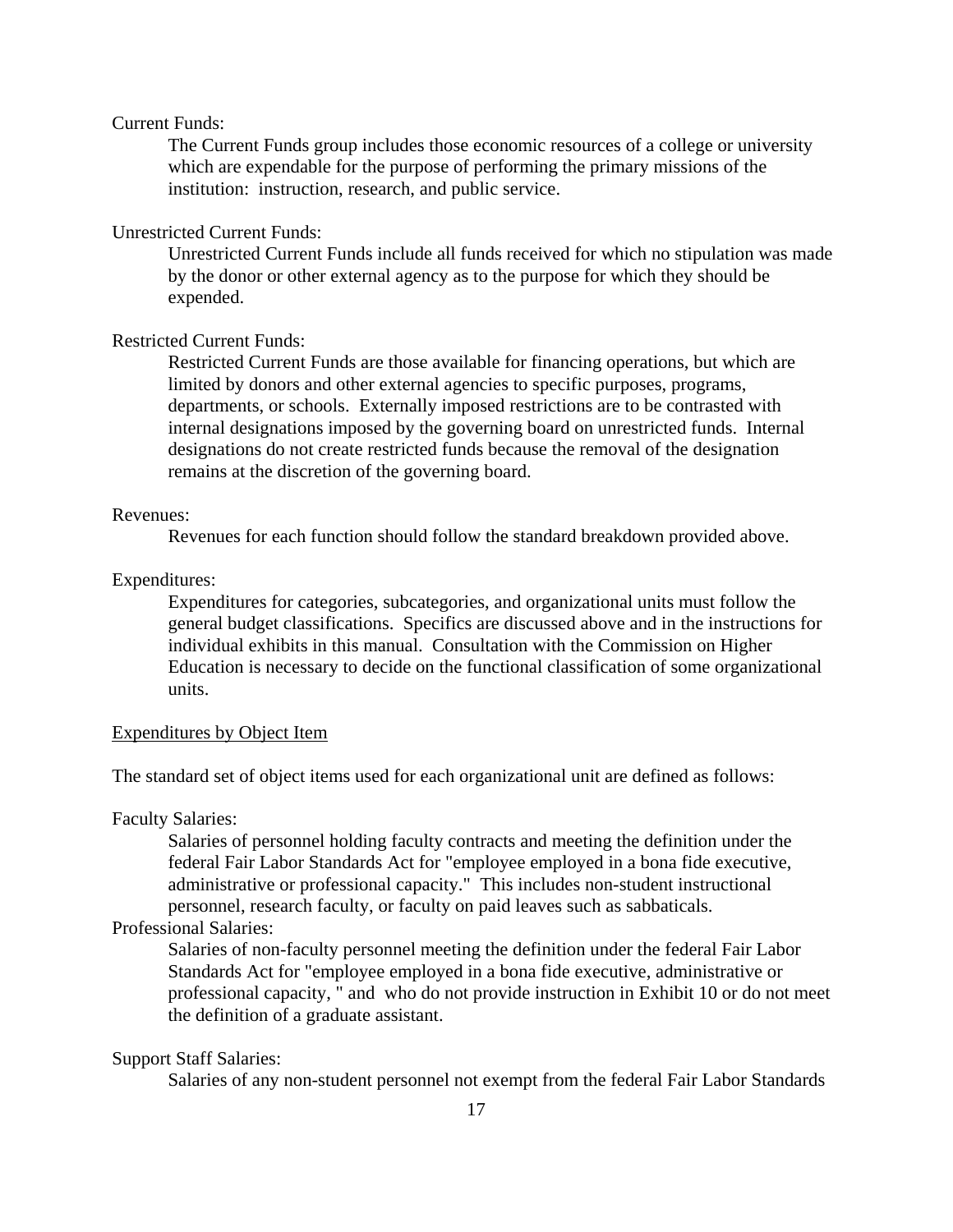Act. This includes non-student employees performing secretarial, clerical, and similar tasks and not meeting the definition of professional. It also includes non-student employees performing various support-type tasks such as maintaining equipment and buildings, operating laboratory stockrooms, performing custodial services, maintaining grounds, working in kitchens, assisting in classrooms or laboratories, etc.

#### GA/TA Salaries:

Salaries of graduate assistants, teaching assistants, research assistants, or other employees with similar titles, where the individual must be enrolled as a graduate student as a condition of the appointment, and where he is employed for less than full time except perhaps in the summer.

### Student Salaries:

Salaries for students employed by the institution, except those included in GA/TA salaries, federal work study salaries, or state work study salaries.

#### Federal Work Study Salaries:

Restricted current funds expenditures for the federal share of the salary paid to students employed under the federal work study program and unrestricted current funds expenditures for the institutional matching share of such salary. In Instruction and General, these expenditures should be reported for each organizational unit. If the student's employment is with an employer other than the institution, this expenditure is reflected in Student Aid Grants and Stipends.

### State Work Study Salaries:

Same as Federal Work Study Salaries except includes salaries paid to students employed under the state work study program.

### Other Salaries:

Salaries of employees clearly not belonging to any of the other classifications. Personnel employed on a short-term basis for a particular project of short duration should be included here.

#### Supplies and Expenses:

Includes the generality of expense items, other than travel and equipment, normally budgeted within the departments and other organizational units. Office and instructional supplies, charges of internal service departments, leases of duplicating equipment, charges or telephone and postal service, etc., are included. Special cases not falling within the normal supplies and expense charges of departments in general should be stated separately.

#### Travel:

Expenses for travel by employees, or in some cases students, of the institution. Includes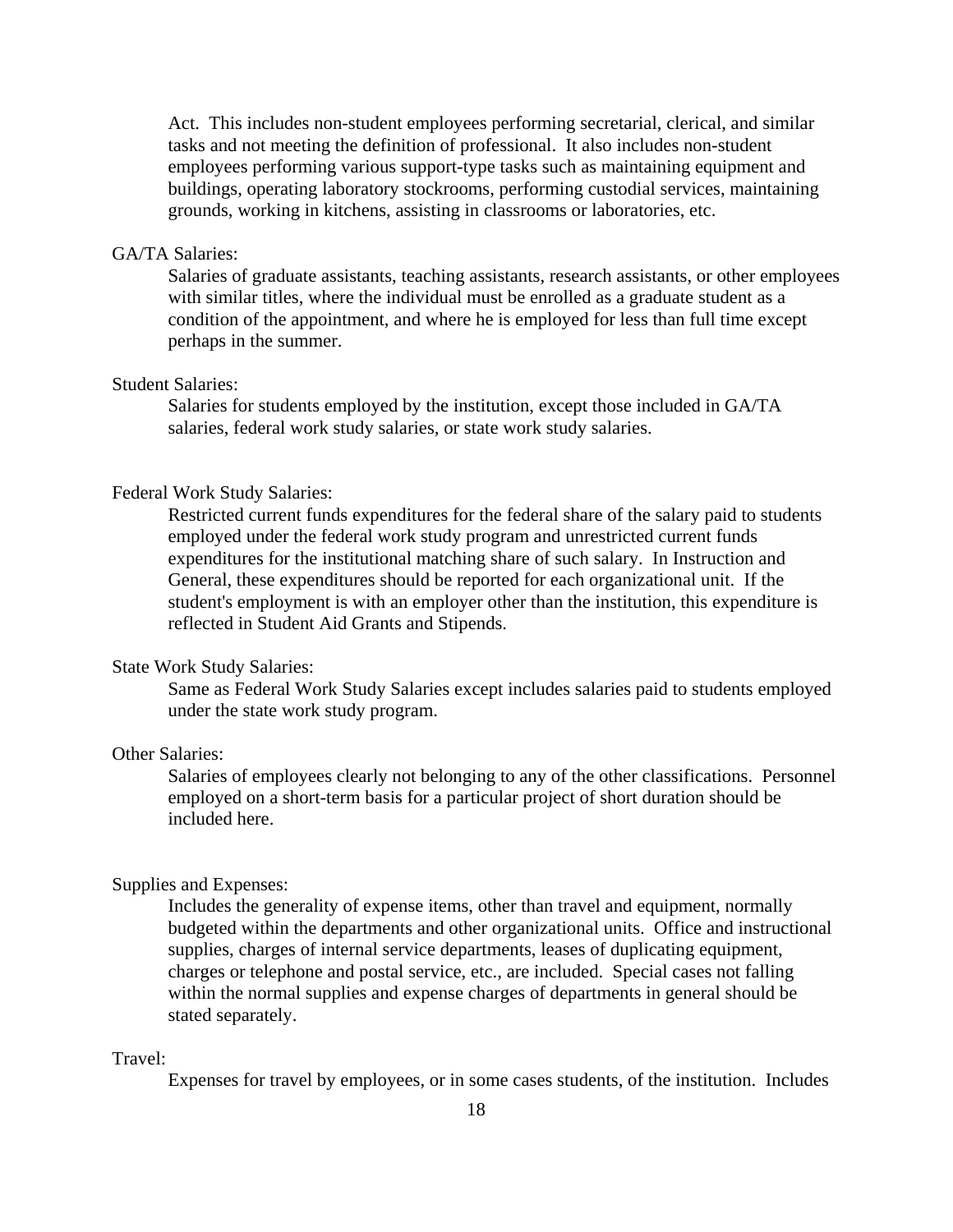expenditures for transportation and related purposes and for per diem, whether the institution pays them directly or reimburses the traveler.

#### Equipment:

Expenditures for equipment are reported as current operating expenditures of the organizational units when they meet the definition set forth in the "Accounting Principles" section of this manual.

#### Computer Use:

Expenditures for computer time and other services charged to the unit by an internal service or other outside provider. Expenditures for hardware or capitalizable software should be included in the equipment category.

#### Fringe Benefits:

Retirement, Social Security, Group Insurance, Workers' Compensation, Unemployment Compensation. These expenditure items are reported by the five broad subcategories of Instruction and General, with the exception of those programs included in Instruction and General which are not a part of the higher education funding formula calculations, and by individual organizational unit in the rest of the Current Funds budget.

#### Waiver of Tuition:

An amount equal to any waiver of tuition and/or fees made because of the status of the individual as an employee of the institution. Waivers for graduate assistants should also be reported as an employee benefit.

#### Full-Time Equivalent Employee

Wherever there is a dollar amount reported for any one of the object categories of salaries, including federal and state work study, a full-time equivalent number of employees is to be reported. The full-time equivalent is determined as follows:

#### Faculty Salaries:

In the regular academic departments reported in Exhibit 10, the full-time equivalent is determined on the basis of contract, with a full-time nine-month contract or a full-time twelve month contract, etc., equal to one FTE.

#### Professional and Support Staff Salaries:

In all organizational units or programs throughout the Current Funds budget, the FTE is based on assignment, with a full-time twelve-month assignment equal to one FTE.

# GA/TA Salaries:

In the regular academic department in Exhibit 10, the full-time equivalent is determined on the basis of assignment, with two half-time none-month assistantships equal to one FTE. IN all other organizational units or programs throughout the Current Funds budget, the FTE is based on assignment, with two half-time twelve-month assistantships equal to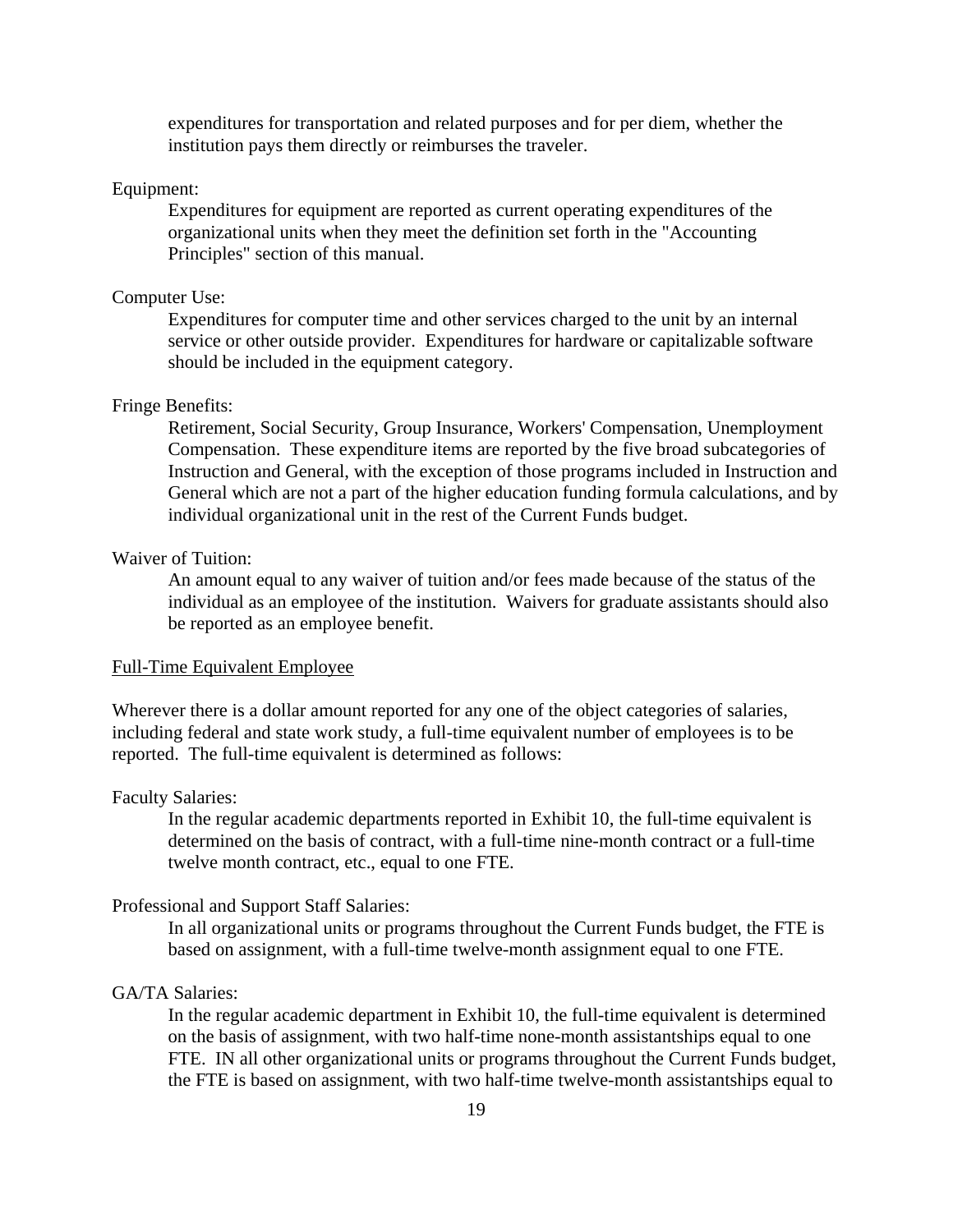one FTE.

#### Student and Work Study Salaries:

Full-time equivalent is based on 2080 work hours equaling one FTE. It is permissible to calculate the FTE by dividing the salary dollars by an estimated average hourly rate and then dividing by 2080.

#### Other Salaries:

In all other salary categories throughout the Current Funds budget, the full-time equivalent is based on assignment, with a full-time twelve-month assignment equal to one FTE and 2080 hours of part-time or temporary employment equal to one FTE.

### Transfers

#### Mandatory Transfers:

- 1. The transfers from Instruction and General to the Renewals and Replacements subcategory of Plant Funds necessary to meet the requirement of bond indentures and other binding obligations for building up of reserves for renewals and replacements of plant and equipment.
- 2. The transfer from Instruction and General to the Retirement of Indebtedness subcategory of Plant Funds necessary to meet the requirements of bond indentures and other binding obligations for payment of principal and interest, building up of reserves for principal and interest, payments on lease purchase agreements, and servicing fees.
- 3. The transfer from Instruction and General to Loan Funds to provide the matching funds required under the National Direct Student Loan Program and the Nursing Student Loan Program.

#### Required Transfers:

- 1. The transfer from Instruction and General to the Capital Outlay subcategory of Plant Funds for equipment purchases costing \$10,000 or more.
- 2. The transfer from Instruction and General to the Renewals and Replacements subcategory of Plant Funds in an amount equal to the state appropriation for the Building Renewals and Replacements formula.
- 3. The transfer from Instruction and General to Student Aid for state scholarships, as provided by statute.

#### Non-Mandatory Transfers:

1. The transfer from Instruction and General to Student Aid to cover tuition waivers for athletes, as provided by statute. (This transfer is permissible depending on Board of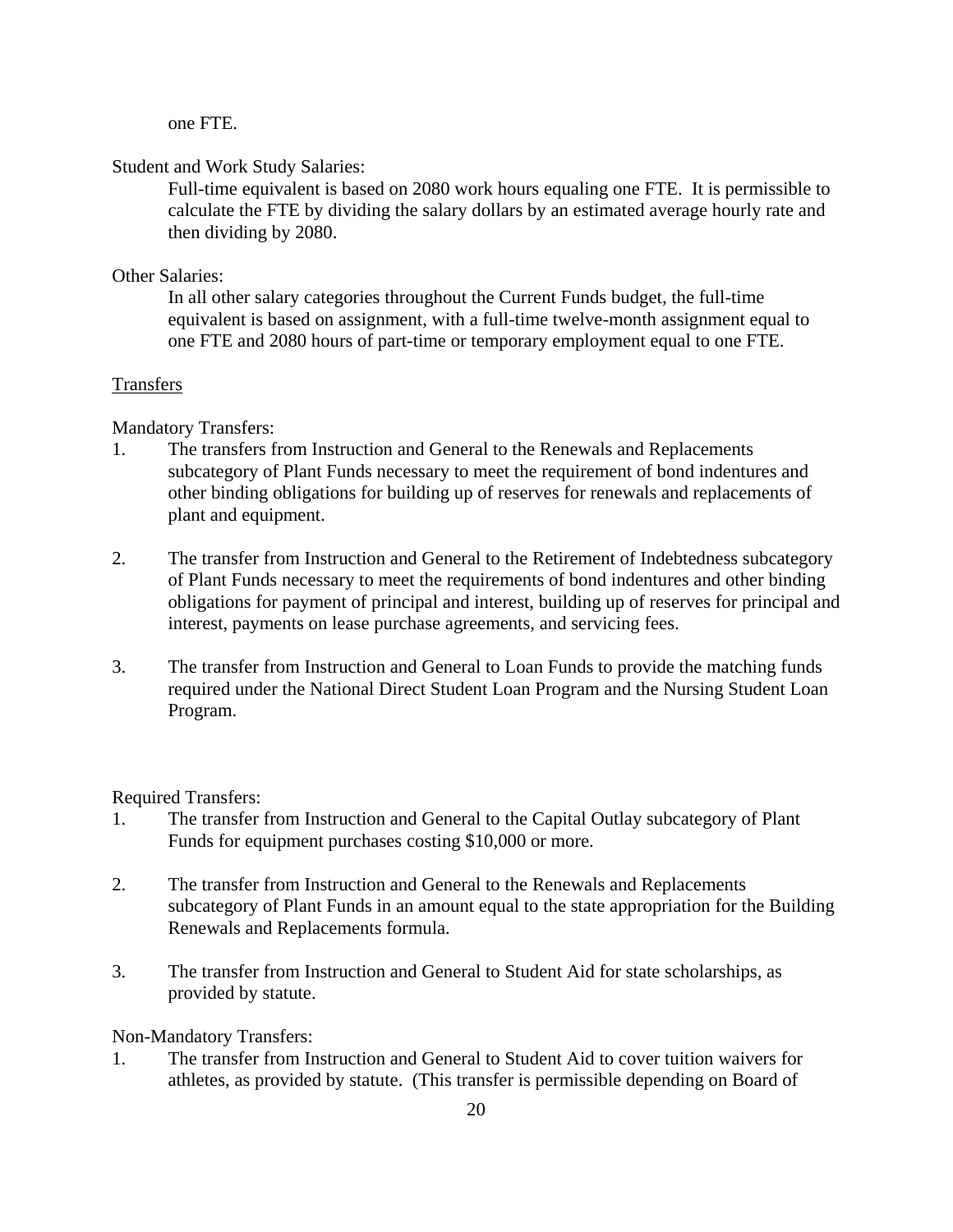Regents' action.)

- 2. Transfers from Instruction and General to Research and Public Service which may be equal to one-hundred percent (100%) of the total research and public service overhead collected and reported on Exhibit 9. The transfer from Medical School I&G should equal revenue in excess of that taken for credit in determining the general fund appropriation.
- 3. Any other transfers separately approved in the operating budget or by budget revision.

### Definitions for Plant Funds

The definitions to be used for Exhibit I - Capital Outlay, Exhibit II - Renewals and Replacements, and Exhibit III - Retirement of Indebtedness, will be given in the specific instructions for those exhibits.

### Legislative Requests, Operating Budgets, and Report of Actuals

### Legislative Requests (Fall Submission):

Legislative budgets are not required for I&G at most institutions since a formula is used to calculate funding needs. Legislative request budgets are required for each activity funded by a line item appropriation and for portions of instruction and general for those institutions which are not entirely on the formula. These budget requests are to contain three columns. The column to the left should reflect the originally budgeted revenues, expenditures, transfers, and fund balances for the current fiscal year. The middle column should reflect unaudited fund balances and should be consistent with the Report of Actuals. The column to the right should reflect the requested budget for the next fiscal year to begin on July 1.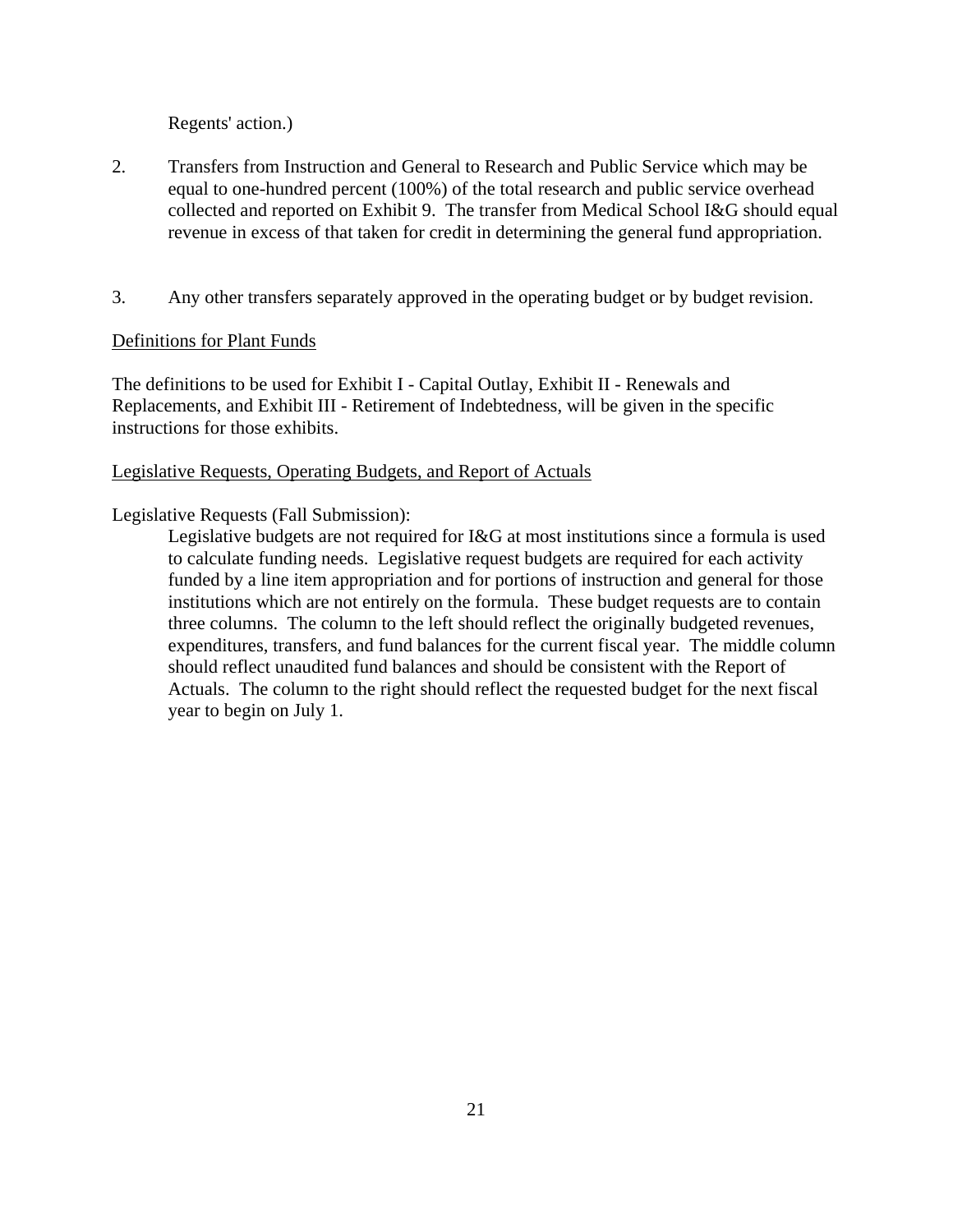#### Operating Budgets (Spring Submission):

All institutions will submit proposed operating budgets in the Spring, prior to the beginning of the new fiscal year. Operating budgets are to contain three columns. The left column should reflect the current year's operating budget. The middle column should reflect the most recent estimate of actuals for the current fiscal year. The right column should reflect the requested budget for the following year.

#### Report of Actuals (Fall Submission):

All institutions will report actual revenues and expenditures in the budget format as soon as possible but no later than September 15 following the close of each fiscal year. Again, three columns are required. The left column will reflect the original operating budget for the preceding fiscal year. The middle column will reflect the revised budget, and should be supported by the institution's final Budget Adjustment Request. The right column will reflect the unaudited actual revenue, expenditures, transfers, and balances for the preceding fiscal year.

Specific instructions for completing legislative requests and operating budgets for each fiscal year will be provided by the staff of the Commission on Higher Education.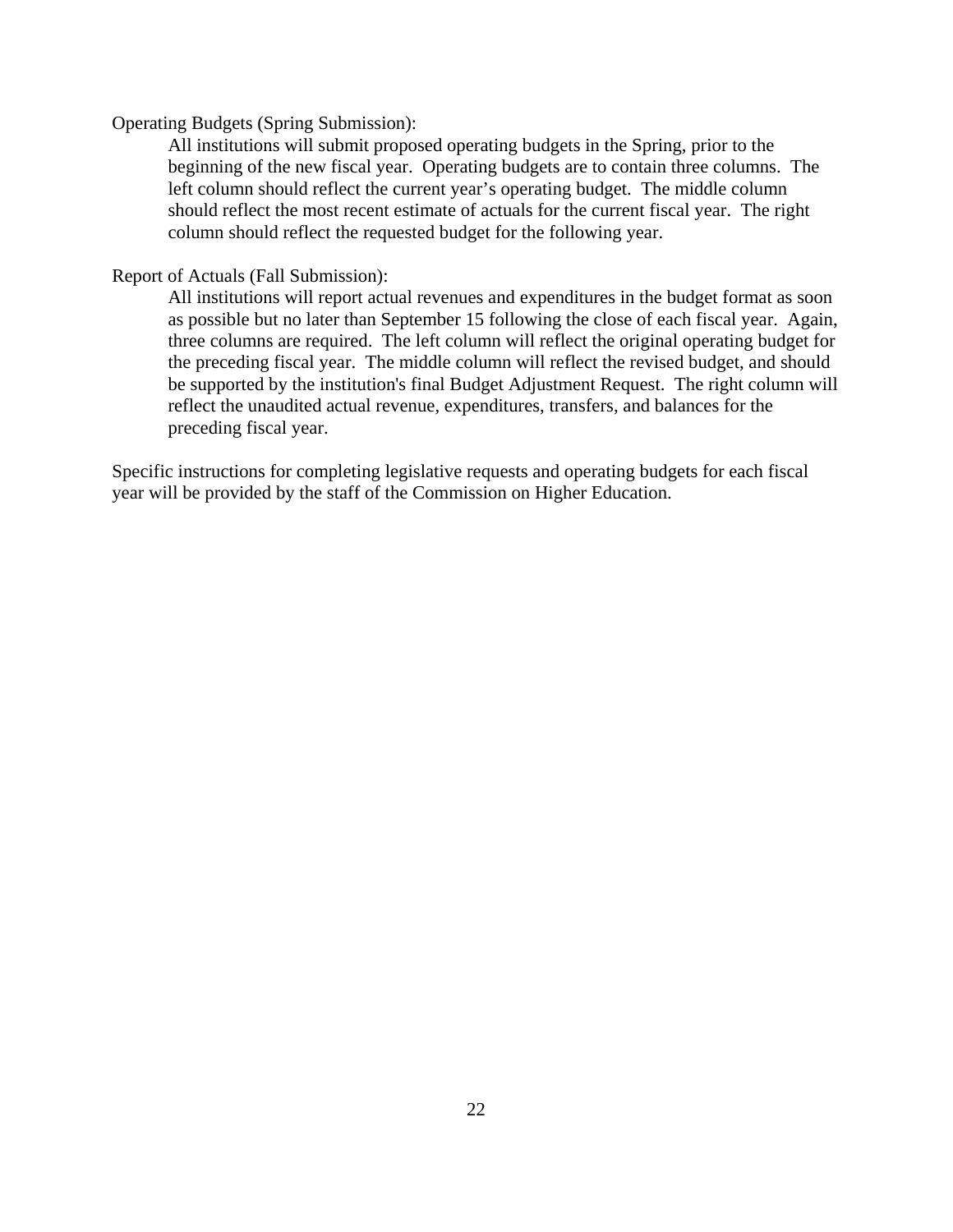### Part 3

# BUDGET SUMMARY EXHIBITS

### **Exhibit 1 - Summary of Current and Plant Funds**

### A. Content and Definitions

This exhibit is the grand summary of current funds and plant funds where the total amounts of revenues, beginning balances, total available, expenditures, transfers, and balances are recorded. Revenue and expenditures are recorded in detail on Current Funds Exhibits 2 through 22 and Plant Funds Exhibits I through III. The amounts recorded on Exhibit 1 are derived from the totals recorded on those exhibits.

### B. Instructions

Transfers "Out" represent a reduction of total available resources and should be recorded as a negative amount in parentheses. Transfers "In" represent an increase in available resources and should be recorded as a positive number.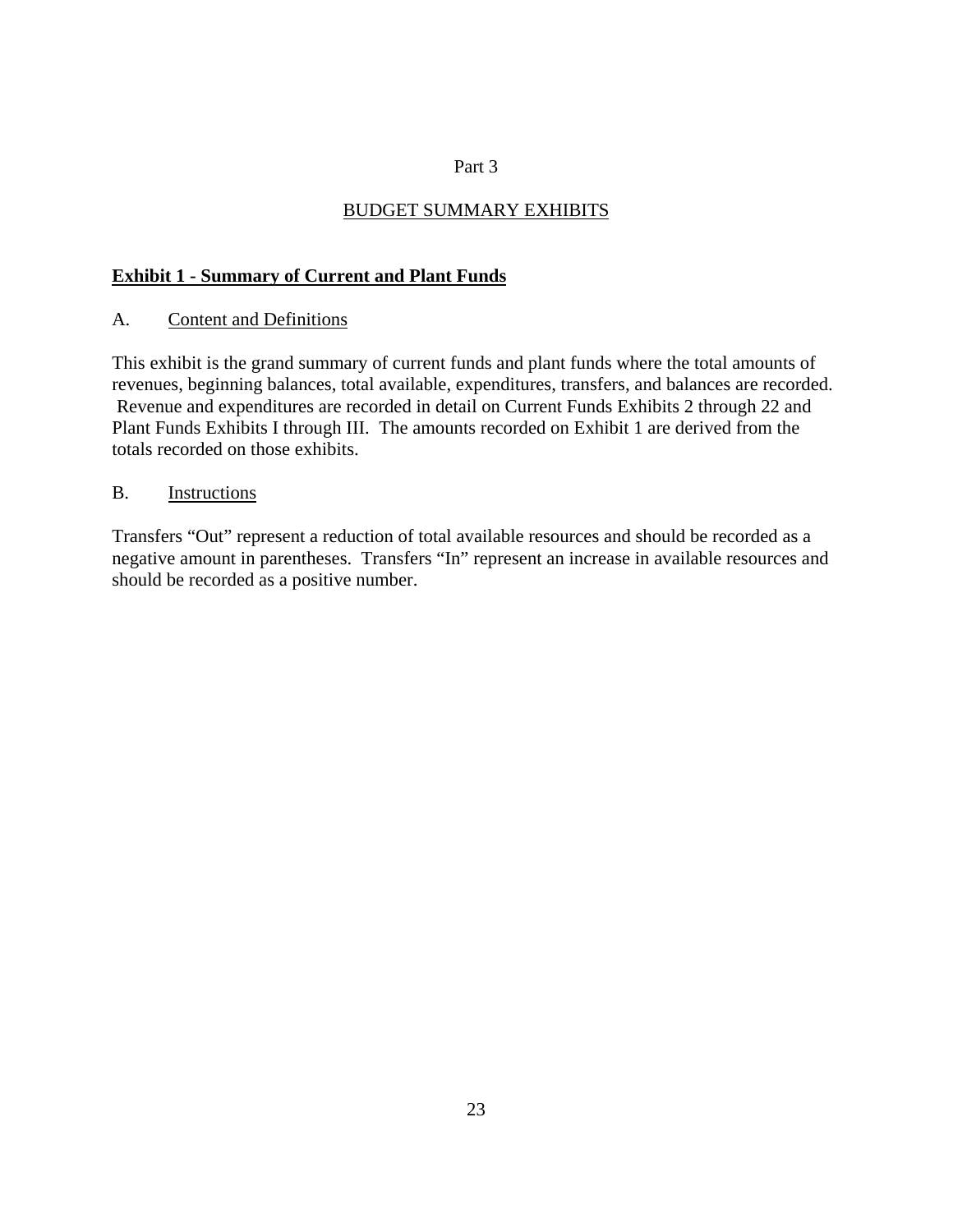# **Exhibit 1A - Detail of Transfers**

# A. Content and Definitions:

Exhibit 1A records a summary of transfers among exhibits in instruction and general and among fund groups. Section A summarizes transfers in and out of instruction and general to other current fund exhibits and other fund groups. Sections B through F are used to record transfers in and out among other (non I  $\&$  G) current fund exhibits and other fund groups.

**Mandatory Transfers**. The mandatory transfer category includes transfers from one exhibit to another from one fund group to another arising out of binding legal agreements related to the financing of educational plant, such as amounts for debt retirement and interest not financed from other sources; and grant agreements with agencies of the federal government, donors, and other organizations to match gifts and grants to loan and other funds. Mandatory transfers may be required to be made from either unrestricted or restricted funds. (FARM p. 340)

**Required Transfers.** The required transfers category includes transfers from the current fund groups to other fund groups made as required by the higher education funding formula and/or financial aid formulas. Examples include funds appropriated in I&G for building renewal and replacements, funds for equipment replacement expenditures when the equipment item to be purchased costs \$10,000 or more, and funds for state 3% scholarships. (Institutions that choose to budget all equipment to be capitalized, or equipment items costing less than \$10,000 in plant funds may do so. Transfers from equipment replacement appropriations for these equipment purchases should also be classified as required transfers.)

**Non-Mandatory Transfers**. The non-mandatory transfer's category includes transfers from the current fund groups to other fund groups or from instruction and general to other current fund exhibits made at the discretion of the Governing Board or management to serve a variety of objectives, such as additions to the loan fund, additions to funds functioning as endowment, general or specific plant additions, voluntary renewals and replacements of plant and prepayment on debt principal.

### B. Instructions:

- 1. The transfer out of instruction and general to debt service is limited to the amount necessary, along with receipts recorded directly in debt service, to meet the requirements of bond indentures and other binding obligations for payment of principal and interest, building of reserves for principal and interest, payments on lease purchase agreements and servicing fees.
- 2. A transfer to loan funds in the amount required for matching a federal grant under the Perkins Student Loan program would be recorded in this section.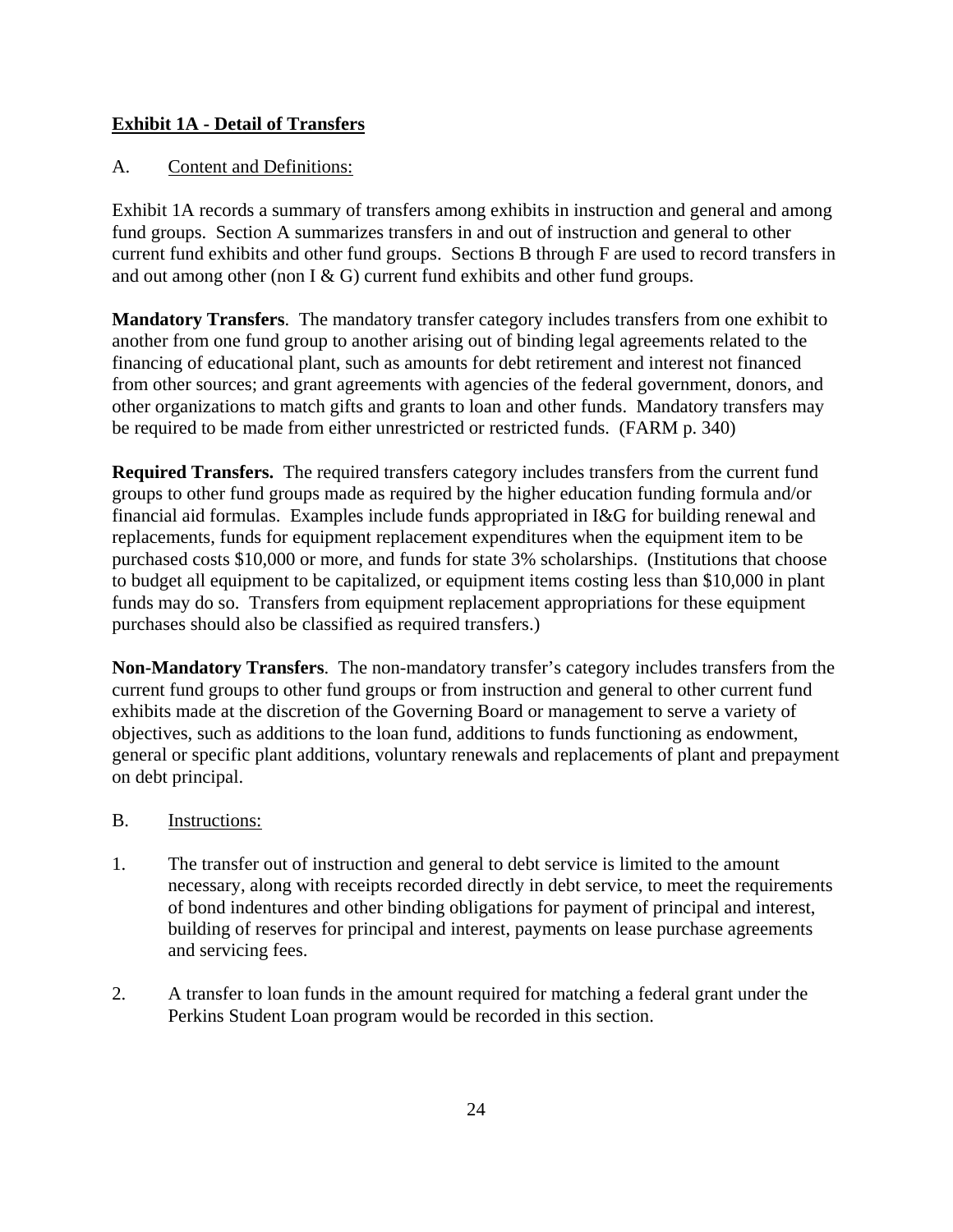- 3. Non-mandatory transfers should be recorded in the appropriate section.
- 4. Sections B through F are used to record transfers among current fund exhibits other than instruction and general and among those exhibits and other funds. Such transfers can be recorded by filling the row title for the desired fund or exhibit. The exhibit or fund categories for which transfers are being recorded should appear in the same order as the exhibits appear in the budget, and the amount of the transfer must agree with the amount recorded on the detailed exhibit.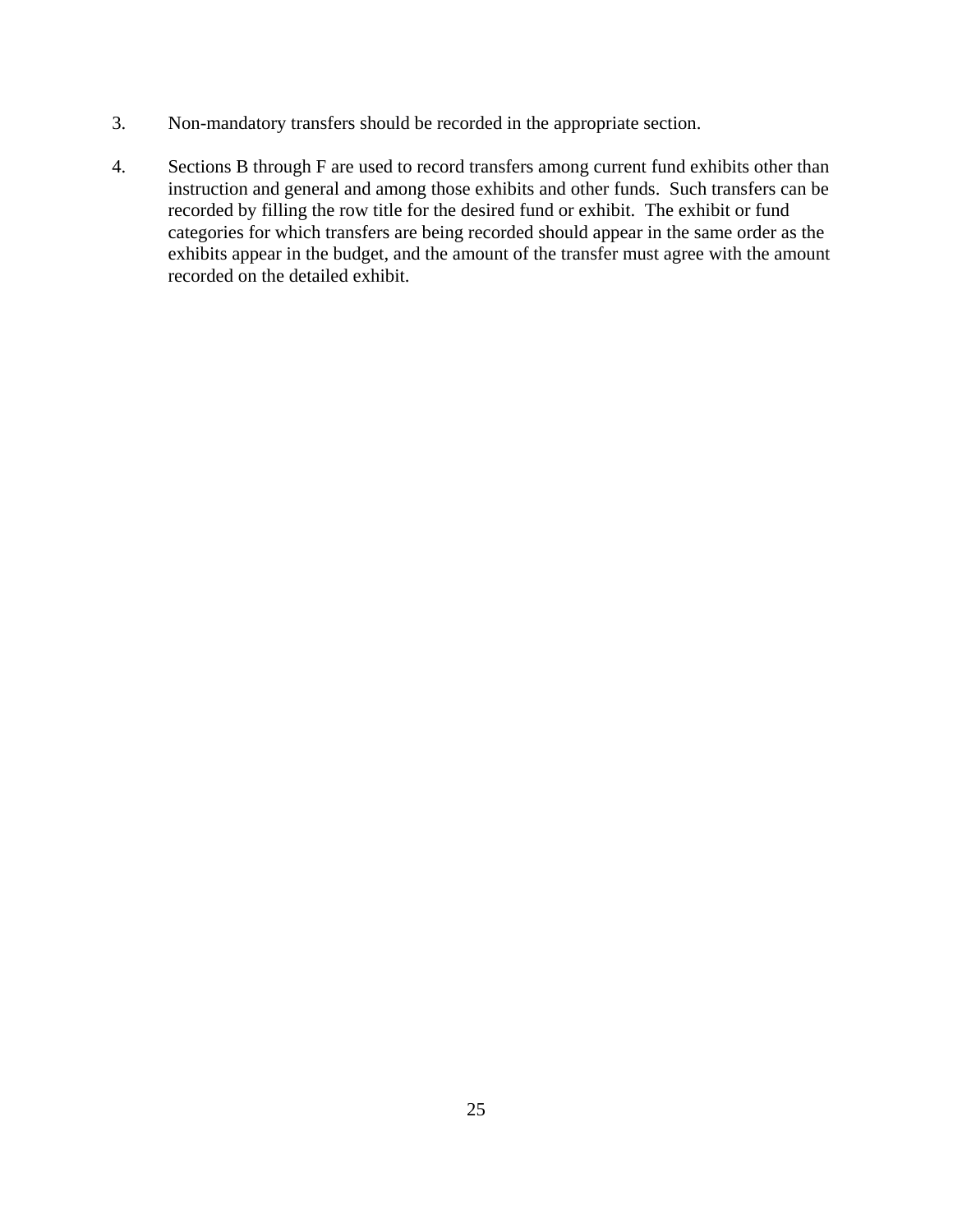### Part 4

# CURRENT FUNDS

### Instructions for Individual Exhibits

# **Exhibit 2 - Summary of Instruction and General**

### A. Content and Definitions:

This exhibit summarizes the revenues sources for instruction and general from Exhibits 3 - 9 and the expenditures from Exhibits 10 - 14. It also records transfers in and out of instruction and general as well as beginning and ending fund balances.

### B. Instructions:

- 1. The amounts recorded on this schedule must agree with the amounts on the supporting revenue exhibits 3 - 9 and expense exhibits 10 - 14.
- 2. Transfers "In" represent an increase of instruction and general total available resources and should be recorded as a negative amount in parentheses. Transfers "Out" represent a decrease in total available resources and should be recorded as a positive number.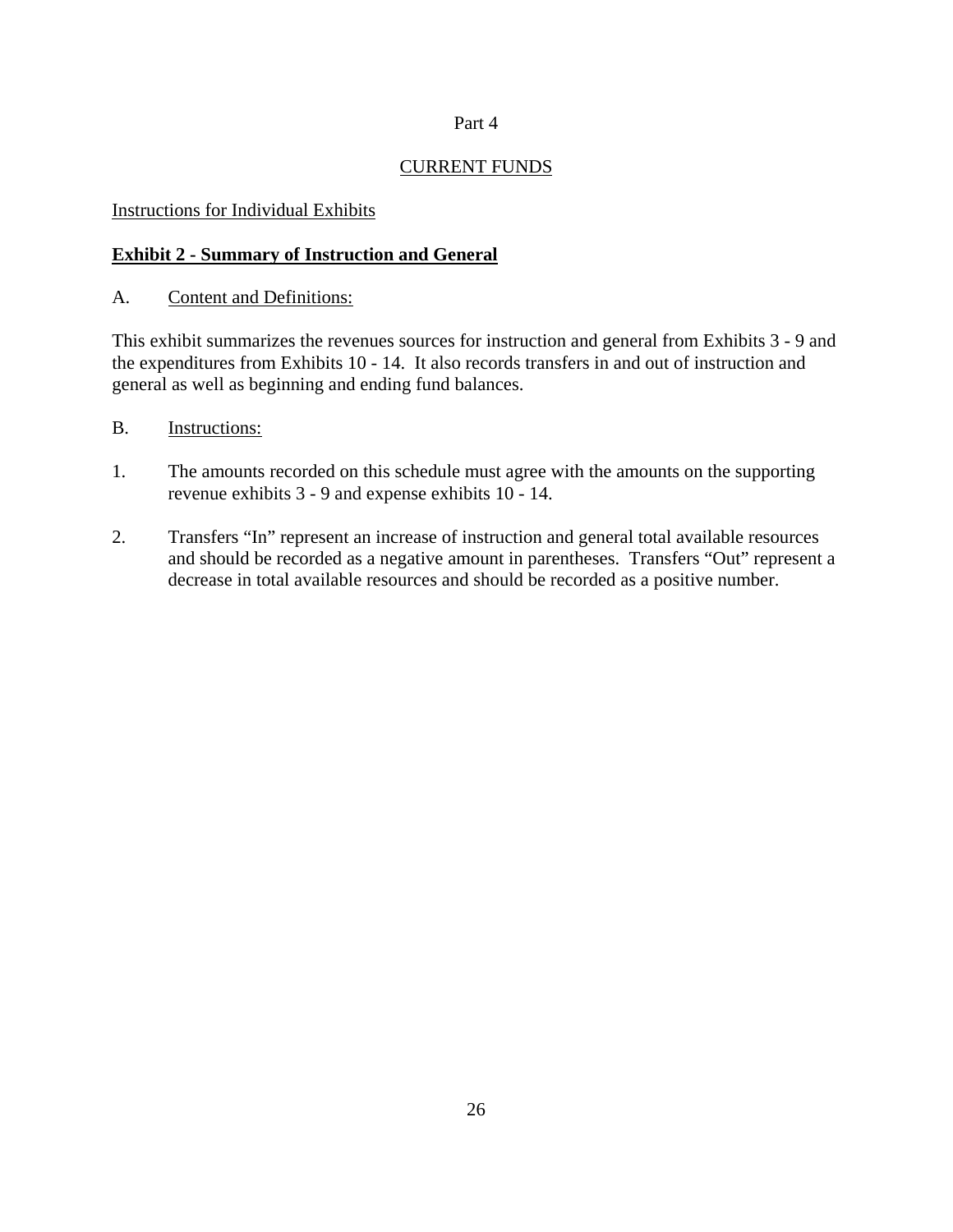# **Exhibit 3 - Student Tuition and Miscellaneous Fees for Instruction and General**

## A. Content and Definitions:

Exhibit 3 records tuition and fee revenue for instruction and general.

The tuition and fee category includes all tuition and fees assessed for educational purposes. Tuition and fees should be recorded as revenue even when there is no intention of collection from the student (tuition remission or waiver).

When specific fees are assessed under binding external restrictions for other than current operating purposes -- for example, debt service on educational plant or renewals, replacements, or additions to plant -- they should be reported as additions to the appropriate fund group since they are not legally available for current operating purposes. Fees are not normally considered as assessed under binding external restrictions unless there is an explicit representation to the individuals remitting the fees that the fee or a specific portion thereof can be used only for the specific nonoperating purpose.

If some portion of tuition and fees is allocated for other than operating purposes by the Governing Board or management or subject to change by the Governing Board alone, the entire amount should be recorded as unrestricted current fund revenue and the portion allocated should be treated as a non-mandatory transfer to the appropriate fund group.

Since June 30 is the most prevalent fiscal year-end for colleges and universities and summer terms often begin in mid June and extend into July (or August), the question arises as to the proper recognition of the term's tuition and fees. Many schools elect to have the summer term consistently considered the first (or last) term of the fiscal year, facilitating the year-end close. This allows the institution to determine the effect of summer revenues and potential surplus or deficit early in the fiscal year. Such treatment helps prevent "surprises" at year-end as a result of summer term. The institution may choose to record summer tuition and fee revenue in the fiscal year in which the majority of the session is conducted or in the fiscal year in which the session ends. Regardless of the method the institution chooses, it is important that the institution report the information consistently from year to year.

### B. Instructions:

- 1. Tuition and fee revenue for summer sessions should be recorded in the fiscal year in which the majority of the session is conducted or in the fiscal year in which the session ends.
- 2. Proceeds from required fees, those fees charged all students which are over and above the "tuition" charge established by the Governing Board and which are assessed to support activities other than instruction and generals are not to be recorded here on Exhibit 3. Revenue from these required fees should be recorded in the budget categories to which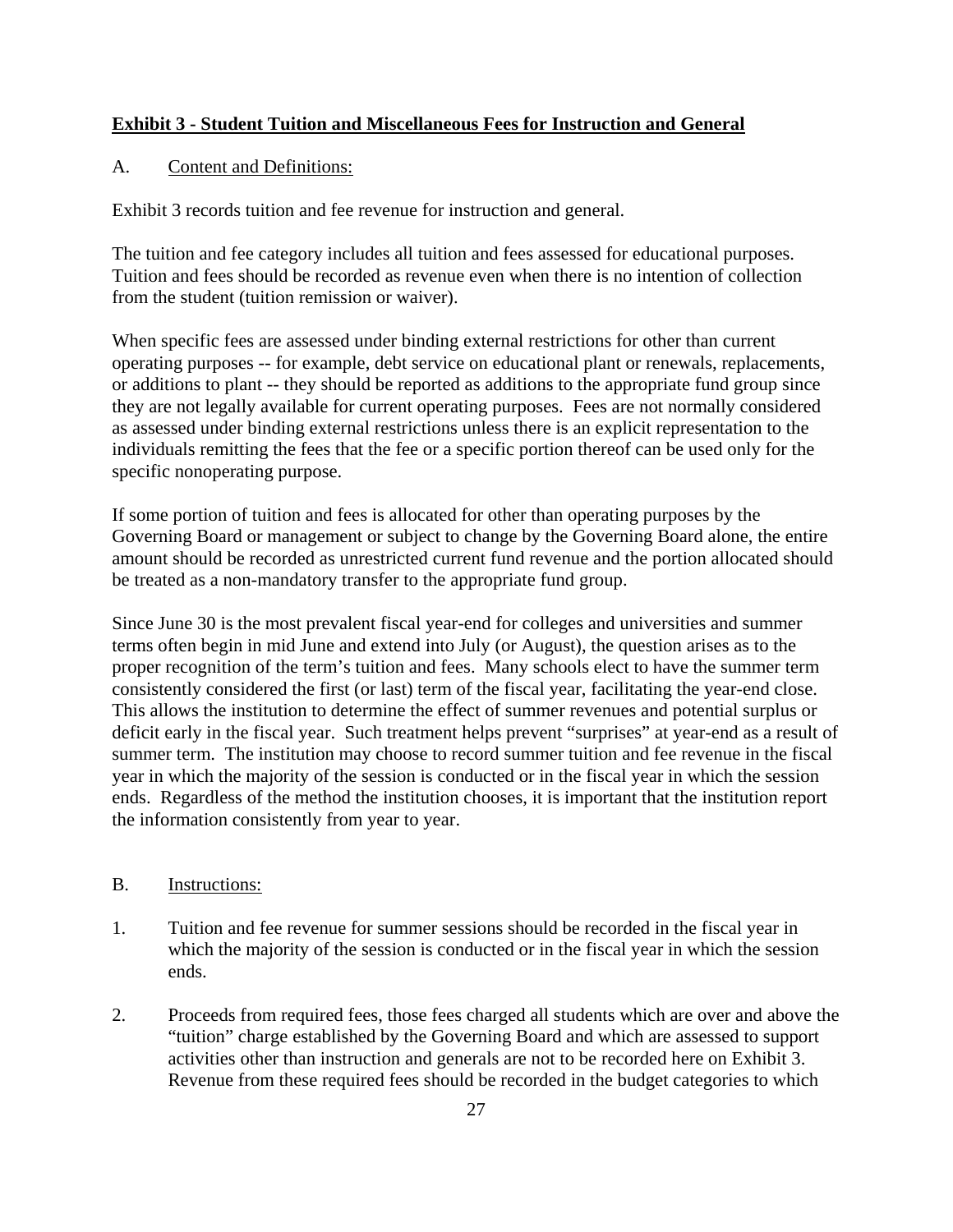they apply -- such as Student Social and Cultural Development Activities, Auxiliary Enterprises, Athletics, and Debt Service.

- 3. All revenue from miscellaneous fees of the types enumerated on this exhibit is to be reflected as revenue to instruction and general. Course specific fees may be recorded as revenue in instruction and general or in public service consistent with the recording of related expenditures.
- 4. Tuition and fee waivers are to be recorded as revenues in Exhibit 3. This includes waivers of tuition and fees to employees and graduate assistants, but does not include tuition waived as a part of a reciprocity agreement with another state.
- 5. Non-formula revenues from tuition and fees for programs which are not a part of the higher education funding formula calculations -- for example, community education, adult basic education, contract training, and ancillary support -- are to be recorded separately on this exhibit. These revenues can be reported in one lump sum.
- 6. Income from testing fees, course fees, and lab fees are to be recorded as revenue on Exhibit 3.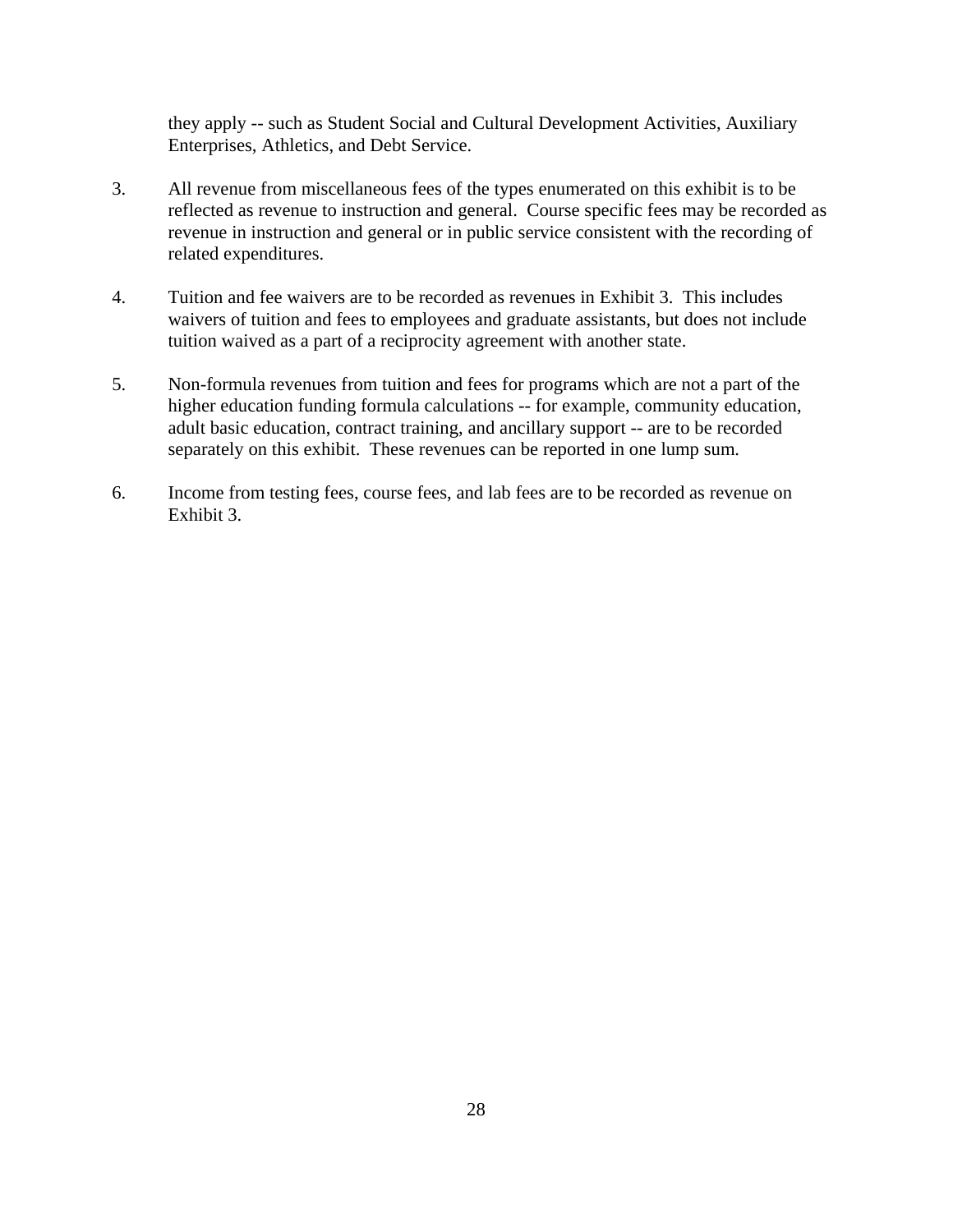# **Exhibit 4 - Governmental Appropriations for Instruction and General**

# A. Content and Definitions:

The government appropriations categories include all unrestricted amounts received for current operations from, or made available to, an institution by legislative acts or a local taxing authority, and restricted amounts from these sources to the extent that they are expended for instruction and general. This category does not include government grants and contract.

Government appropriations can be restricted or unrestricted. If the Governing Board is allowed to designate the use of the appropriated funds, the funds should be classified as unrestricted. If the restrictions placed on the appropriations limit their use, they should be classified as restricted. For the most part, the state general appropriations received by a college or university can be classified as current unrestricted revenue.

Governmental appropriations should be classified to identify the governmental level -- federal, state, or local -- of the legislative body making the appropriation.

- B. Instructions:
- 1. Questions regarding the restricted or unrestricted classification of a governmental appropriation should be referred to the CHE staff.
- 2. State general fund appropriations for instruction and general should be recorded on this exhibit. If the appropriations act provides more than one line item for instruction and general -- for example, extended services instruction -- each should be recorded separately on Exhibit 4.
- 3. A local property tax levy (mill levy) for current operations should be recorded on this exhibit. Revenue from a separate mill levy for debt service should be recorded in the debt service subfund of plant funds.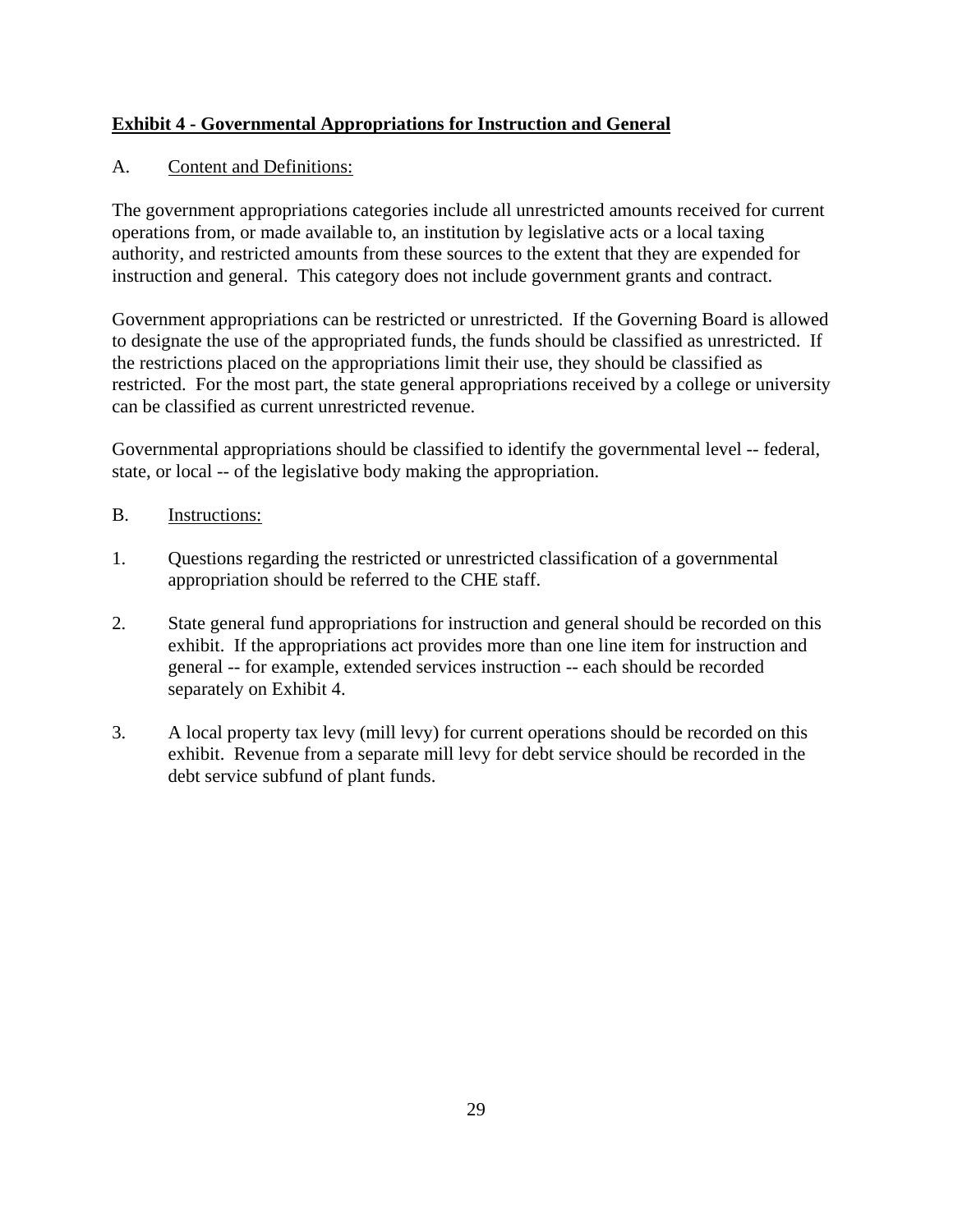# **Exhibit 5 - Government Grants and Contracts for Instruction and General**

# A. Content and Definitions:

The government grants and contracts category include all unrestricted amounts received or made available by grants, contracts, and cooperative agreements from governmental agencies for instruction and general; and all amounts received or made available through restricted grants, contracts, and cooperative agreements to the extent expended for instruction and general. Income from contracts to provide corrections education should be included here.

Amounts equal to direct costs incurred by restricted funds should be recorded as revenues of instruction and general or the appropriate exhibit or fund, while amounts equal to associated indirect cost recoveries should be reported as unrestricted current fund revenues on Exhibit 9.

The level of governmental agency making the grant or contract should be disclosed using the same criteria as for governmental appropriations.

- B. Instructions:
- 1. Record revenue equal to expenditures for restricted programs and total revenues for unrestricted programs.
- 2. Revenues for restricted state and federal work study programs, to the extent that they support student salaries in instruction and general, are recorded on this exhibit.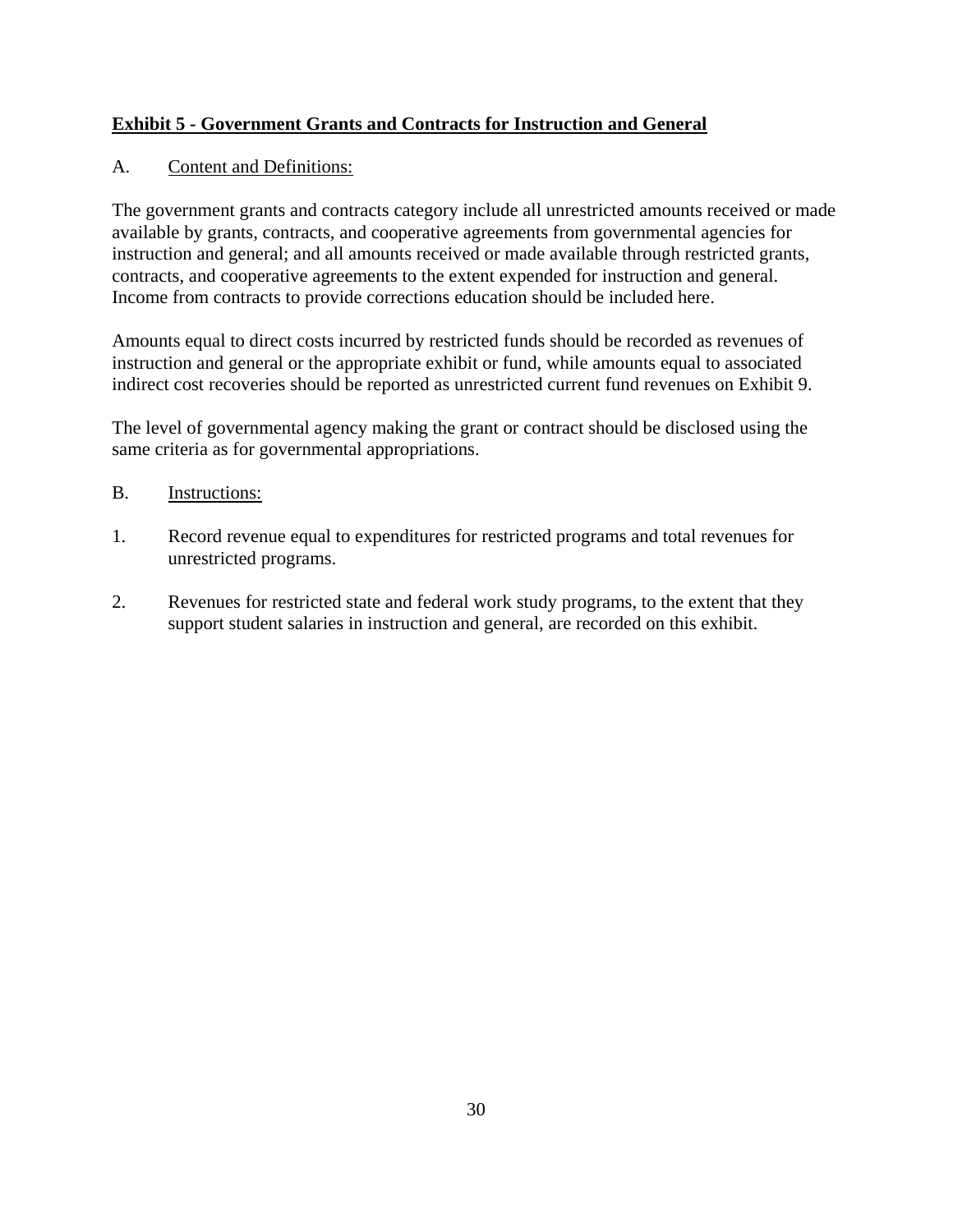# **Exhibit 6 - Private Gifts, Grants, and Contracts for Instruction and General**

# A. Content and Definitions:

The private gifts and grants category include amounts from nongovernmental organizations and individuals, including funds resulting from contracting for the furnishing of goods and services of an instructional nature. The category includes all unrestricted gifts, grants, and services of an instructional nature. The category includes all unrestricted gifts, grants, and bequests as well as restricted gifts, grants, and contracts from nongovernmental sources to the extent they are expended in the current fiscal year for instruction and general. Gifts, grants and contracts from foreign governments should be treated as private gifts, grants, and contracts. Income from funds held in revocable trusts or distributable at the direction of the trustees of the trust should be reported here and, if significant, disclosed in the notes to the financial statements. Income from contract training courses with private sector entities should be included here.

Unrestricted private gifts and grants for instruction and general should be reflected as revenue on this exhibit, in the fiscal year when received. Significant amounts provided by a single source may be identified separately.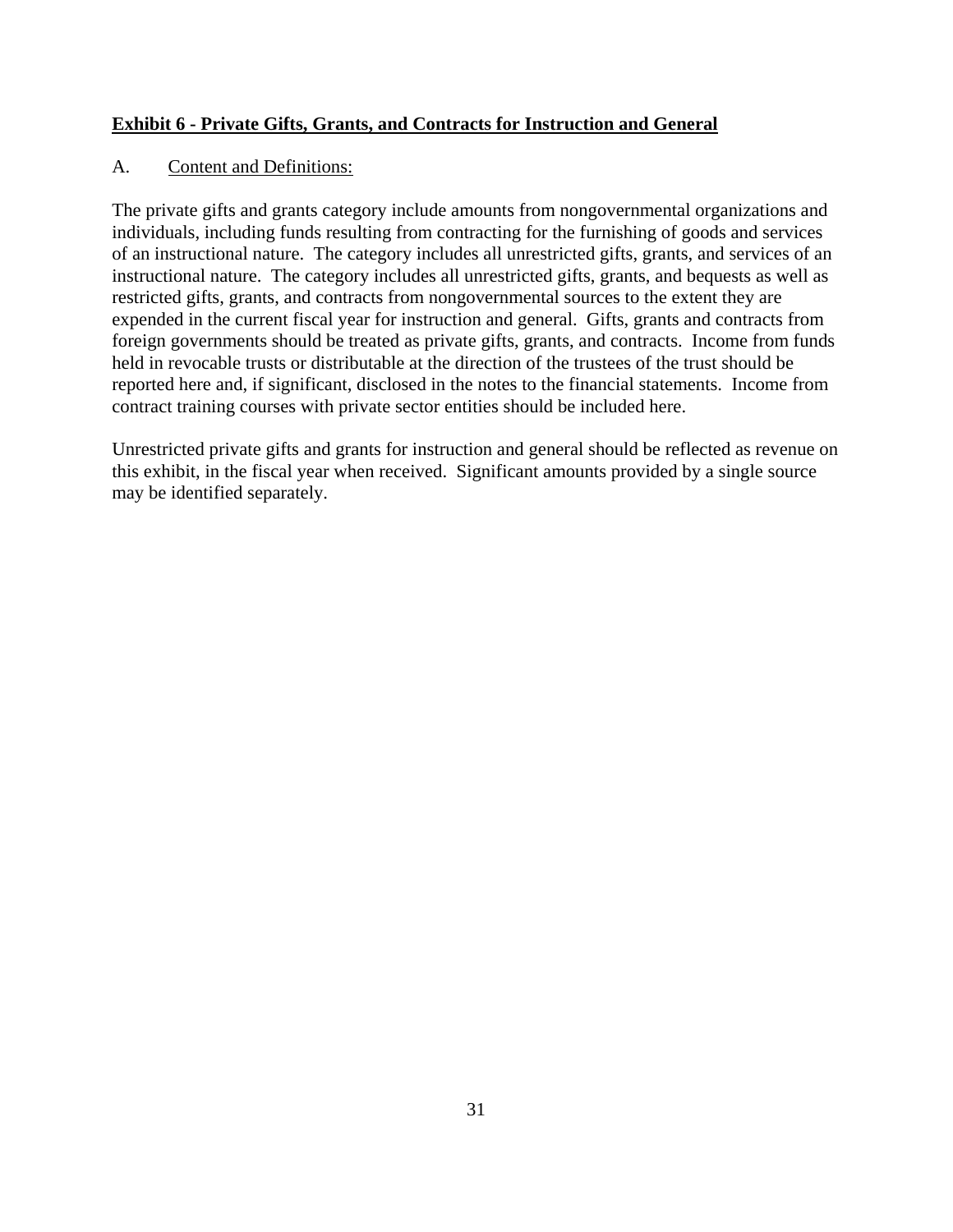# **Exhibit 7 - Endowment Income, Land Income, and Permanent Fund Income for Instruction and General**

# A. Content and Definitions:

**Endowment Income.** Unrestricted and restricted income from endowments supporting instruction and general are recorded in this category. Interest and other income earned on endowments which are not restricted as to use by the terms of the endowment is recorded as unrestricted income. If the terms of the endowment require that the income be expended for a specific instruction and general purpose, the revenue is recorded as restricted.

**Land and Permanent Fund Income.** Constitutionally created institutions -- the University of New Mexico, New Mexico State University, Western New Mexico University, Eastern New Mexico University, New Mexico Highlands University, New Mexico Institute of Mining and Technology, Northern New Mexico Community College, the New Mexico Military Institute, the School for the Deaf, and the School for the Visually Handicapped -- receive trust income from the Land and Permanent funds. The revenue is to be recorded as unrestricted revenue on this exhibit.

# B. Instructions:

Revenue from endowments which were created by the Legislature to fund chairs, lectureships, and fellowships should be recorded as restricted funds.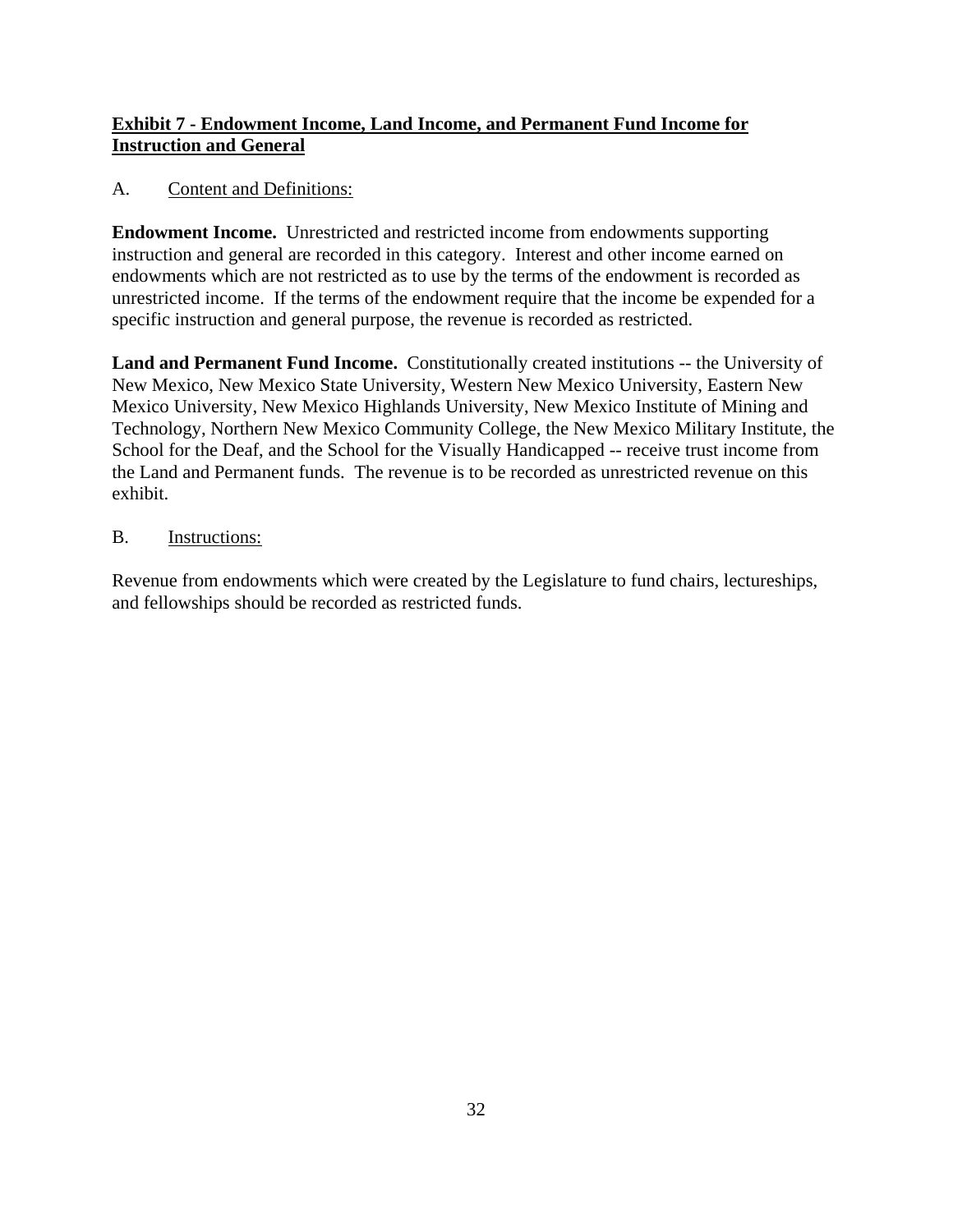# **Exhibit 8 - Sales and Services of Educational Activities**

## A. Content and Definitions:

This exhibit is to reflect incidental revenues of organizational units in the instruction and general category and revenues of activities that exist to provide instructional and laboratory experience for students and that incidentally created goods and services that may be sold to students, faculty, staff, and the general public. Examples include revenues from the sale of baked goods from a baking program, revenues from clinics associated with dental, hearing, or speech programs, or revenues for audio/video assistance from a media technology program. If sales and services rather than instruction is the primary purpose of the activity, then the revenues should be classified as sales and services of auxiliary enterprises. All revenue reflected on this exhibit is unrestricted.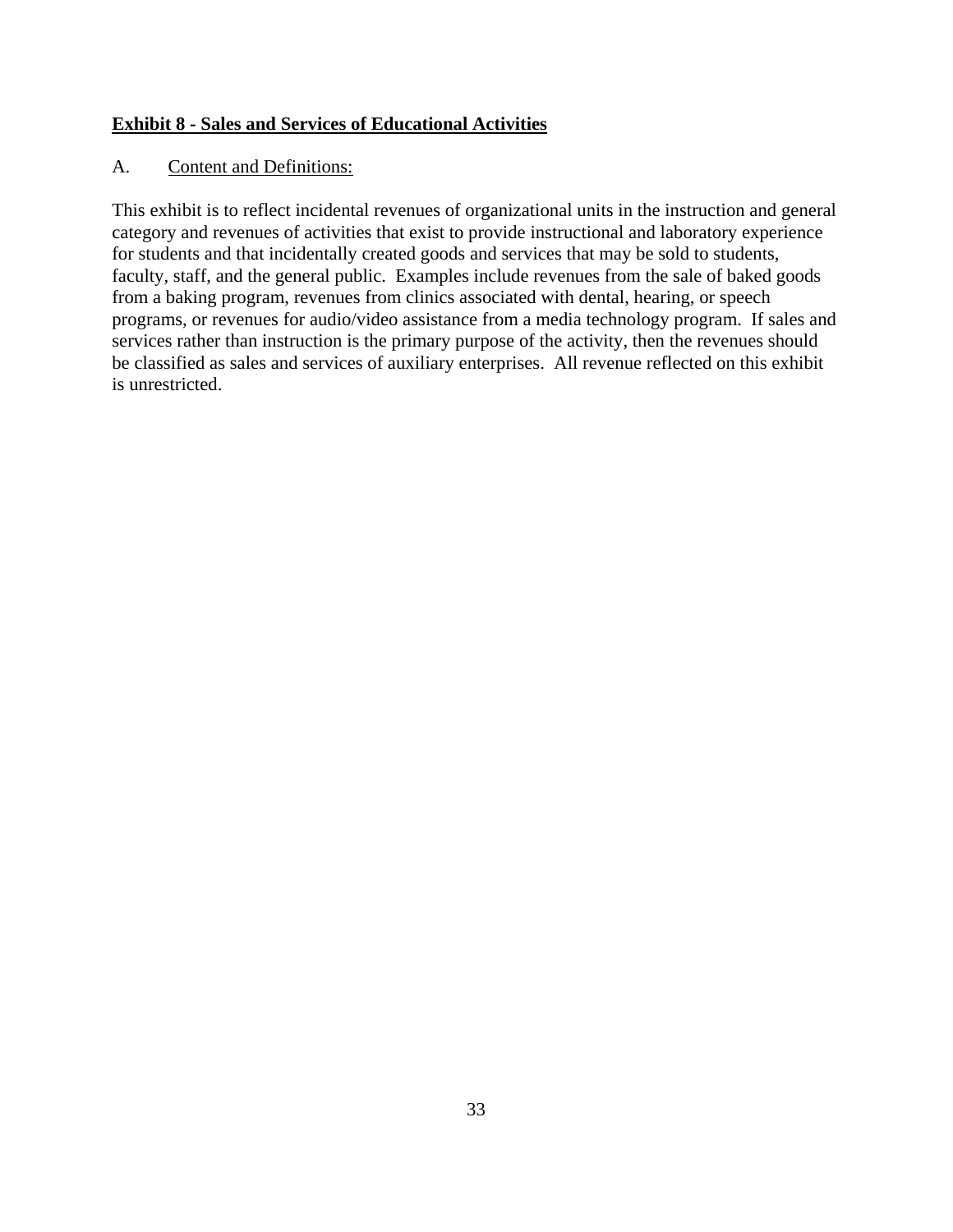# **Exhibit 9 - Other Sources of Revenue for Instruction and General**

# A. Content and Definitions:

All revenue not reflected on Exhibits 3 - 8 and not clearly applicable to Current Fund categories other than instruction and general is to be reflected on Exhibit 9. Income from interest on current funds and indirect cost recovery should be designated separately. All revenue on Exhibit 9 is unrestricted.

# **Exhibits 10 through 14 -- Expenditures for Instruction and General**

Expenditures for instruction and general are recorded in five exhibits as follows:

| Exhibit Number | <b>Exhibit Title</b>         |
|----------------|------------------------------|
| 10             | Instruction                  |
| 11             | Academic Support             |
| 12             | <b>Student Services</b>      |
| 13             | <b>Institutional Support</b> |
| 14             | <b>Physical Plant</b>        |

Each of these exhibits is a summary which contains the total amount budgeted or expended for programs or departments within a functional category. Each of these exhibits is also supported by a series of "A" exhibits which report the detailed expenditures -- faculty salaries, professional salaries, support staff salaries, GA/TA salaries, student salaries, work-study salaries, other salaries, supplies and expenses, travel, equipment and others -- of each program or department.

Each summary exhibit also reflects the total of employee fringe benefits for all academic and vocational credit producing programs. Fringe benefits for these programs are not recorded on "A" exhibits. The fringe benefits for non-credit producing programs (community service, adult basic education, resident extension, contract training, etc.) are recorded on one separate line of the supporting "A" exhibit and brought forward to the summary as part of the total for the program. This reporting methodology facilitates analysis of formula expenditures.

The instructions for completion of the "A" exhibits are general - the same for each of the summary exhibits 10 through 14 above. The general instructions are:

- 1. Each organizational unit reflected on the summary exhibits 10 through 14 is to be detailed in a separate "A" exhibit. They should appear on "A" exhibits in the same order as they appear on the summary exhibit.
- 2. The last "A" exhibit reported of a summary exhibit should be used to record the total of each line item (salaries, supplies and expenses, travel etc. ...) for all of the preceding "A's". The total of this "A" exhibit will equal the total recorded on the summary exhibit **minus fringe benefits**.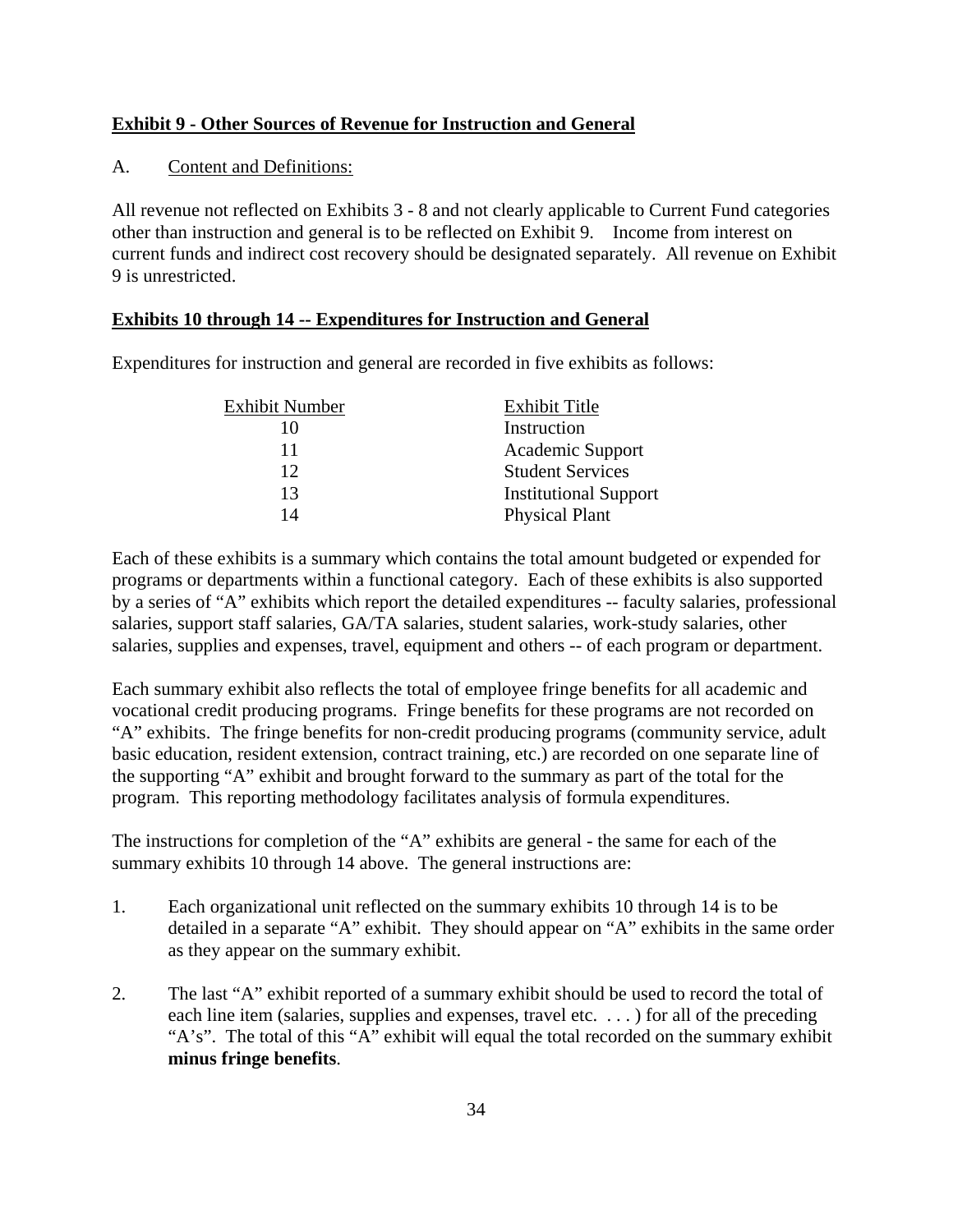3. Unusual expenditure items may be identified separately as "other".

Note: Expenditures for instruction and general equipment costing less than \$10,000 should be recorded in the appropriate exhibit, and should be identifiable with a separate object code. Expenditures for items costing \$10,000 or more should be recorded in plant funds. A transfer from instruction and general to plant to provide resources for those equipment expenditures should be approved by the CHE.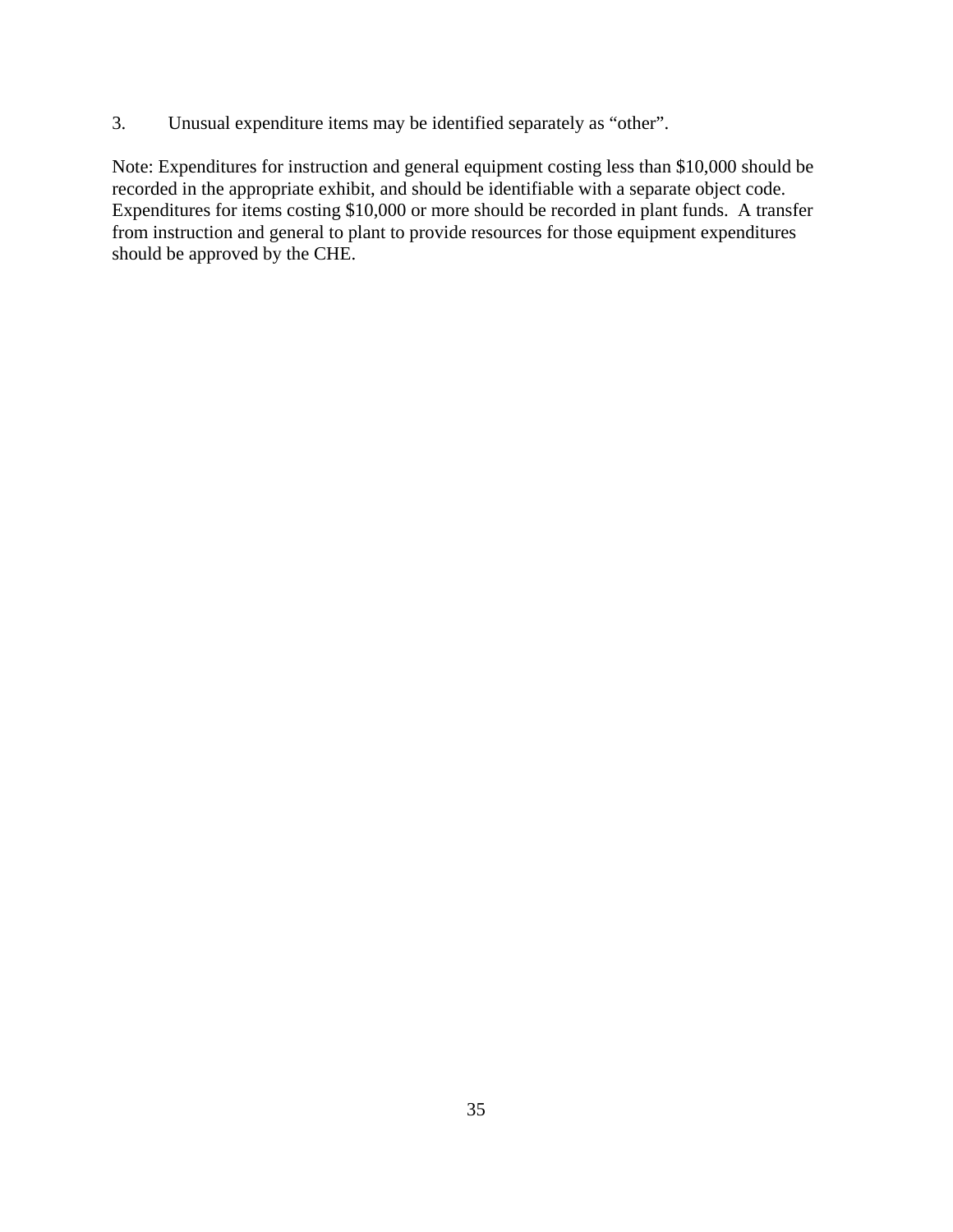#### **Exhibit 10 - Expenditures for Instruction**

#### A. Content and Definitions:

The instruction category includes expenditures for all activities that are part of an institution's instruction program. Expenditures for credit and non-credit courses; academic, vocational, and technical instruction; remedial and tutorial instruction; community education; adult basic education; contract training; and regular, special, and extension sessions should be included.

Expenditures for departmental research and public service that are not separately budgeted should be included in this classification. This category excludes expenditures for academic administration when the primary assignment is administration -- for example, academic deans. However, expenditures for department chairpersons and administrators for whom instruction is an important role are included.

The instruction category includes the following subcategories:

**General Academic Instruction.** This subcategory includes expenditures for formally organized and/or separately budgeted instructional activities that are carried out during the academic year (as defined by the institution), associated with academic offerings described by IPEDS instructional program categories 01 through 50, and offered for credit as part of a formal postsecondary education degree or certificate program. Open university, short courses, and home study activities falling within this classification and offered for credit are included. However, this subcategory does not include instructional offerings that are part of programs leading toward degrees or certificates at levels below the higher education level, such as adult basic education.

**Vocational/Technical Instruction.** This subcategory includes expenditures for formally organized and/or separately budgeted instructional activities that are carried out during the academic year, usually associated with IPEDS instructional program categories identified in Appendix C of the National Center for Education Statistics (NCES) publication A *Classification of Instructional Programs*, and offered for credit as part of a formal postsecondary education degree or certificate programs. Open university, short courses, and home study falling within this classification and offered for credit are included. However, this subcategory does not include instructional offerings that are part of programs leading toward degrees or certificates at levels below the higher education level, such as adult basic education.

**Special Session Instruction.** This subcategory includes expenditures for formally organized and/or separately budgeted instructional activities (offered either for credit or not for credit) that are carried out during a summer session, interim session, or other periods not common with the institution's regular term. This subcategory classifies expenditures made solely as a result of conducting a special session (such as faculty salaries associated with the special session). Special sessions do not include regular academic terms held during the summer, as is common in some two-year institutions. Expenditures for special sessions conducted over a fiscal year-end should be reported during the fiscal year in which the majority of the session occurs or in the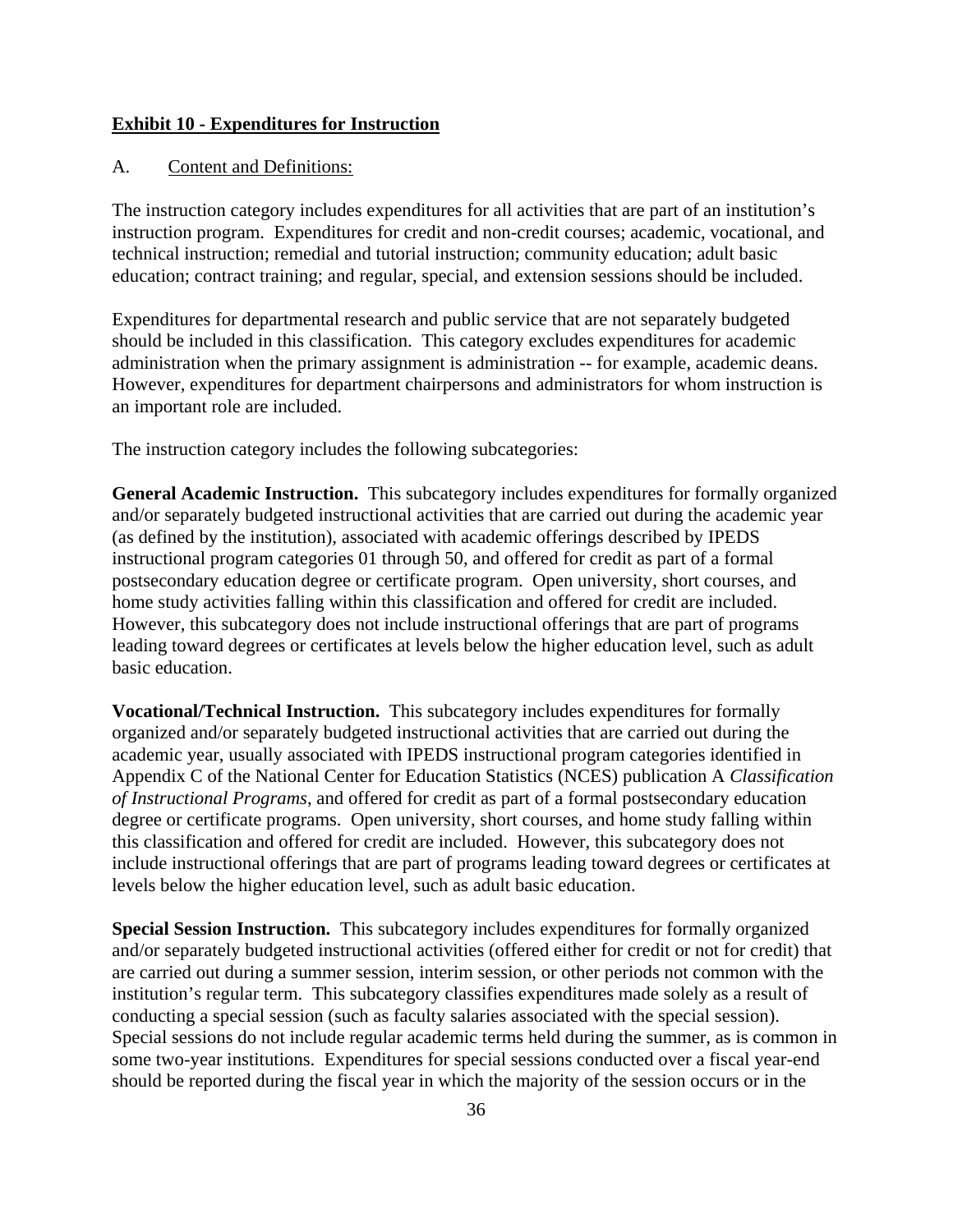fiscal year in which the session ends. The designation of first term or last term must remain consistent from year to year. The revenues and expenditures for any special sessions should be reported in the same fiscal year. Reporting expenditures of special sessions is an allowable exception to reporting expenditures on an accrual basis.

**Community Education.** This subcategory includes expenditures for formally organized and/or separately budgeted instructional activities that do not generally result in credit toward any formal postsecondary degree or certificate. It includes non-credit instructional offerings carried out by the institution's extension division as well as non-credit offerings that are part of the adult education or continuing education program. This subcategory also includes expenditures for activities associated with programs leading toward continuing education units at a level below the higher education level, such as adult education.

This subcategory also includes unrestricted self-supporting instructional services such as contract training and corrections training programs. Enrollment in programs budgeted here are not included in funding calculations or entire year full-time equivalent totals.

**Preparation/Remedial Instruction.** This subcategory includes expenditures for formally organized and/or separately budgeted instructional activities that give students the basic knowledge and skills required by the institution before they can undertake formal academic course work leading to a postsecondary degree or certificate. Such activities, supplemental to the normal academic program, generally are termed preparatory, remedial, developmental, or special educational services. These instructional offerings may be taken prior to or along with the course work leading to the degree or certificate. They are generally non-credit offerings, although in some cases credit may be given and the credit requirements for the preparatory or remedial skills or knowledge should be included in this category. Developmental studies and Adult Basic Education instruction should be included here. For example, if students may satisfy preparatory requirements be taking offerings provided primarily for other than remedial or preparatory purposes, those offerings should be classified elsewhere.

### B. Instructions:

Examples of the kind of programs that should be included in this subcategory and programs which have been specifically identified as belonging in this subcategory are listed in Appendix A.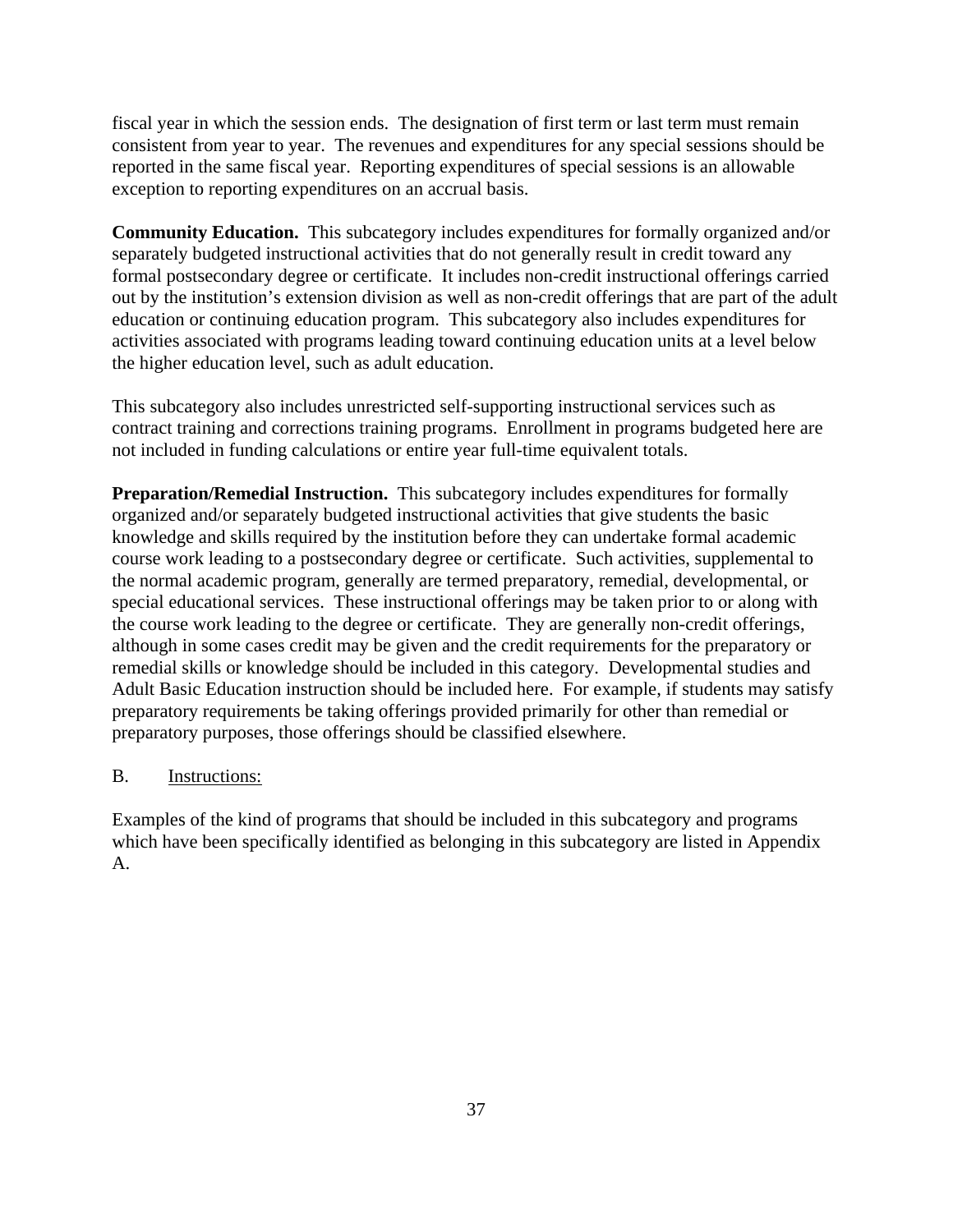#### **Exhibit 11 - Academic Support**

#### A. Content and Definitions:

The academic support category includes funds expended to provide support services for the institution's primary missions: instruction, research, and public service. It includes the retention, preservation, and display of educational materials; for example, libraries, museums, and galleries; the provision of services that directly assist the academic functions of the institution, such as demonstration schools associated with a department, school, or college of education; media such as audio-visual services and technology such as computing support which is not budgeted as an internal service department; academic administration (including academic deans but not department chairpersons) and personnel development providing administration support and management direction to the three primary missions; and separately budgeted support for course and curriculum development.

**Libraries.** This subcategory includes expenditures for organized activities that directly support the operation of a catalogued or otherwise classified collection.

**Museums and Galleries.** This subcategory includes expenditures for organized activities that provide for the collection, preservation, and exhibition of historical materials, art objects, scientific displays, etc. Libraries are excluded. Self-supporting museums and galleries should be budgeted in Public Service.

**Educational Media Services.** This subcategory includes expenditures for organized activities providing audiovisual and other services that aid in the transmission of information in support of the institution's instruction, research, and public service programs.

**Ancillary Support.** This subcategory includes expenditures for organized activities that provide support services to the three primary programs, but are not appropriately classified in the previous subcategories. Ancillary support activities usually provide a mechanism through which students can gain practical experience. An example of ancillary support is a demonstration school associated with the school of education. The expenditures of teaching hospitals are excluded.

**Academic Administration.** This subcategory includes expenditures for activities specifically designed and carried out to provide administrative and management support to the academic programs. This subcategory is intended to separately identify only expenditures for activities formally organized and/or separately budgeted for academic administration. It includes the expenditures of academic deans (including deans of research, deans of graduate schools, and college deans), but does not include the expenditures of department chairpersons (which are included in the appropriate primary function categories).

The subcategory also includes expenditures for formally organized and/or separately budgeted academic advising within a college or academic department. Expenditures associated with the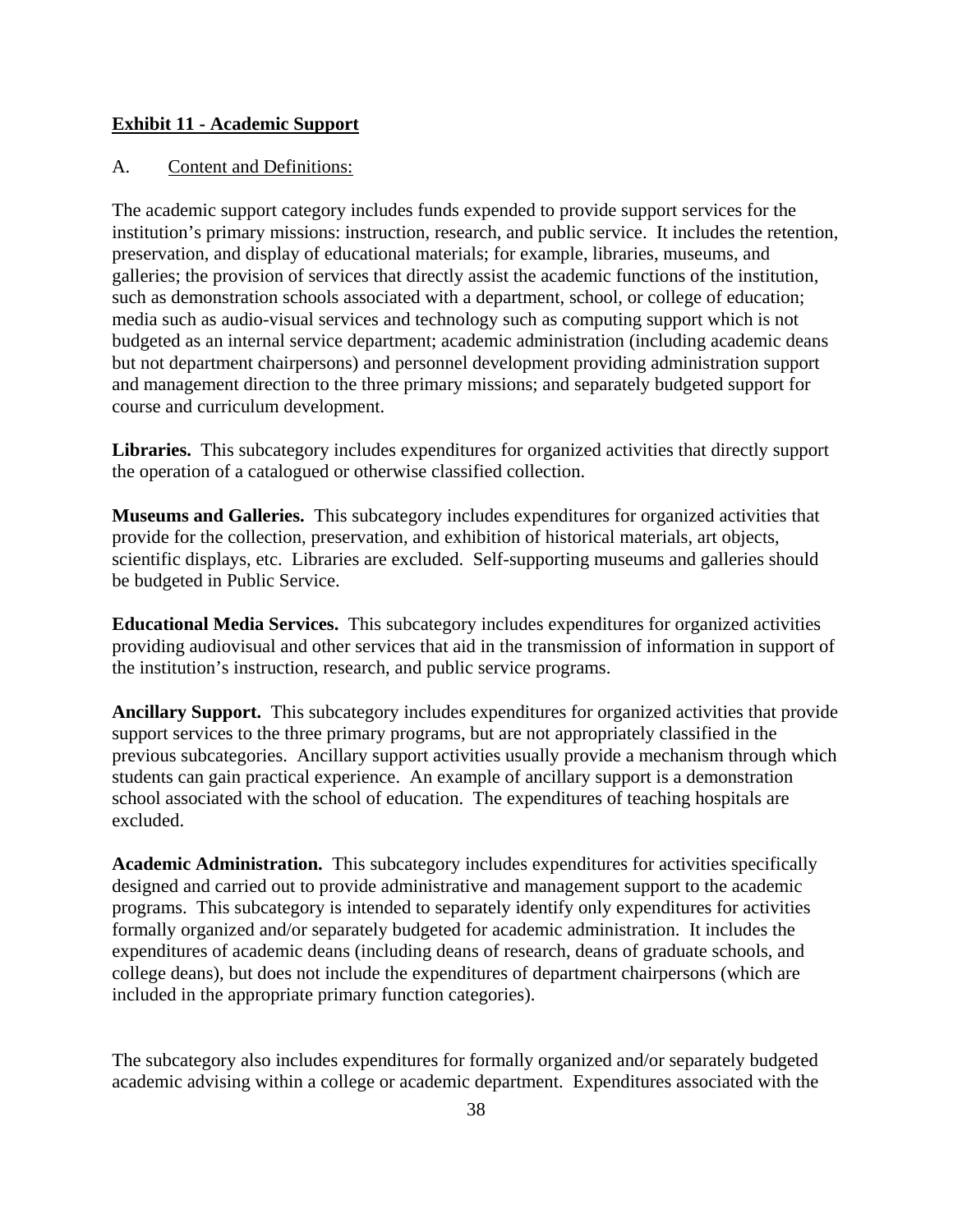office of the chief academic officer of the institution are not included in this subcategory, but should be classified as institutional support.

**Academic Personnel Development.** This subcategory includes expenditures for activities that provide the faculty with opportunities for personal and professional growth and development to the extent that such activities are formally organized and/or separately budgeted. The subcategory also includes formally organized and/or separately budgeted activities that evaluate and reward professional performance of the faculty. Included in this subcategory are sabbaticals, faculty awards, and organized faculty development programs.

**Course and Curriculum Development.** This subcategory includes expenditures for activities established either to significantly improve or to add to the institution's instructional offerings, but only to the extent that such activities are formally organized and/or separately budgeted.

# B. Instructions:

Examples of the kinds of programs that should be included in this subcategory and programs which have been specifically identified as belonging in this subcategory are listed in Appendix B.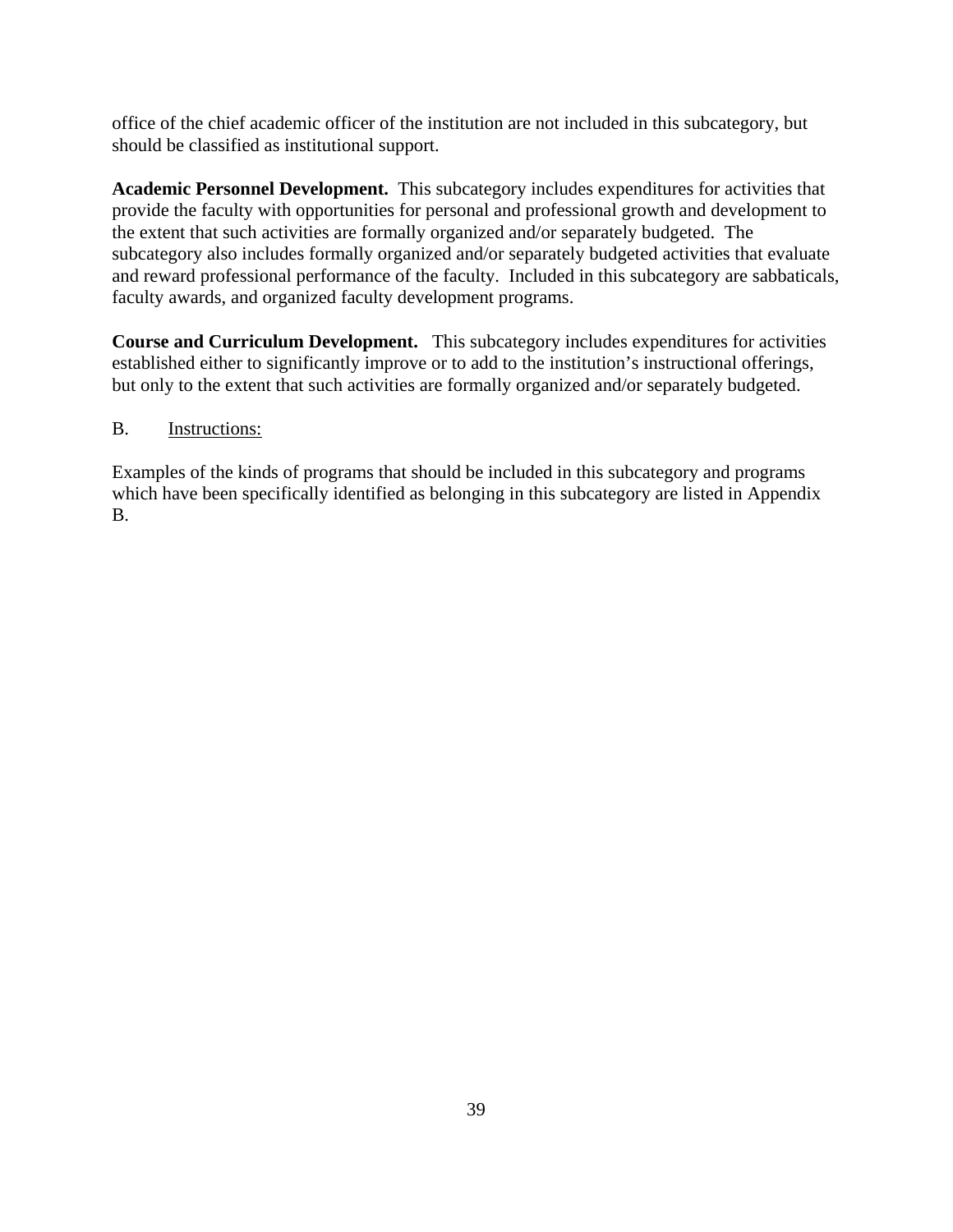#### **Exhibit 12 - Student Services**

#### A. Content and Definitions:

The student services category includes funds expended for offices of admissions and the registrar, and for activities with the primary purpose of contributing to students' emotional and physical well-being. It includes expenditures for counseling and career guidance (excluding informal academic counseling by the faculty), student aid administration, and student health service (if not operated as an essentially self-supporting activity). In recent years, some institutions have created an office of enrollment management; expenditures for such an office are best categorized in student services.

Note: This category does not include student social and cultural activities. For purposes of reporting budgets and expenditures to the New Mexico Commission on Higher Education, student social and cultural activities are recorded on Exhibit 15.

The Student Services category includes the following subcategories:

**Student Services Administration.** This subcategory includes expenditures for organized administrative activities that provide assistance and support (excluding academic support) to the needs and interests of students. This subcategory includes only administrative activities that support more than one subcategory of student activities and/or that provides central administrative services related to the various student service activities. In particular, this subcategory includes services provided for particular types of students (for example, minority students, veterans, and handicapped students). Excluded from this subcategory are activities of the institution's chief administrative officer for student affairs, whose activities are institution wide and therefore should be classified as institutional support.

**Counseling and Career Guidance.** This subcategory includes expenditures for formally organized placement, career guidance, and personal counseling services for students. This subcategory includes vocational testing and counseling services and activities of the placement office. Excluded from this subcategory are formal academic counseling activities provided by a college or academic department. These activities are budgeted in academic support. Also, any informal academic counseling services provided by the faculty in relation to course assignments should not be budgeted in student services. Instead, these activities are budgeted in instruction.

**Financial Aid Administration.** This subcategory includes expenditures for activities that provide financial aid services and assistance to students. This subcategory does not include outright grants to students, which should be classified as scholarships and fellowships.

**Student Admissions.** This subcategory includes expenditures for activities related to the identification of prospective students, the promotion of attendance at the institution, and the processing of applications for admission.

**Student Records.** This subcategory includes expenditures for activities to maintain, handle, and update records for currently enrolled students as well as for students previously enrolled.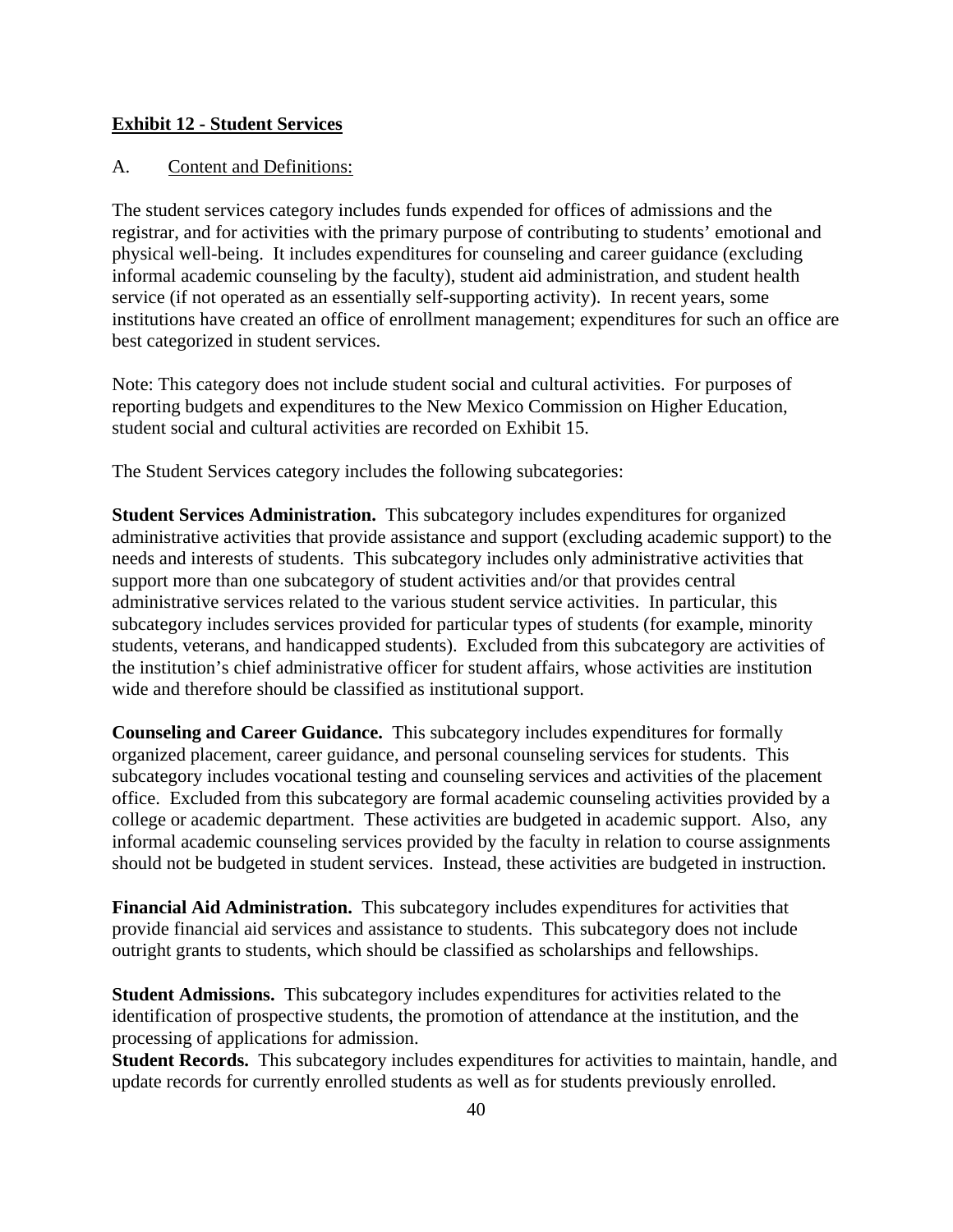**Student Health Services.** This subcategory includes expenditures for organized student health services that are not self-supporting rather than those organized as auxiliary enterprises.

# B. **Instructions:**

Examples of the kind of programs that should be included in this subcategory and programs which have been specifically identified as belonging in this subcategory are listed in Appendix C.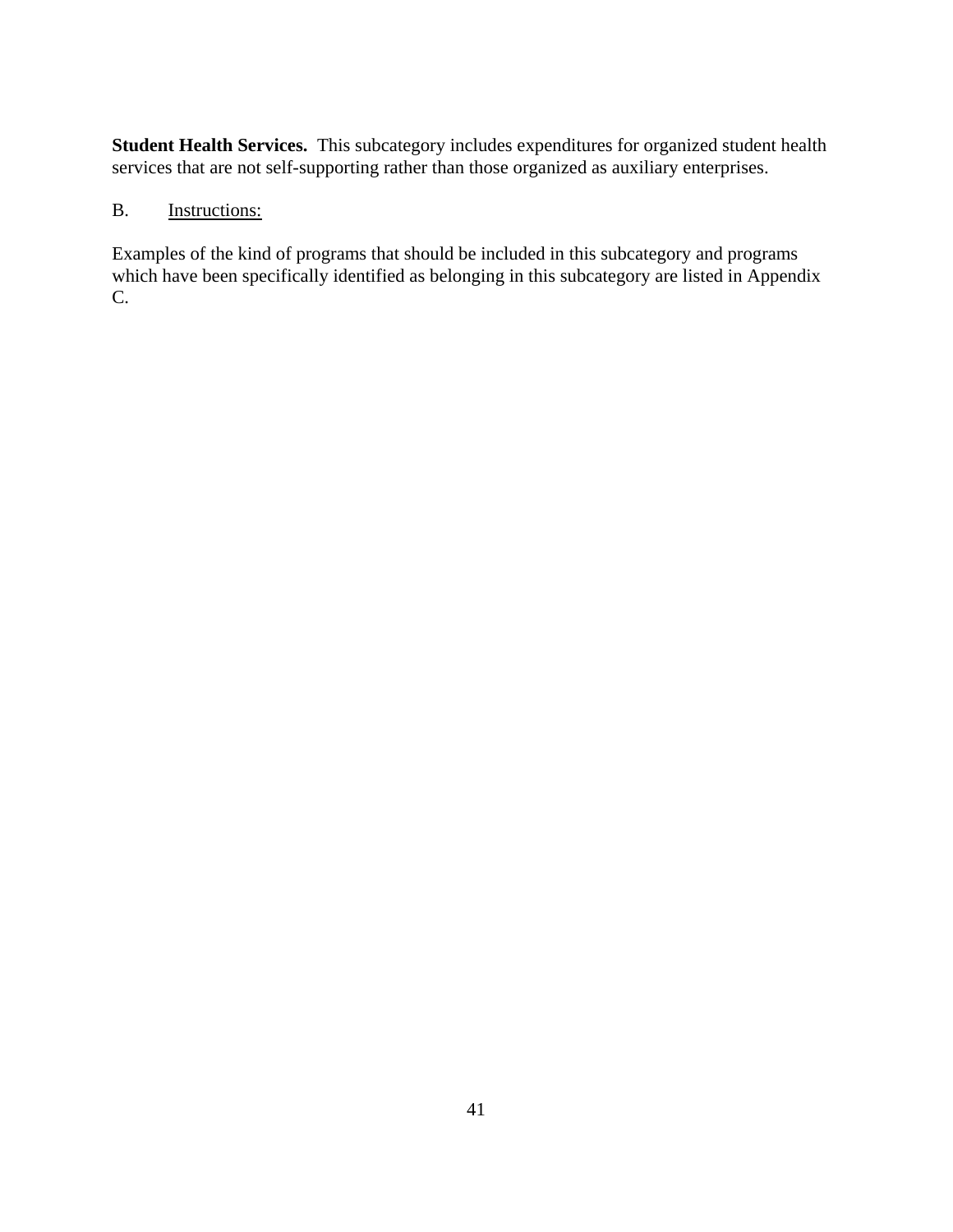### **Exhibit 13 - Institutional Support**

#### A. Content and Definitions:

The institutional support category includes expenditures for central executive-level activities concerned with management and long-range planning for the entire institution, such as the Governing Board, planning and programming, and legal services; fiscal operations, including the investment office; space management; employee personnel and records; logistical activities that provide procurement, storerooms, safety, security, printing, and transportation services to the institution; support services to faculty and staff that are not operated as auxiliary enterprises; and activities concerned with community and alumni relations, including development and fund raising.

Appropriate allocations of institutional support should be made to auxiliary enterprises, hospitals, and any other activities not reported under instruction or general categories of expenditures.

This category includes the following subcategories:

**Executive Management.** This subcategory includes expenditures for all central, executive-level activities concerned with management and long-range planning for the entire institution (as distinct from planning and management for anyone program within the institution). All officers with institution wide responsibilities are included, such as the president, chief academic officer, chief business officer, chief student affairs officer, and chief development officer. In some cases, top level managers may not have institution wide responsibilities. For example, a Dean of Students may be the lead student affairs employee for the institution, but may not have executive management responsibilities across the institution. In this case, the Dean of Students should be budgeted in Exhibit 12, Student Services.) This subcategory of Exhibit 13 includes such operations as executive direction (for example, Governing Board), planning and programming, and legal operations.

**Fiscal Operations.** This subcategory includes expenditures for operations related to fiscal control and investments. It includes the accounting office, budget office, bursar's office, and internal and external audits, and also includes such "financial" expenses as allowances for bad debts and short-term interest expenses.

**General Administration and Logistical Services.** This subcategory includes expenditures for activities related to general administrative operations and services (with the exception of fiscal operations and administrative data processing). Included in this subcategory are personnel administration, space management, purchase and maintenance of supplies and materials, campus wide communication and transportation services, general stores, printing shops, and security/safety services.

**Public Relations/Development.** This subcategory includes expenditures for activities to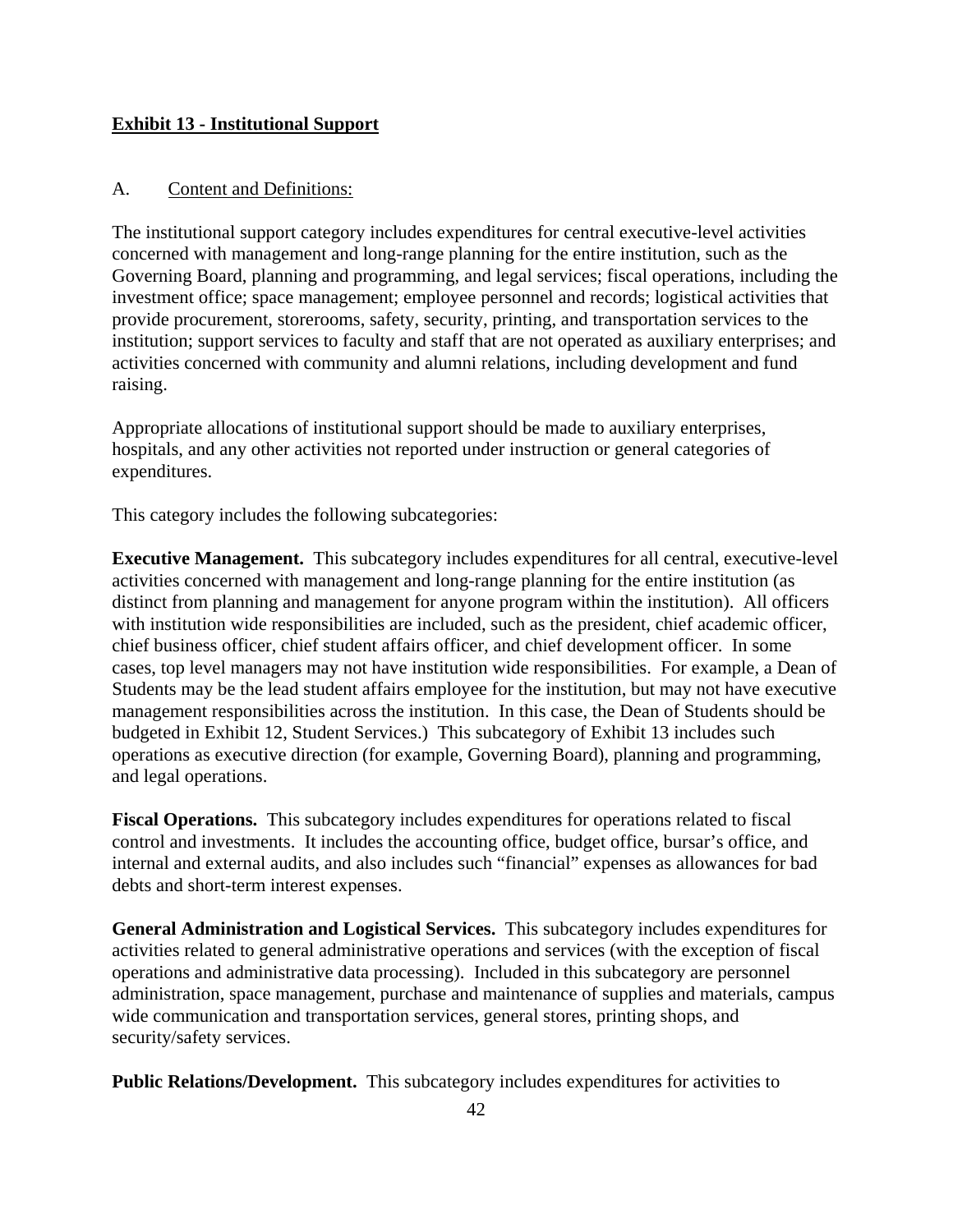maintain relations with the community, alumni, or other constituents and to conduct activities related to institution wide development and fund raising.

This exhibit includes expenditures for activities whose primary purpose is to provide operational support for the day-to-day functions of an institution, excluding expenditures for physical plant operations. Appropriate allocations of institutional support should be made to auxiliary enterprises, athletics, and independent operations. Allocations may also be made to research, public service and branches. These allocations, or applied charges, partially re-coup institutional support expenses. If the institution intends to charge departments a rate that allows for full cost recovery of certain expenses, then these expenses should be budgeted in internal service departments.

- 1. Charges of institutional support to other exhibits or funds should be recorded as applied charges in the section designated on Exhibit 13. The applied charges are recorded as a credit to an expenditure account in institutional support and a debit to an expenditure account in the department and exhibit which is being assessed for institutional support overhead or services.
- 2. Examples of the kinds of programs that should be included in this subcategory and programs which have been specifically identified as belonging in this subcategory is listed in Appendix D.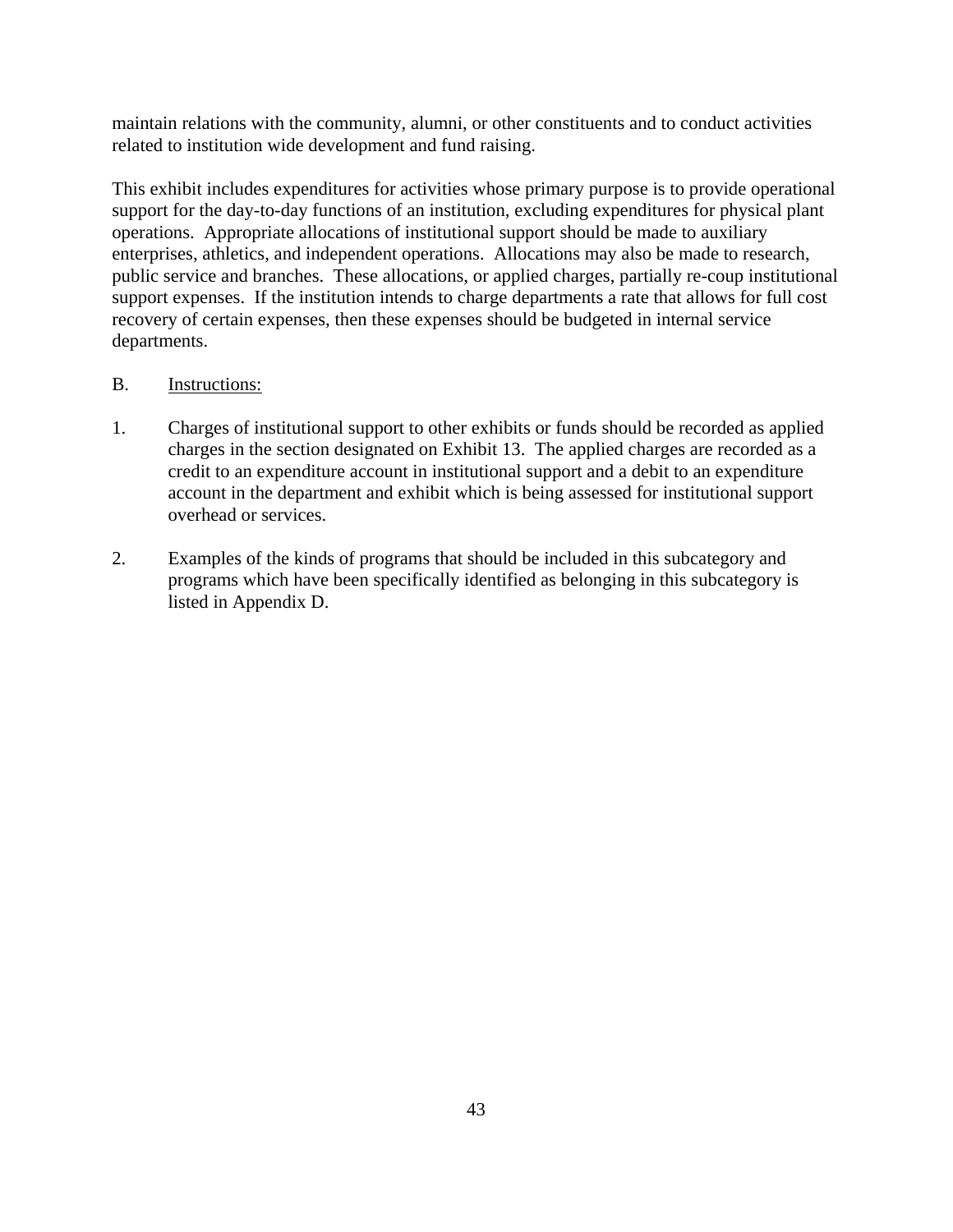# **Exhibit 14 - Operation and Maintenance of Plant**

# A. Content and Definitions:

The operation and maintenance of plant category include all expenditures of current operating funds for the operation and maintenance of the physical plant, in all cases the net amount charged to auxiliary enterprises, hospitals, and independent operations. It includes all expenditures for operations established to provide services and maintenance related to grounds and facilities. Also included are utilities, fire protection, property insurance, and similar items. It does not include expenditures made from the institutional plant fund accounts.

This category includes the following subcategories:

**Physical Plant Administration.** This subcategory includes expenditures for administrative activities that directly support physical plant operations. Activities related to the development of plans for plant expansion or modification, as well as plans for new construction, should be included in this subcategory.

**Building Maintenance.** This subcategory includes expenditures for activities related to routine repair and maintenance of buildings and other structures, including normally recurring repairs and preventive maintenance.

**Custodial Service.** This subcategory includes expenditures related to custodial services in buildings.

**Utilities.** This subcategory includes expenditures related to heating, cooling, light and power, gas, water, and any other utilities necessary for operations of the physical plant.

**Landscape and Grounds Maintenance.** This subcategory includes expenditures related to the operation and maintenance of landscape and grounds.

- B. Instructions:
- 1. Charges of physical plant to other exhibits or funds should be recorded as applied charges in the section designated on Exhibit 13. The applied charges are recorded as a credit to an expenditure account in physical plant and a debit to an expenditure account in the department and exhibit which is being assessed for institutional support overhear or services.
- 2. Examples of the kinds of programs that should be included in this subcategory and programs which have been specifically identified as belonging in this subcategory are listed in Appendix E.
- 3. If the institution has an organized car pool operation from which vehicles are provided for employee use, and maintenance and fuel charges are offset by fees charged to the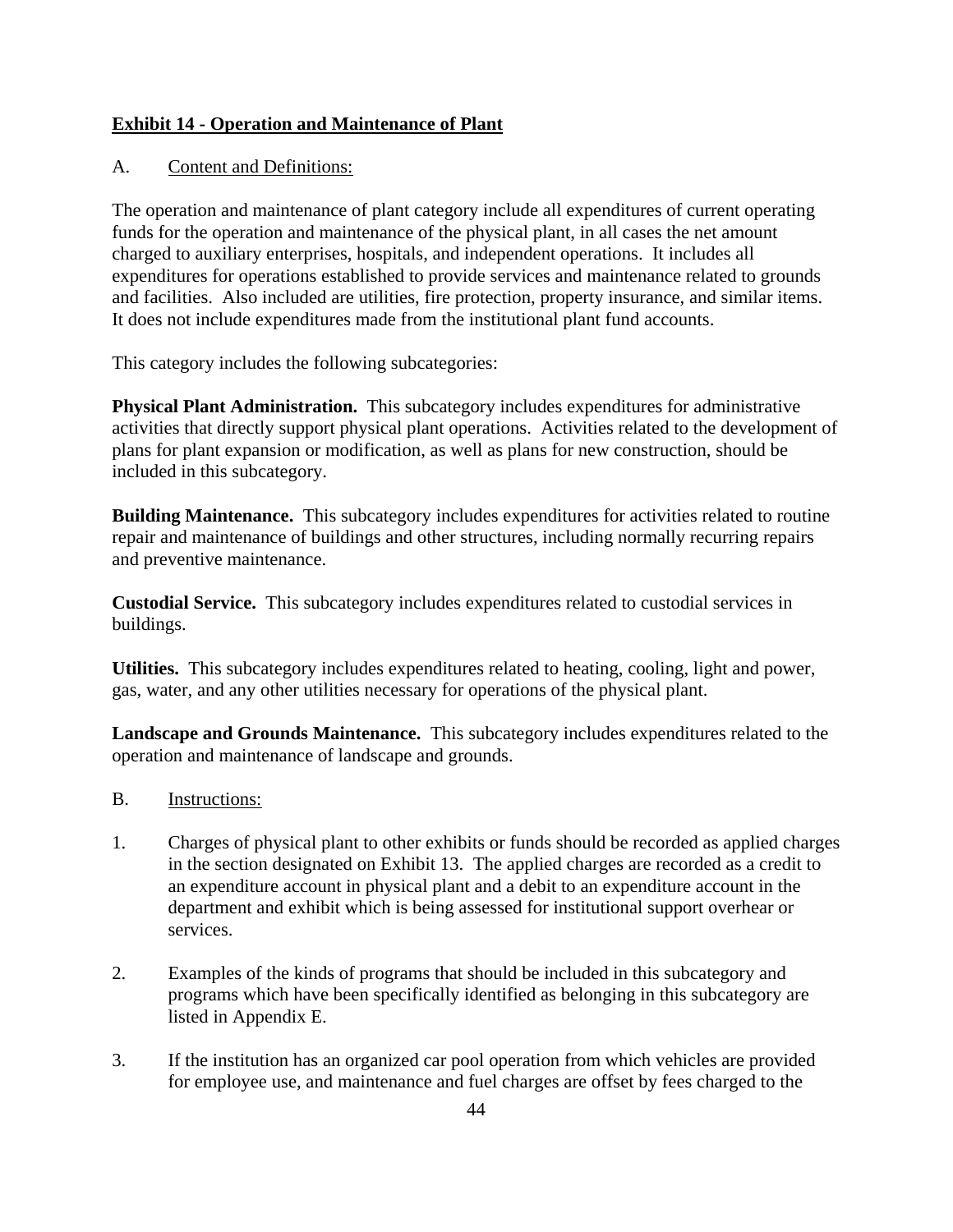employee's department, the operation should be classified as an internal service (Exhibit 18).

4. Charges for utilities in this exhibit should be exclusively those associated with instruction and general (and exclusive of utility costs incurred by athletics, auxiliary/enterprises, and independent operations). Fuel, electricity, and water should reflect the cost of raw utilities only and should not include any allowances for other costs, such as salaries or supplies and expense. All other unrestricted current fund exhibits may also be directly charged for utilities.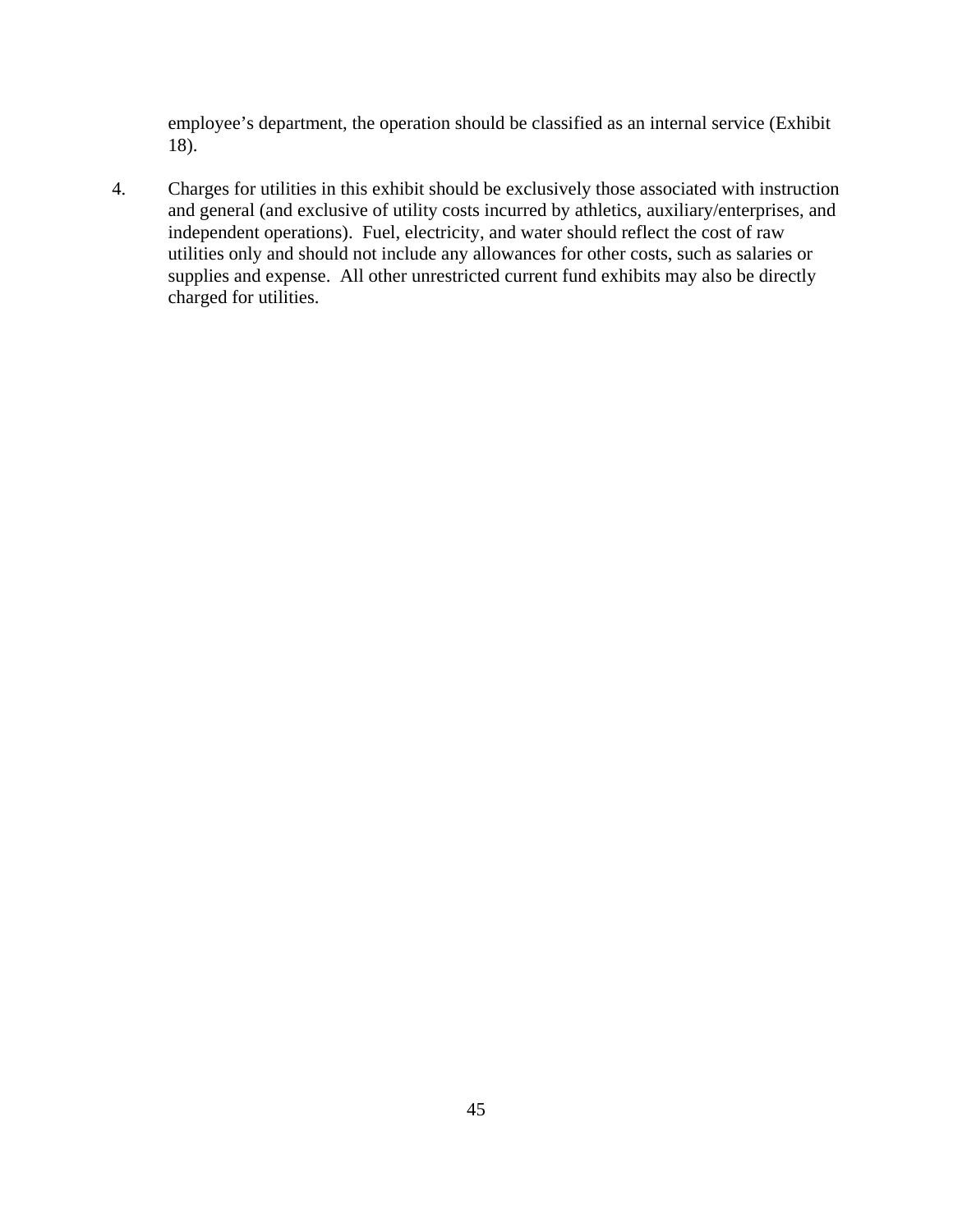# **Exhibit 15 - Student Social and Cultural Development Activities**

# A. Content and Definitions:

Exhibits 15 through 22 are self-balancing budget functions. As such, all revenues, expenditures, transfers, balances, and charges should be reflected on each main exhibit. The classification of revenues as restricted and unrestricted should follow the same definition as the one used under the "Budget" section of this manual.

Exhibit 15 includes all funds expended for activities whose primary purpose is to contribute to students' emotional and physical well-being and to their intellectual, cultural, and social development outside the context of the formal instruction program.

- 1. Examples of the kind of programs that should be included in this subcategory and programs which have been specifically identified as belonging in this subcategory are listed in Appendix F.
- 2. If the activity is funded, in whole or in part, by revenue from required student fees, whether allocated to it by institutional administration or by student government, it must be included. If it is a student organization in which membership and payment of dues are voluntary, and where institutional resources are not devoted to it, it should be classified as an agency fund.
- 3. Revenues should be identified as federal, state, or local.
- 4. Itemize particular expenditures not found in the general run of departmental budgets under the heading "Other."
- 5. Reflect the restricted portion of student salaries for the state and federal work study programs. The federal portion should be shown in the restricted column and the matching portion in the unrestricted column in the category "Other Salaries." Other student salaries will reflect on a separate line. The federal revenue for the federal share of the work study payments must be included in the restricted column on the "Federal Grants and Contracts" line. The state revenue for the state share of the work study payments must be included in the restricted column on the "State Grants and Contracts" line.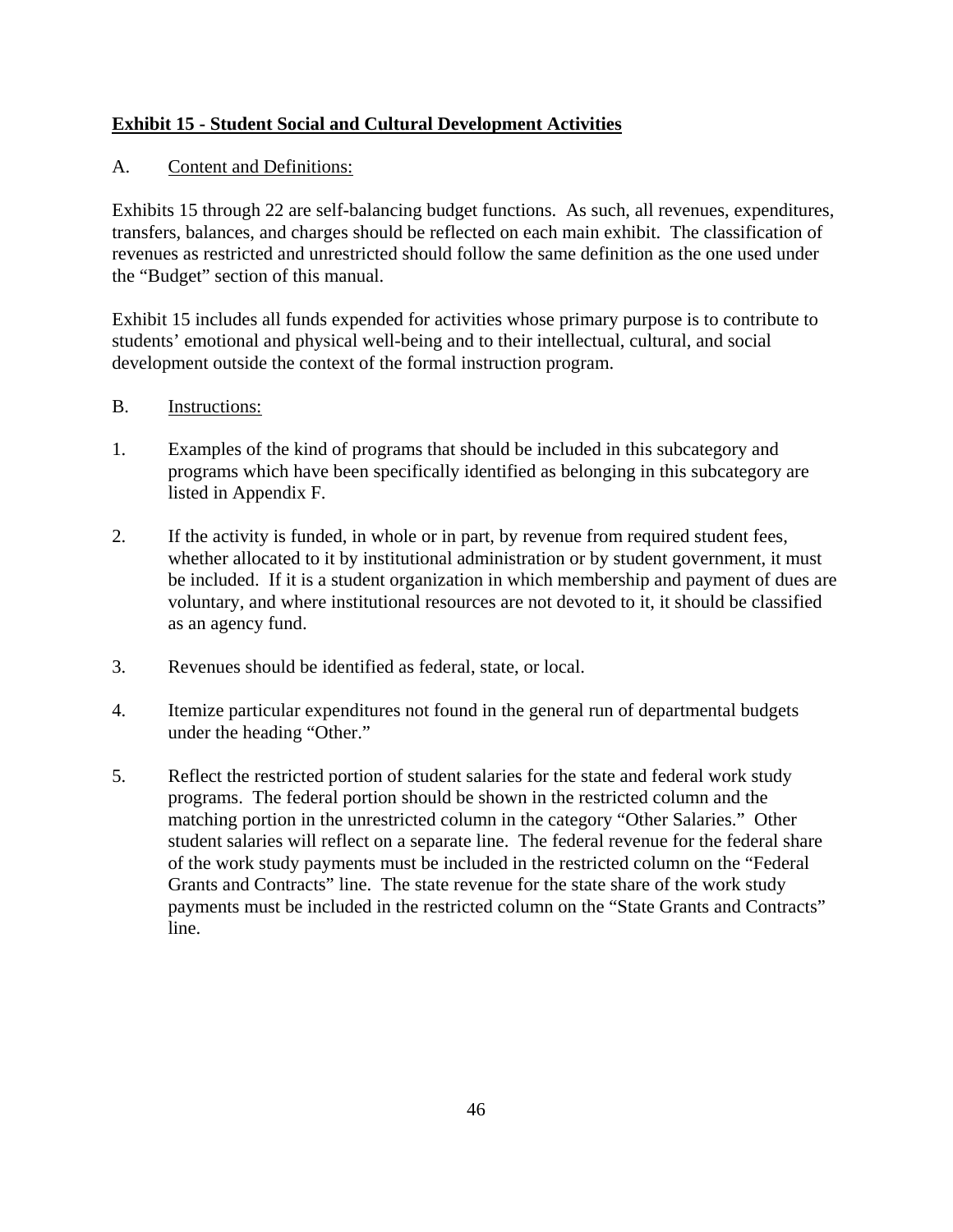### **Exhibit 16 - Research**

# A. Content and Definitions:

This category includes all funds expended for those activities intended to produce one or more research outcomes including the creation of knowledge, the reorganization of knowledge, and the application of knowledge. Research projects may be commissioned by an agency either external to the institution or separately budgeted by an organizational unit within the institution. Research activities may be conducted by any number of organizational entities including research divisions, bureaus, institutes, and experimental stations. Instructional activities, such as workshops, short courses, and training grants, should not be classified within the research program but should be classified as part of Instruction unless they satisfy the specific criteria outlined for inclusion within the public service program.

- 1. Examples of the kind of programs that should be included in this subcategory and programs which have been specifically identified as belonging in this subcategory are listed in Appendix G.
- 2. Any identifiable unit which performs research and receives a direct appropriation should be reported on a separate "A" exhibit. Any identifiable unit for research administration, as distinguished from performance of actual research, which administers a research center, and which receives a state appropriation should also be reflected on a separate A.
- 3. A separate "A" exhibit need not be prepared for activities which do not receive a state appropriation. However, they should be summarized on a final "A" exhibit. Details of the individual activities summarized on the final "A" exhibit should be readily available to the CHE upon request.
- 4. The expenditures of a research administration unit reported in Exhibit 16A should be limited to expenditures for administration and should include no expenditures for actual research.
- 5. Amounts of revenue should not include amounts of indirect cost recovery.
- 6. Reflect the restricted portion of student salaries for the state/ federal work study programs. The state/federal portion should be shown in the restricted column and the matching portion in the unrestricted column in the category "Other Salaries." Other student salaries are reflected separately. The federal revenue for the federal share of the work study payments must be included in the restricted column on the "Federal Grants and Contracts" line. The state revenue for the state share of the work study payments must be included in the restricted column on the "State Grants and Contracts" line.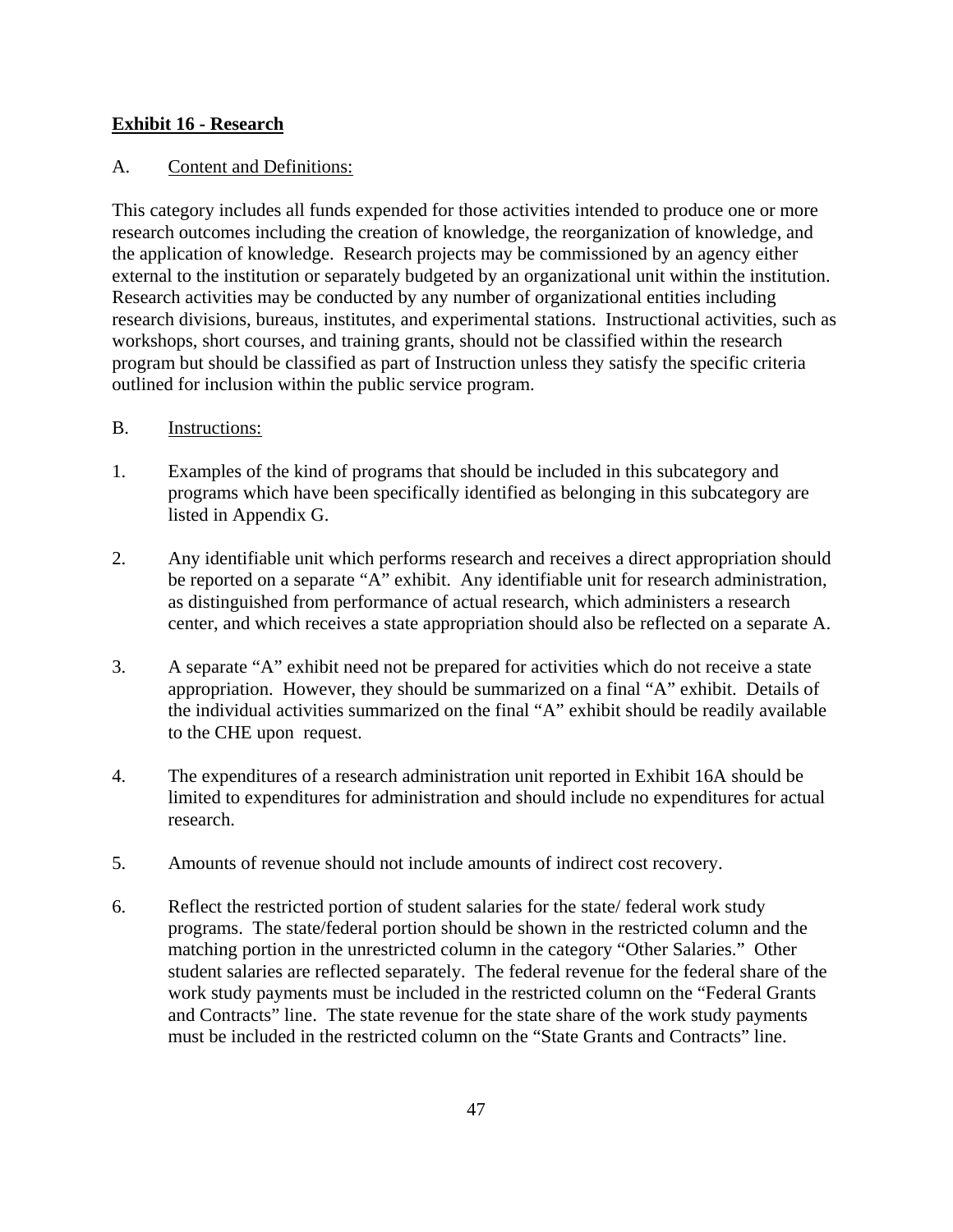# **Exhibit 17 - Public Service**

# A. Content and Definitions:

This category should include revenues and expenditures for organizational units that are established primarily to provide non-instructional services beneficial to individuals and groups external to the institution.

This function includes activities such as cooperative extension services, television and radio, conferences and seminars, general advisory services, health care and social services, consulting, and similar non-instructional services to particular sectors of the community.

- 1. Examples of the kind of programs that should be included in this subcategory and programs which have been specifically identified as belonging in this subcategory are listed in Appendix H.
- 2. If grants to public service activities allow for payments to participants, this expense should be reflected in supplies and expenses.
- 3. Each individual public service unit or program which receives a state appropriation should be budgeted on a separate Exhibit 17A. A separate "A" exhibit need not be prepared for activities which do not receive a state appropriation, however, they should be summarized on the final "A" exhibit. Details of the individual activities summarized on the final "A" exhibit should be readily available to the CHE should this information be requested.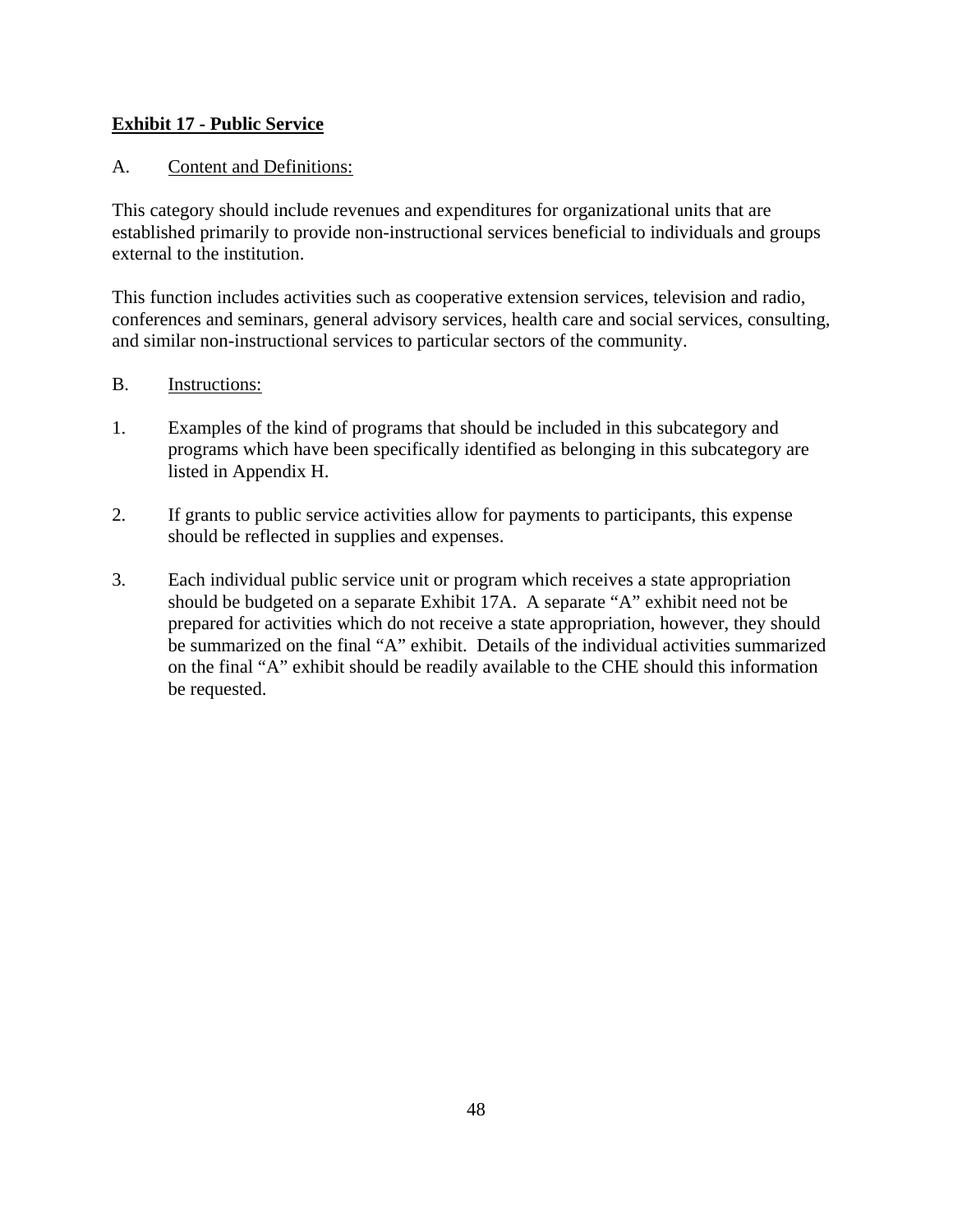# **Exhibit 18 - Internal Service Department**

# A. Content and Definitions:

This function includes activities which provide services mainly to internal institutional departments for a specific charge which should cover the actual costs of providing the service plus an allowance for renewals and replacements. If an activity will be fully expensed across various departments within the institution, an internal service department should be created and budgeted in Exhibit 18.

Internal service departments include such activities as computer centers, central stores, printing and duplicating centers, and motor pools.

- B. Instructions:
- 1. Examples of the kind of programs that should be included in this subcategory and programs which have been specifically identified as belonging in this subcategory are listed in Appendix I.
- 2. Charges for external sales of internal services departments should include the actual cost plus an allowance for renewals and replacements.
- 3. Sales of service or goods by internal service departments to internal organizational units are to be shown as charges. Internal charges are shown as credits to expenditures. External sales are shown as revenue. The only other source for revenue to an internal service department would be a restricted gift or grant.
- 4. Provisions should be made for renewals and replacements of equipment, and appropriate amounts transferred to the Renewals and Replacements subcategory of Plant Funds. Equipment purchased for the internal service department costing \$10,000 or more should be recorded as expense in plant Funds and not on Exhibit 18A.
- 5. Charges should be set so that expenses and the provision for renewals and replacements are fully covered and that balances are small.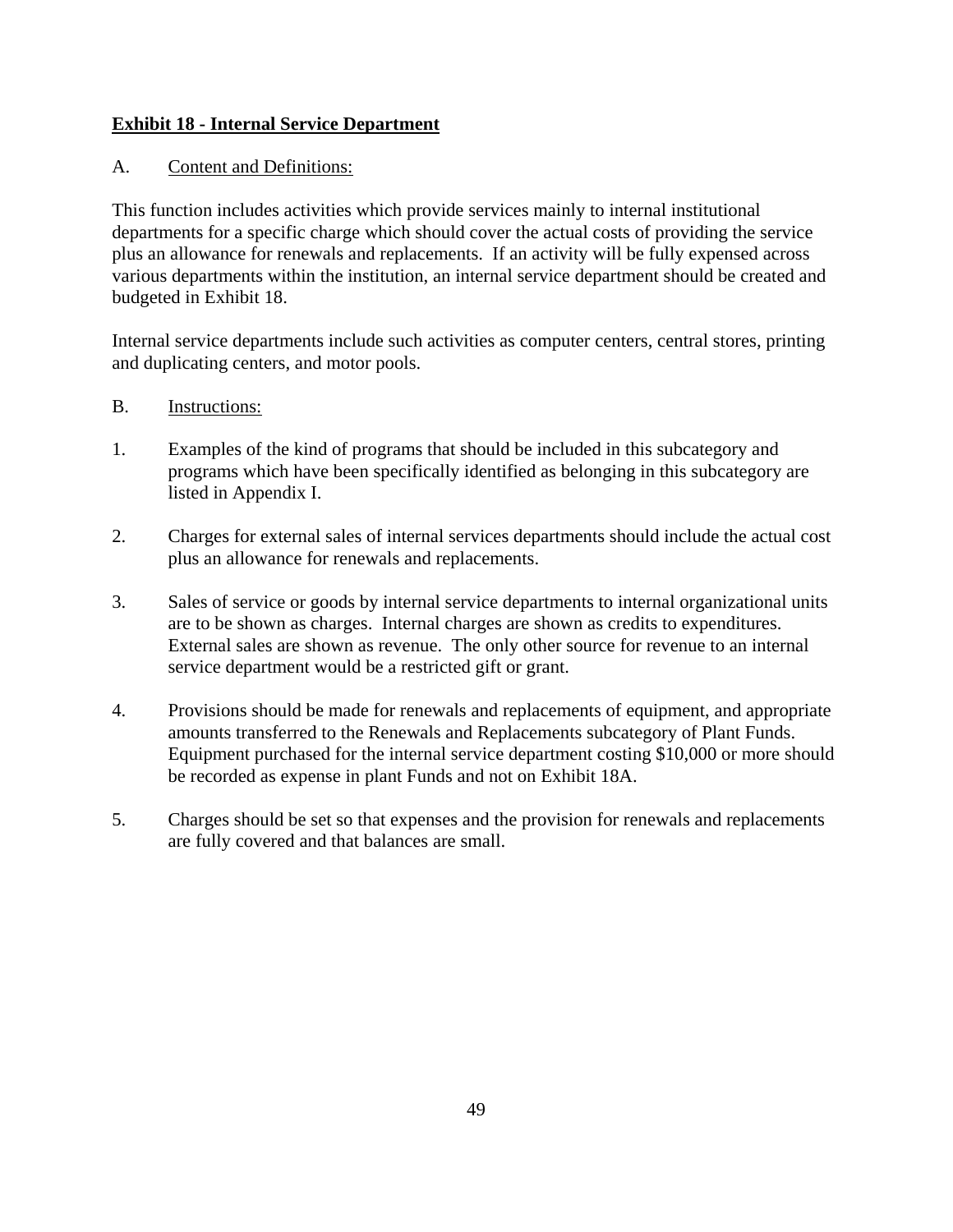# **Exhibit 19 - Student Aid Grants and Stipends**

# A. Content and Definitions:

This function includes all financial assistance provided to students in the form of outright grants, trainee stipends, and prizes, either awarded by and/or administered through the institution. Revenues and expenditures for each of the different state supported aid programs should be reported as separate cost centers.

Included in this function would be tuition and fee waivers and remissions for students, and all gifts and prizes to students that are outright grants and not contingent upon the student rendering services to the institution (with the exception of intercollegiate athletic tuition waivers).

Excluded are waivers or remissions of tuition and fees granted as a result of either faculty or staff status or family relationship of students to faculty or staff. Such waivers and remissions should be recorded as staff fringe benefit expenses and categorized in the appropriate exhibit (for example, if the staff member is primarily involved in providing instruction, those expenses would be classified appropriately within the Instruction program). Also excluded from this function are loans and work study assistance.

- 1. The items for "Work Study External" are to be used only when students under the state or federal work study program are employed in agencies external to the institution. If the external agency pays its share to the institution and the institution pays the full salary to the student, then this payment from the agency should also be included as revenue and expenditure.
- 2. Concerning grants, with the exception of Pell Grants, the institution must have selected the recipient of the grant. If the institution is given control of the monies but is not allowed to select the recipient of the grant, the funds should be reported in the agency funds group rather than in the current funds group. Pell grants should be included in this exhibit.
- 3. Except for "Student Exchange" and "Work Study External," expenditures on Exhibit 19 are limited to expenditures for outright grants to enrolled students of the institution. Payments in the form of loans and payments for which work is required in return are not included. Payments of stipends to individuals who are not enrolled students should not be included on Exhibit 19 but should be reported as expenses of the program providing the stipends.
- 4. Tuition waivers should include any waivers of required fees and room and board, as well as tuition.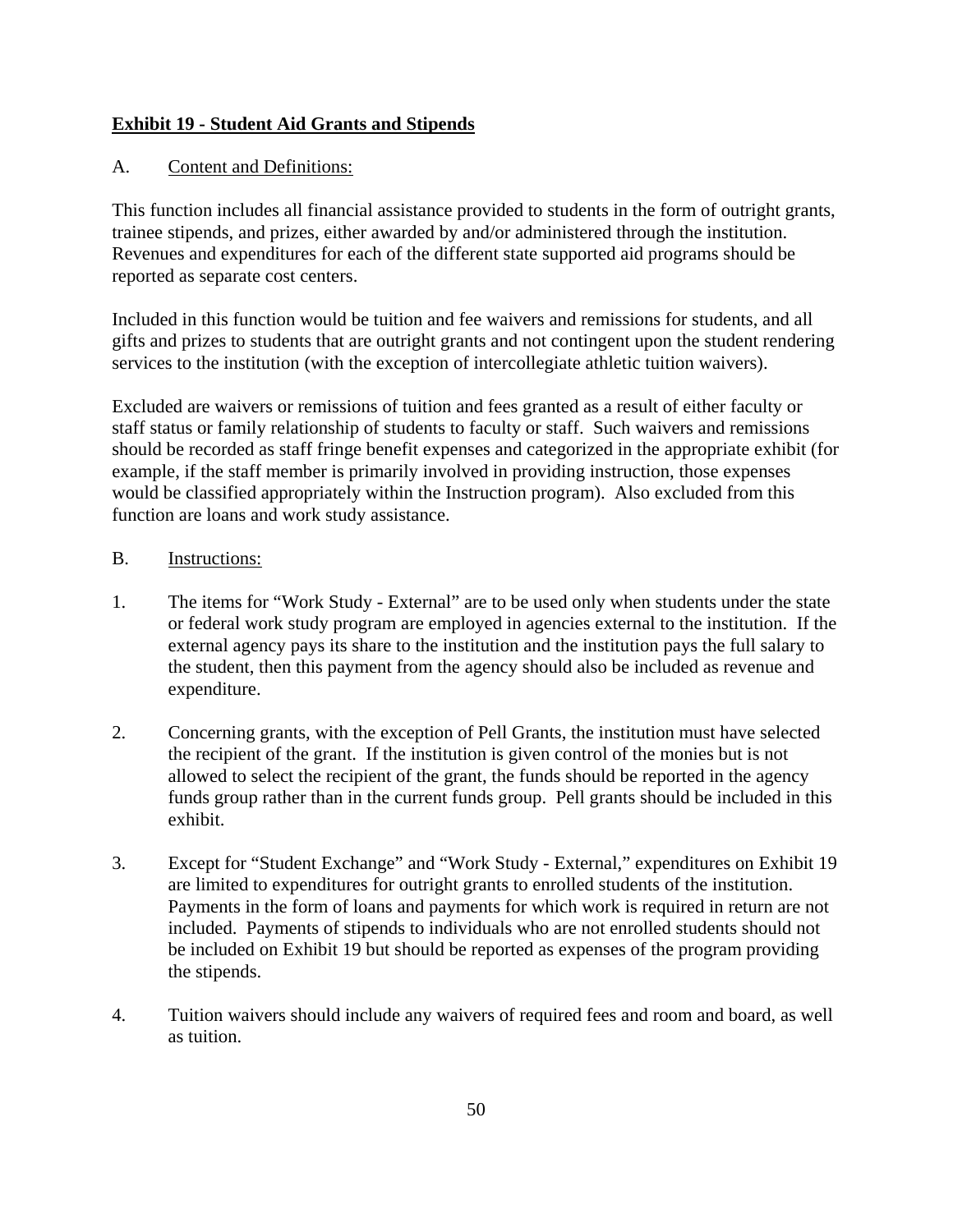# **Exhibit 20 - Auxiliary Enterprises**

# A. Content and Definitions:

Auxiliary enterprises are entities that exist to furnish a service to students, faculty, or staff, and that charge a fee that is directly related to, but not necessarily equal to, the cost of the service. The distinguishing characteristic of auxiliary enterprises is that they are managed as selfsupporting operations. Operations designed to serve the institution and its organizational units internally should be classified as internal service departments. Operations designed to serve individuals or groups external to the institution should be classified as public service or community education.

Residence halls, food services, student stores, and bookstores should be reported under auxiliary enterprises. Health services should be included to the extent the institution charges a fee to provide the service. If the institution does not provide health services and merely acts as the fiscal agent for the student by contracting with an insurance agency, the fee revenue and expenditures must be reflected in Exhibit 15.

- B. Instructions:
- 1. Examples of the kind of programs that should be included in this subcategory and programs which have been specifically identified as belonging in this subcategory are listed in Appendix J.
- 2. The Military Institute, the School for the Visually Disabled, and the School for the Deaf, should submit a separate "A" exhibit for each enterprise since these activities may be supported by land and permanent fund income.
- 3. Merchandise and foodstuffs purchased for a resale should be separately identified. Items drawn from inventory are reflected as expense when issued.
- 4. Such special items as payments on a management contract or payments for dormitory phones should be separately identified.
- 5. The auxiliary enterprise's share of these costs should be direct charged here and not included in the comparable direct expenditures on Exhibit 14.
- 6. The auxiliary enterprise should be charged with appropriate shares of Institutional Support and Operation and maintenance of Plant costs.
- 7. Provision should be made for renewals and replacements by transferring appropriate amounts to Exhibit II in Plant Funds. Such transfer should not include the provision for reserves required by bond indentures, which should be transfered from I and G.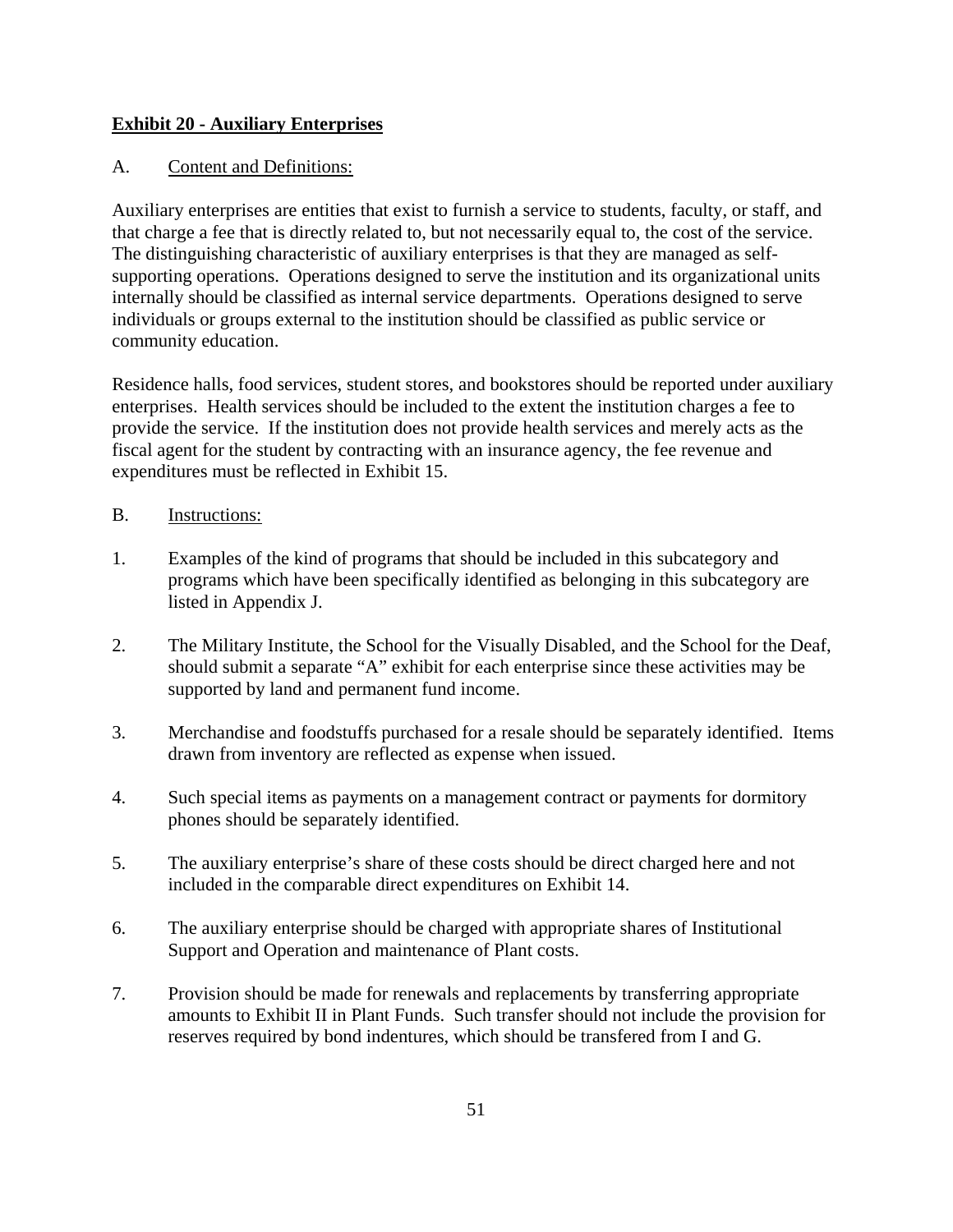# **Exhibit 21 - Intercollegiate Athletics**

### A. Content and Definitions:

Intramurals are not to be included on Exhibit 21, but should instead be reflected on Exhibit 15.

- B. Instructions:
- 1. All revenues generated either by individual sports or from general sources should be reported. All expenditures, balances, and transfers shown should reflect the entire athletic function.
- 2. Beginning and ending balance, utility costs, charge for institutional support and operation and maintenance of plant, and work study are to be reported on Exhibit 21.
- 3. An individual Exhibit 21A is to be used for athletic administration expenses, followed by individual exhibits showing football, basketball and other men's sports and showing all women's sports as one entity.
- 4. Revenues by each individual sport are to be shown on separate lines. The amount of general revenue being allocated to the specific sport, or the amount of general revenue the sport is contributing to the general revenue is to be separately identified.
- 5. Utility costs are not charged to each individual sport.
- 6. A section of the exhibit should be used to show a recapitulation of expenditures reflected on all 21A sections.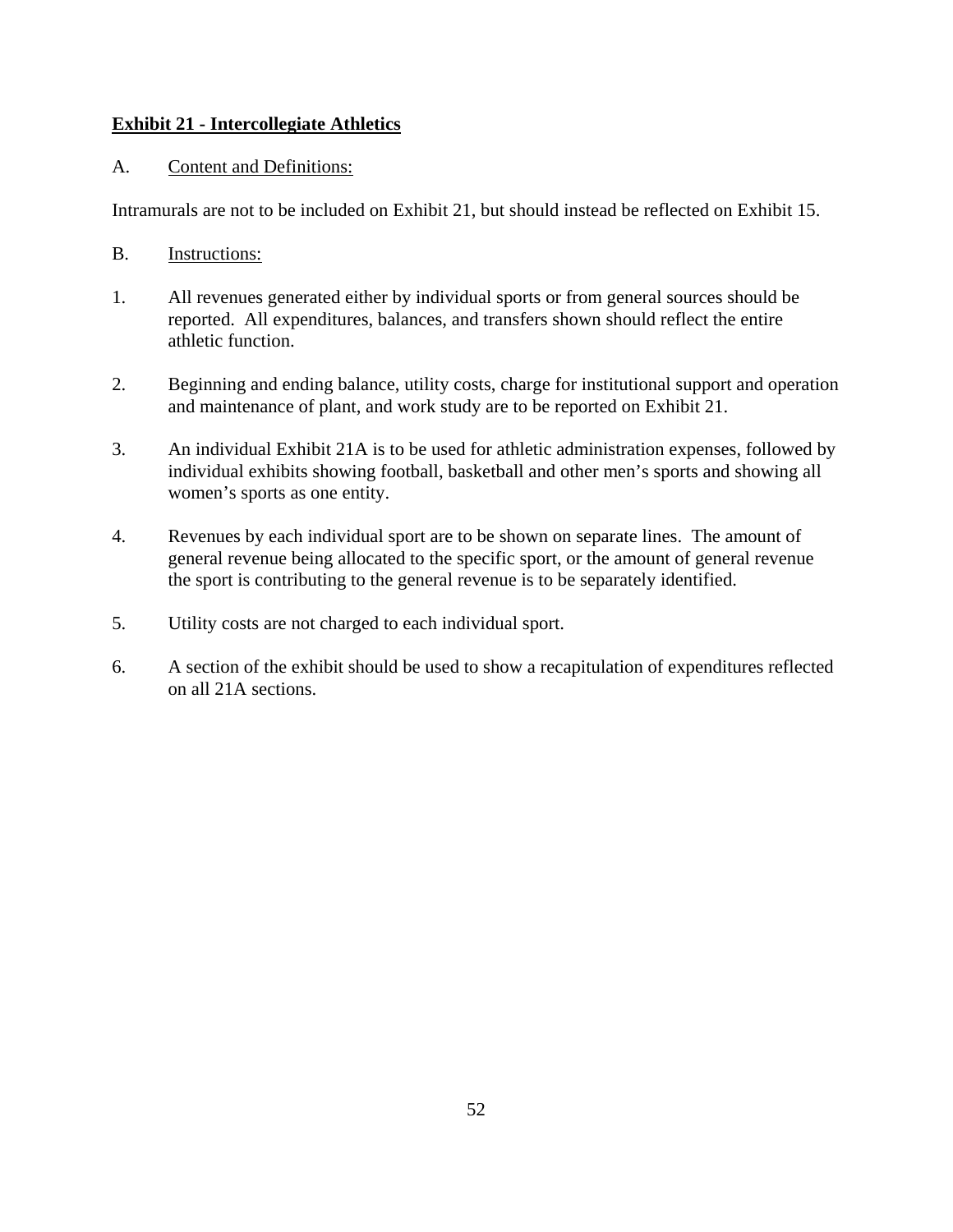# **Exhibit 22 - Independent Operations**

# A. Content and Definitions:

This function includes activities that are separate from the primary mission of the institution, although they may indirectly contribute to the enhancement of these programs. Organizational units classified as independent operations are listed in Appendix K.

- 1. Revenues are to be identified by inserting side headings, according to the standard classification and the standard sequence, for those categories to be reflected.
- 2. Indirect cost recovery is not to be included in the revenue items.
- 3. The independent operation should be charged with appropriate shares of Institutional Support and Operation and Maintenance of Plant costs. The independent operation's share of these costs should be direct charged here and not included in the comparable direct expenditures on Exhibit 14.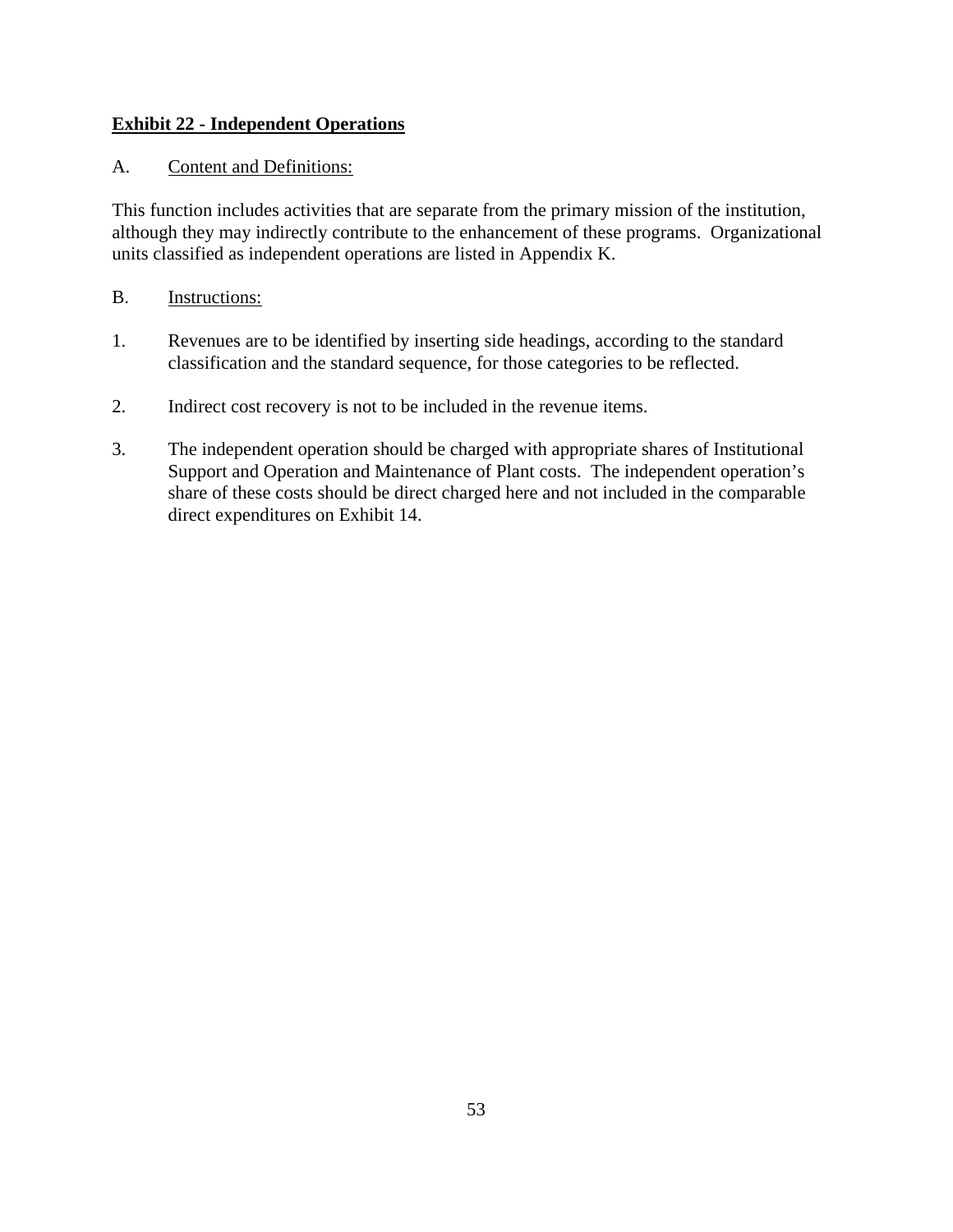# Part 5

# PLANT FUNDS BUDGET

# Instructions for Individual Exhibits

# **Exhibit I - Capital Outlay**

A. Content and Definitions

The capital outlay exhibit reflects expenditures for both major and minor projects that generally will increase the institution's investment in plant account. This exhibit is to contain two sections: one for allocated funds, and one for unallocated funds. Funds are allocated by action of the institution's governing board, by appropriation, or by a third party funding source. Any other funds are unallocated. Purchases of equipment costing \$10,000 or more must be budgeted in this exhibit. Equipment purchases costing less than \$10,000 may be budgeted in capital outlay according to individual institutional policies.

- 1. Balances, revenues, transfers, and expenditures are to be reported separately for allocated and unallocated funds.
- 2. Funds are allocated by action of the institution's governing board, by appropriation, or by a third party funding source. Any other funds are unallocated.
- 3. Revenues should be itemized by source of funds.
- 4. Transfers should be itemized by budget exhibit.
- 5. Expenditures should be listed separately for major projects and minor project. Major projects are those requiring CHE approval according to CHE regulation.
- 6. Lease-to-own agreements or lease/purchase agreements for capitalizable equipment or property should be displayed as an expense in this exhibit.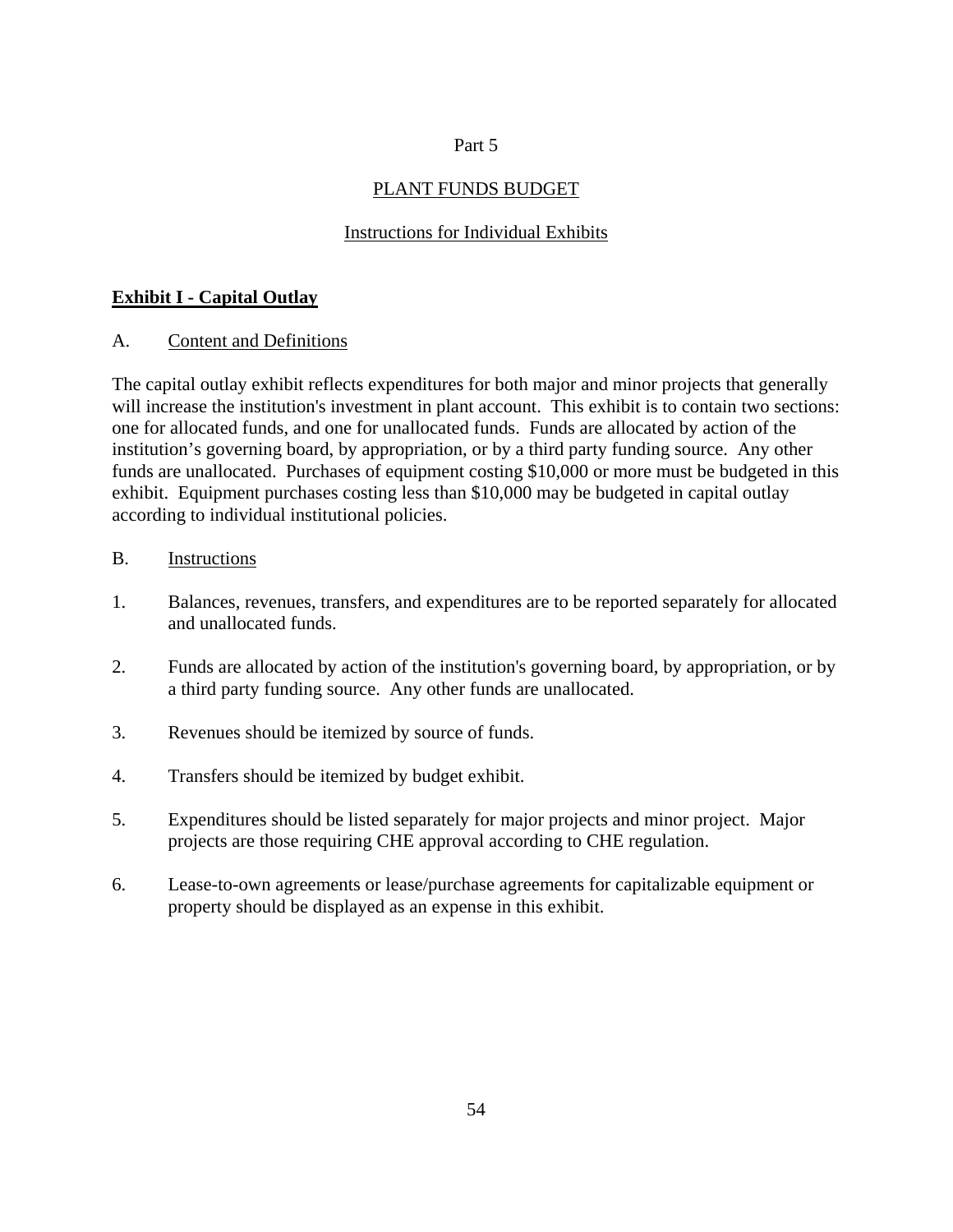# **Exhibit II - Renewals and Replacements**

# A. Content and Definitions

The renewals and replacements exhibit generally reflects expenditures for projects that do not increase the institution's investment in plant.

- 1. Revenues should be itemized by source of funds.
- 2. Transfers should be itemized by budget exhibit.
- 3. The portion of the state appropriation for I&G resulting from the Building Renewals and Replacements formula must be transferred to this exhibit. The Equipment Replacement formula should not be transferred to this exhibit. Instead, it should be transferred and expended in the appropriate current funds exhibit or in the capital outlay exhibit.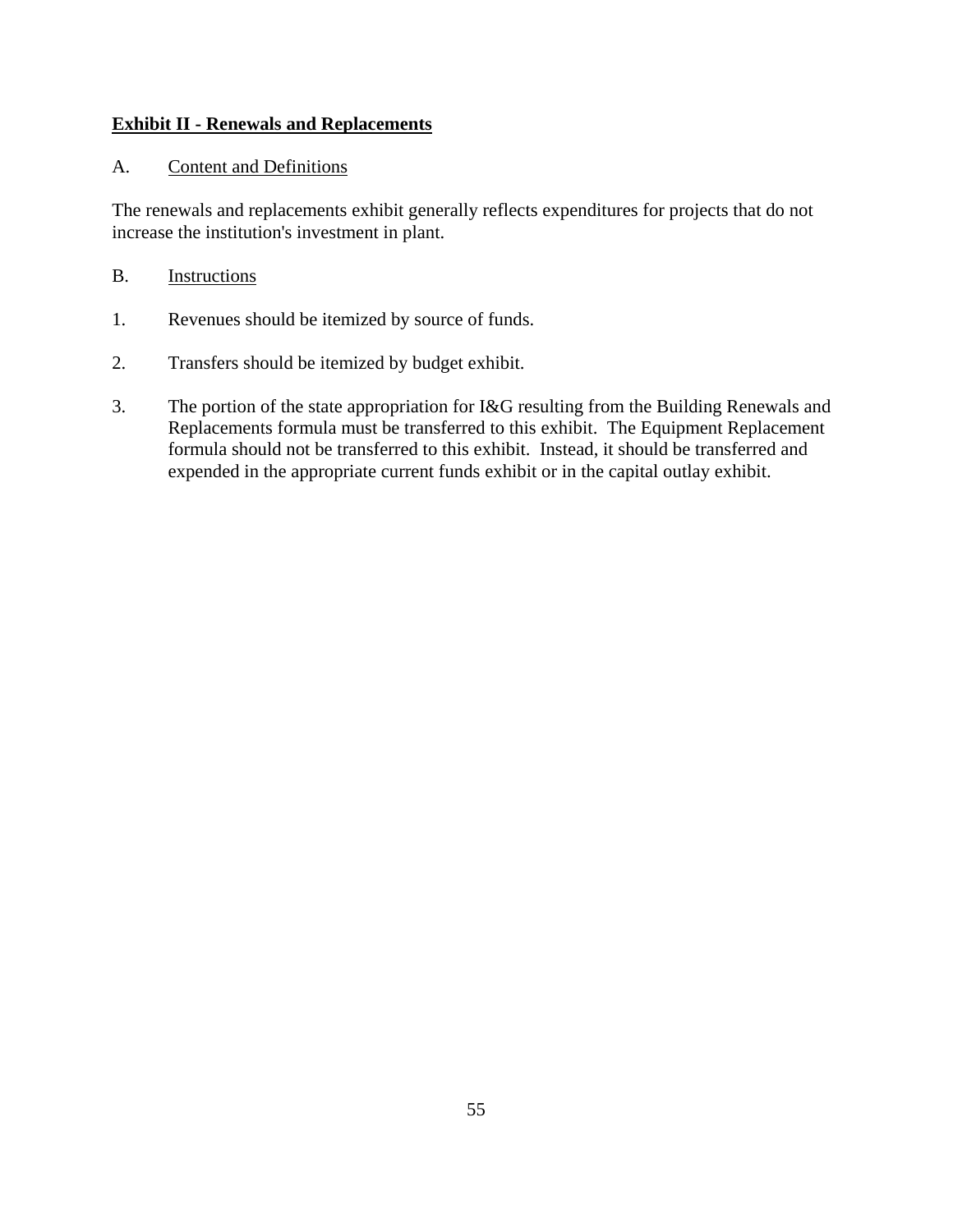# **Exhibit III - Retirement of Indebtedness**

# A. Content and Definitions

Revenues, transfers, and expenditures associated with the repayment of bond issues or the retirement of the institution's debts are reflected in this exhibit.

- 1. Revenues should be itemized by source of funds.
- 2. Transfers should be itemized by budget exhibit.
- 3. Expenditures for principal payments, interest, service fees, and recalls should be listed separately.
- 4. The date, original bond issue amount, and the balance due for each bond issue should be listed at the bottom of this exhibit.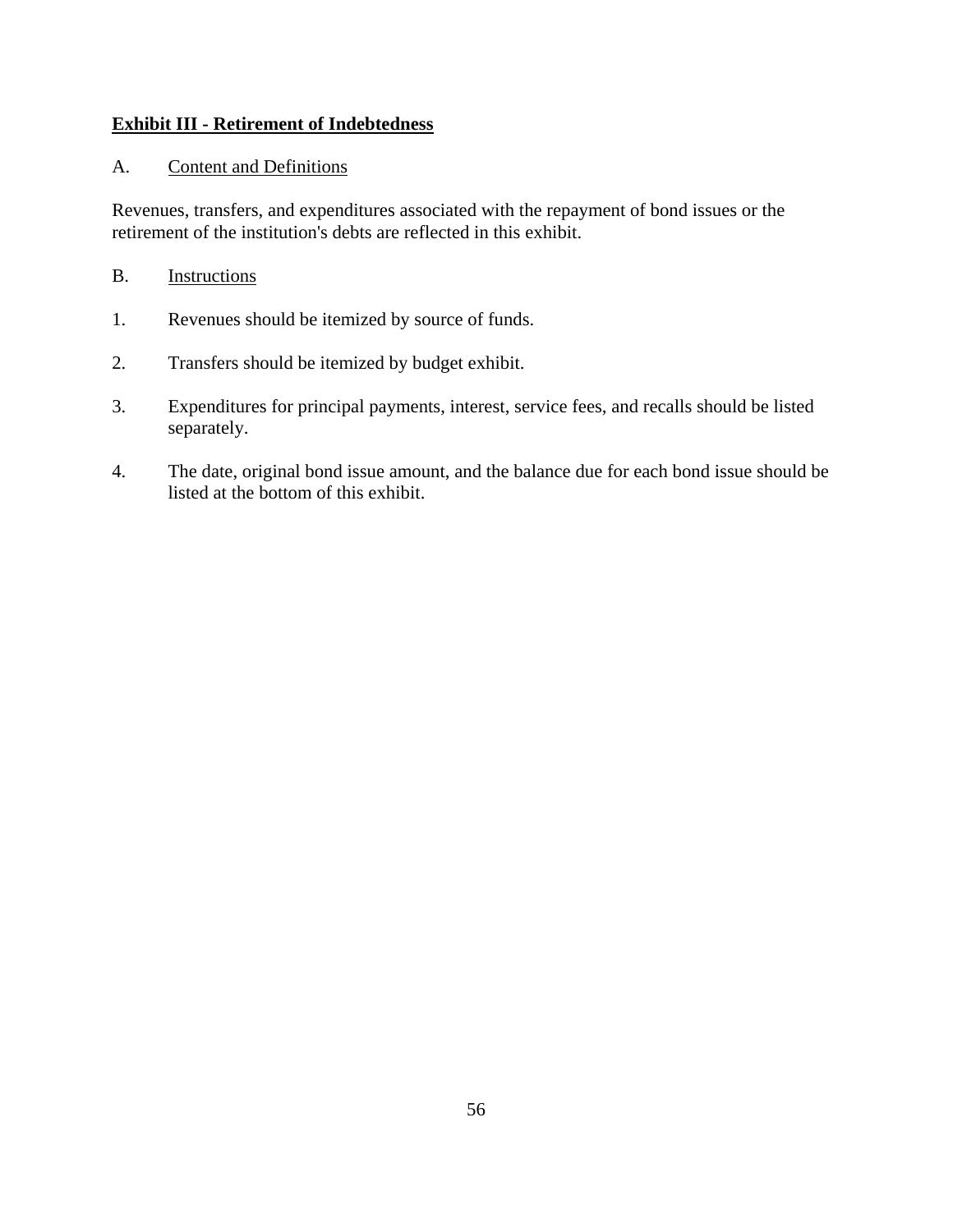#### Part 6

### INFORMATION EXHIBITS

Information exhibits summarize the data extracted from the accounting records and budget documents of the state educational institutions. The exhibits are intended to contribute to a better understanding of the financial operations of universities and colleges, to enhance decision making, and to serve as a management tool for self-review and analysis. The Commission on Higher Education finds the exhibits especially useful when providing comparative statistics to university and community college administrators, representatives of state and local agencies, and policy makers.

#### **Exhibit a - Summary of Current Funds Revenue by Source**

Total revenues from each source from Exhibits 2 and Exhibits 15 through 22 are reported on Exhibit a. After each source has been determined and accounted for, the total current funds revenue should cross reference with the total current funds revenue on Exhibit 1, Summary of Current Funds Revenues.

The restricted and unrestricted revenue sources in Exhibit a should include the main headings listed in the following table. Each main heading should also contain the subheadings listed under Tuition and Fees.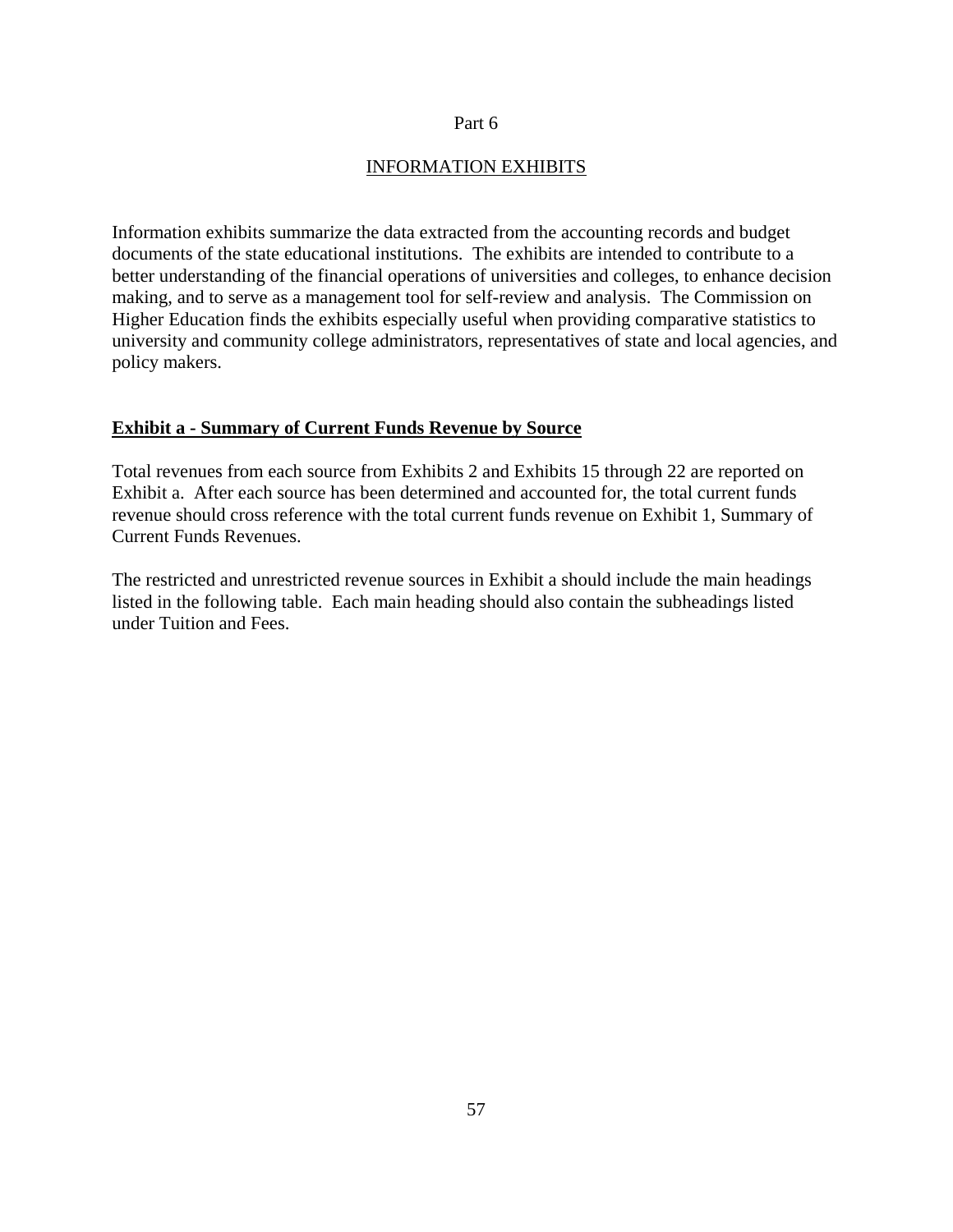|                                                                                                                                                                                                                                                                                                                                                                    | <b>Revised Budget</b><br>Unrestricted<br>Restricted |  | Proposed Budget<br>Unrestricted<br>Restricted |  |  |
|--------------------------------------------------------------------------------------------------------------------------------------------------------------------------------------------------------------------------------------------------------------------------------------------------------------------------------------------------------------------|-----------------------------------------------------|--|-----------------------------------------------|--|--|
| <b>Tuition and Fees</b><br><b>Instruction and General</b><br><b>Student Social and Cultural</b><br>Research<br><b>Public Service</b><br><b>Internal Service Departments</b><br>Student Aid, Grants, Stipends<br><b>Auxiliary Enterprises</b><br><b>Intercollegiate Athletics</b><br><b>Independent Operations</b>                                                  |                                                     |  |                                               |  |  |
| <b>TOTAL</b>                                                                                                                                                                                                                                                                                                                                                       |                                                     |  |                                               |  |  |
| <b>Federal Government Appropriations</b>                                                                                                                                                                                                                                                                                                                           |                                                     |  |                                               |  |  |
| <b>State Government Appropriations</b>                                                                                                                                                                                                                                                                                                                             |                                                     |  |                                               |  |  |
| <b>Local Government Appropriations</b>                                                                                                                                                                                                                                                                                                                             |                                                     |  |                                               |  |  |
| Federal Government Grants & Contracts                                                                                                                                                                                                                                                                                                                              |                                                     |  |                                               |  |  |
| <b>State Government Grants &amp; Contracts</b>                                                                                                                                                                                                                                                                                                                     |                                                     |  |                                               |  |  |
| <b>Local Government Grants &amp; Contracts</b>                                                                                                                                                                                                                                                                                                                     |                                                     |  |                                               |  |  |
| Private Gifts, Grants, & Contracts                                                                                                                                                                                                                                                                                                                                 |                                                     |  |                                               |  |  |
| Endowments, Land & Permanent Funds                                                                                                                                                                                                                                                                                                                                 |                                                     |  |                                               |  |  |
| <b>Sales and Services</b>                                                                                                                                                                                                                                                                                                                                          |                                                     |  |                                               |  |  |
| <b>Other Sources</b>                                                                                                                                                                                                                                                                                                                                               |                                                     |  |                                               |  |  |
| <b>Total Current Funds Revenue</b><br><b>Instruction and General</b><br><b>Student Social and Cultural</b><br>Research<br>Public Service<br><b>Internal Service Departments</b><br>Student Aid, Grants, Stipends<br><b>Auxiliary Enterprises</b><br><b>Intercollegiate Athletics</b><br><b>Independent Operations</b><br>Grand Total Summary of Current Funds Rev. |                                                     |  |                                               |  |  |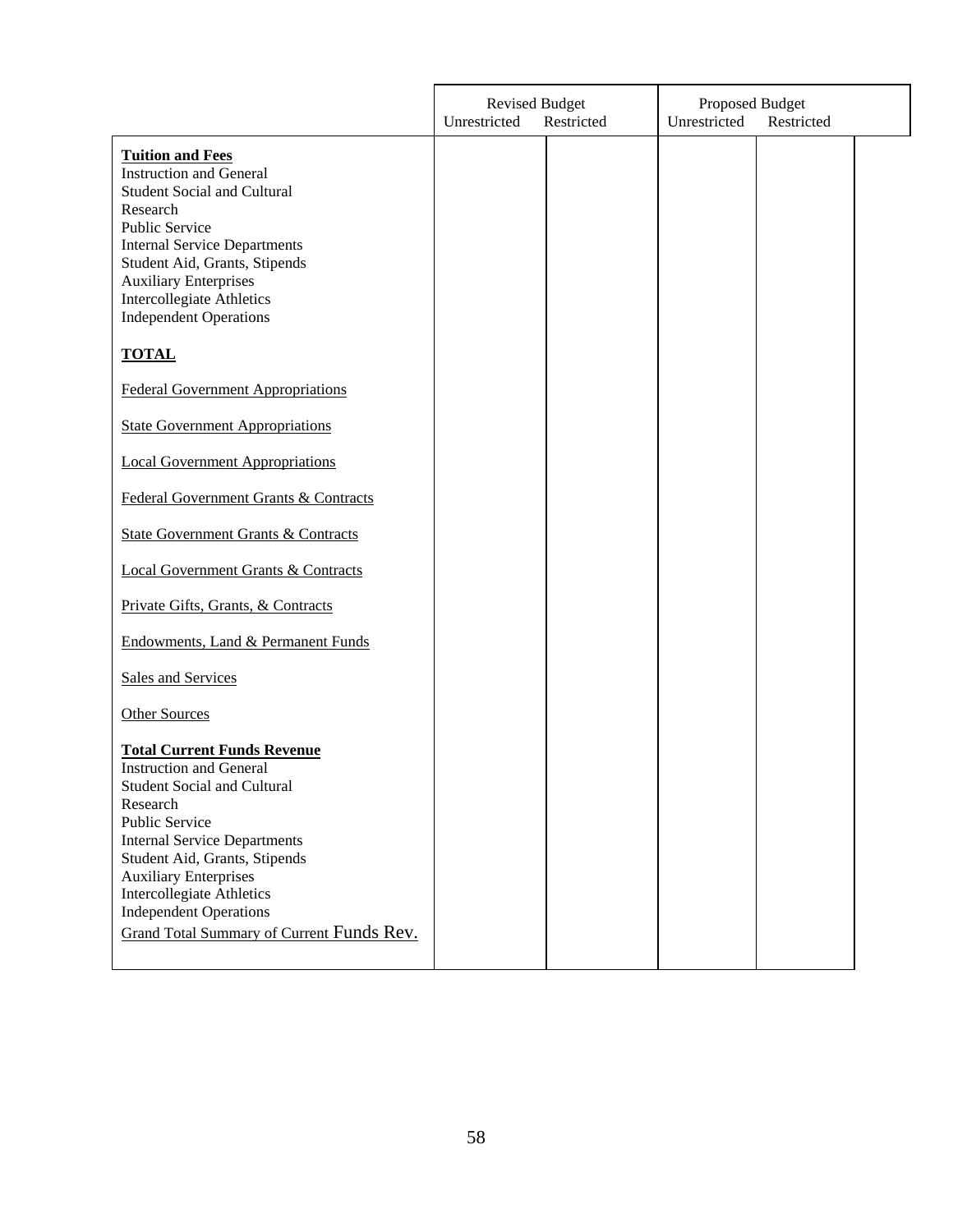# **Exhibit b - Summary of Salaries in All Current Funds**

Use exhibits 10A through 22A to provide a report of total full-time equivalent employees and salary dollar statistics by salary category. Use the following salary categories to construct the exhibit.

|                                                                                                                                                                                                                                                                                                                                                                               | Unrestricted | <b>Revised Budget</b> | Restricted |        | Unrestricted | Proposed Budget | Restricted |        |
|-------------------------------------------------------------------------------------------------------------------------------------------------------------------------------------------------------------------------------------------------------------------------------------------------------------------------------------------------------------------------------|--------------|-----------------------|------------|--------|--------------|-----------------|------------|--------|
|                                                                                                                                                                                                                                                                                                                                                                               | <b>FTE</b>   | Amount                | <b>FTE</b> | Amount | <b>FTE</b>   | Amount          | <b>FTE</b> | Amount |
| <b>Faculty Salaries</b><br>Instruction<br>Academic Support<br><b>Student Services</b><br><b>Institutional Support</b><br>Operation & Maintenance of Plant<br>Student Social & Cultural<br>Research<br>Public Service<br><b>Internal Service</b><br><b>Auxiliary Enterprises</b><br>Athletics<br><b>Independent Operations</b><br><b>TOTAL</b><br><b>Professional Salaries</b> |              |                       |            |        |              |                 |            |        |
| <b>Support Staff Salaries</b>                                                                                                                                                                                                                                                                                                                                                 |              |                       |            |        |              |                 |            |        |
| <b>GA/TA Salaries</b>                                                                                                                                                                                                                                                                                                                                                         |              |                       |            |        |              |                 |            |        |
| <b>Student Salaries</b>                                                                                                                                                                                                                                                                                                                                                       |              |                       |            |        |              |                 |            |        |
| <b>Federal Work Study Salaries</b>                                                                                                                                                                                                                                                                                                                                            |              |                       |            |        |              |                 |            |        |
| <b>State Work Study Salaries</b>                                                                                                                                                                                                                                                                                                                                              |              |                       |            |        |              |                 |            |        |
| <b>Other Salaries</b>                                                                                                                                                                                                                                                                                                                                                         |              |                       |            |        |              |                 |            |        |
| <b>Summary of Total Salaries</b><br><b>Faculty Salaries</b><br>Professional Salaries<br><b>Support Staff Salaries</b><br>GA/TA Salaries<br><b>Student Salaries</b><br><b>Federal Work Study Salaries</b><br><b>State Work Study Salaries</b><br>Other Salaries<br><b>GRAND TOTAL</b>                                                                                          |              |                       |            |        |              |                 |            |        |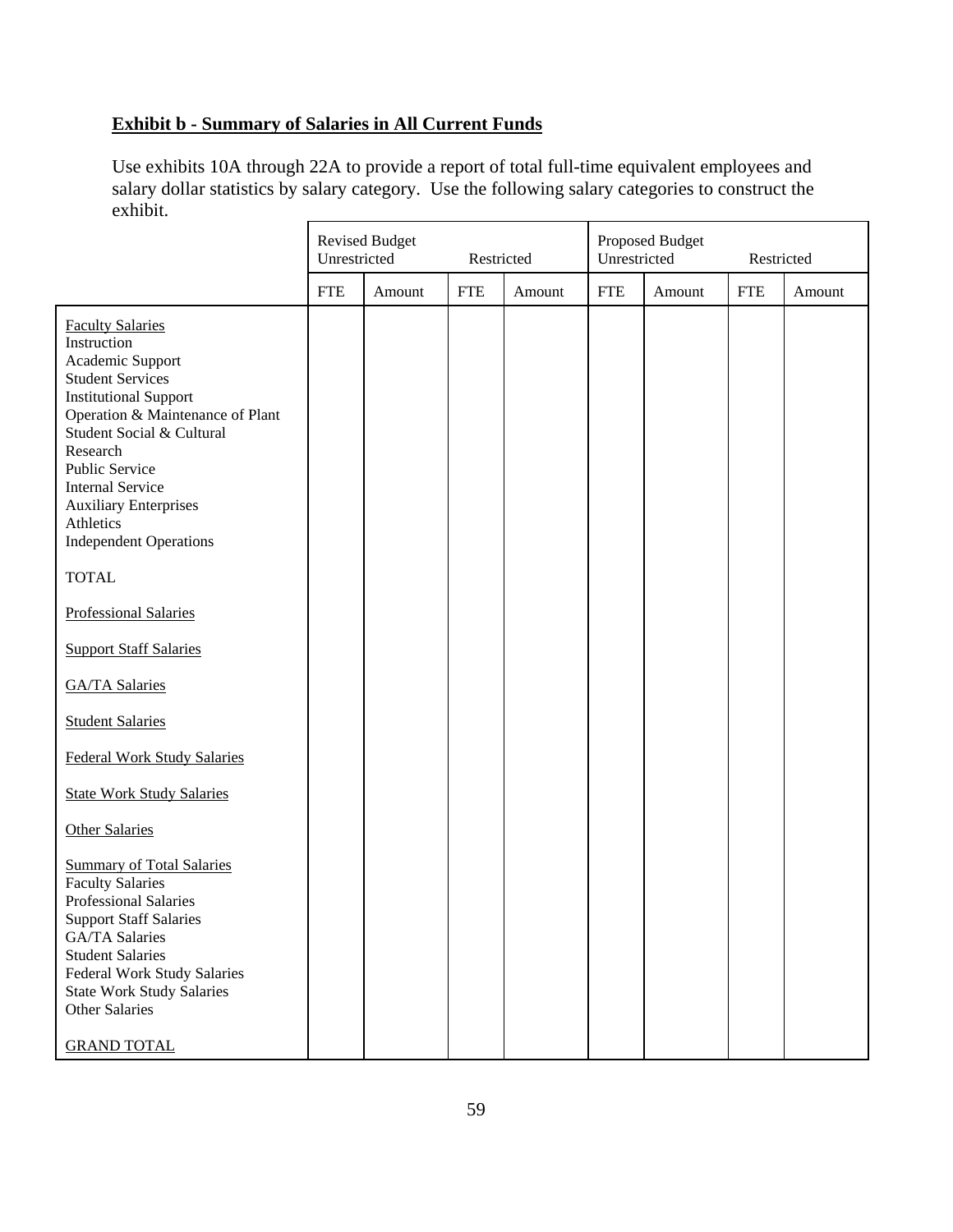# **Exhibit c - Proposed Salary Increases**

Please submit this exhibit with the proposed operating budget. The report should include the proposed percentage salary increases of returning employees by salary category.

|                                                                                                                                                                           | Proposed Percentage Salary Increase |
|---------------------------------------------------------------------------------------------------------------------------------------------------------------------------|-------------------------------------|
| <b>Returning Faculty</b><br><b>Adjunct Faculty</b><br>Returning Professional Staff (FLSA exempt)<br>Returning Support Staff (FLSA non-exempt)<br>GA/TA<br><b>Students</b> |                                     |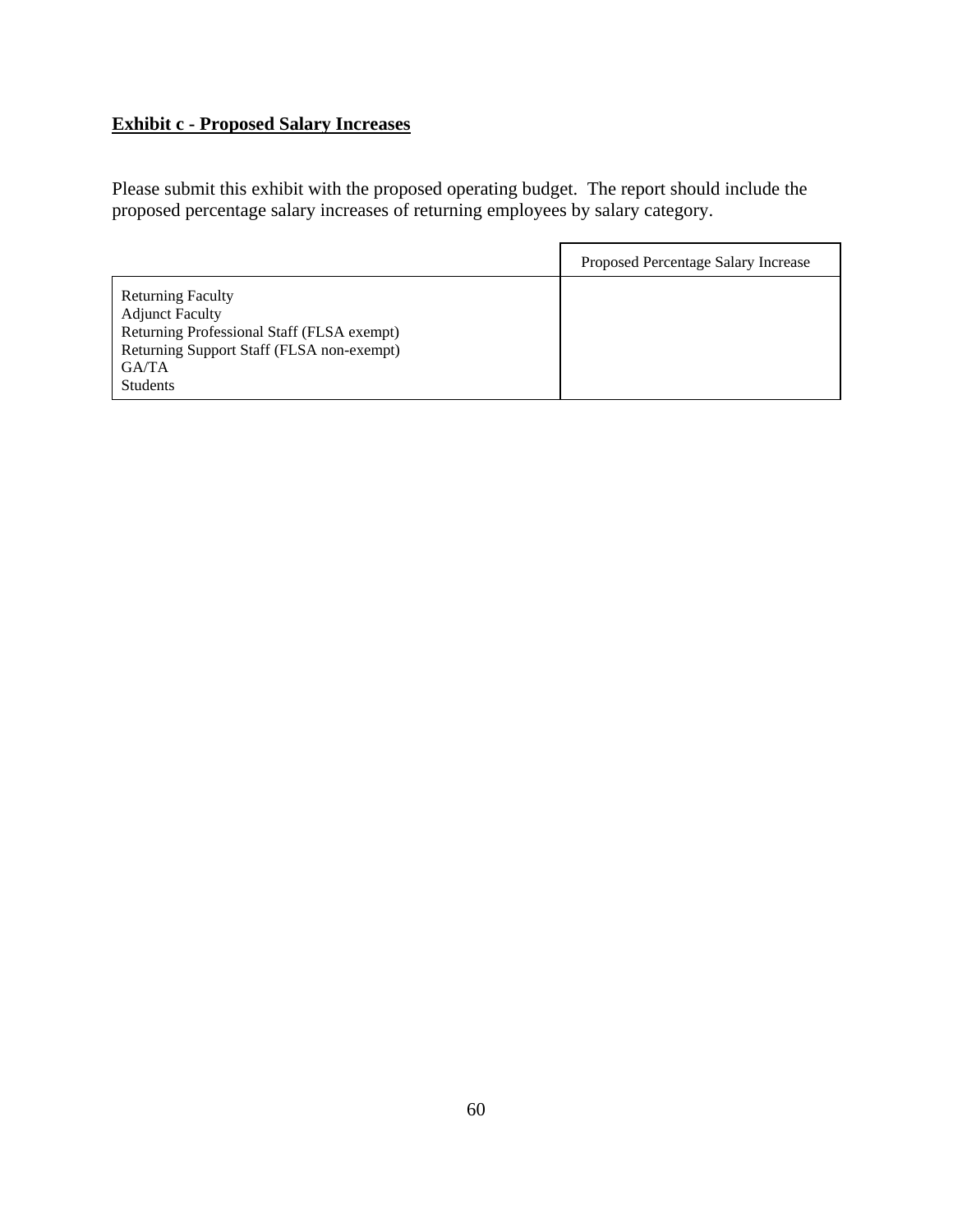# **Exhibit d - Tuition, Summer Session, Required Fees, Revenue from Fees and Board Rates**

|                                                                                                                                                | <b>Revised Budget</b> | Proposed Budget |
|------------------------------------------------------------------------------------------------------------------------------------------------|-----------------------|-----------------|
| <b>REGULAR SEMESTER</b>                                                                                                                        |                       |                 |
| Undergraduate Tuition<br>Part-time Students (Hourly Rate)<br>Resident In-District<br>Resident Out-of-District<br>Non-Resident                  |                       |                 |
| Full-time Students (per semester)<br>Resident In-District<br>Resident Out-of-District<br>Non-Resident                                          |                       |                 |
| <b>Summer Session</b><br>Hourly Tuition Rate                                                                                                   |                       |                 |
| <b>Graduate Tuition</b><br>Part-time Students (Hourly Rate)<br>Resident In-District<br><b>Resident Out-of-District</b><br>Non-Resident         |                       |                 |
| Full-time Students (per semester)<br>Resident In-District<br>Resident Out-of-District<br>Non-Resident                                          |                       |                 |
| <b>Summer Session</b><br>Hourly Tuition Rate                                                                                                   |                       |                 |
| Required Fees (Itemize Uses)<br>Full-time Students<br>Part-time Students<br>Non-Resident                                                       |                       |                 |
| <b>Total Tuition &amp; Required Fees</b><br>Full-time Undergraduate<br><b>Resident In-District</b><br>Resident Out-of-District<br>Non-Resident |                       |                 |
| <b>Full-time Graduate</b><br>Resident In-District<br><b>Resident Out-of-District</b><br>Non-Resident                                           |                       |                 |
| <b>Room Rates</b><br>Maximum Rate<br>Minimum Rate                                                                                              |                       |                 |
| <b>Board Rates</b><br>Maximum Plan<br>Minimum Plan                                                                                             |                       |                 |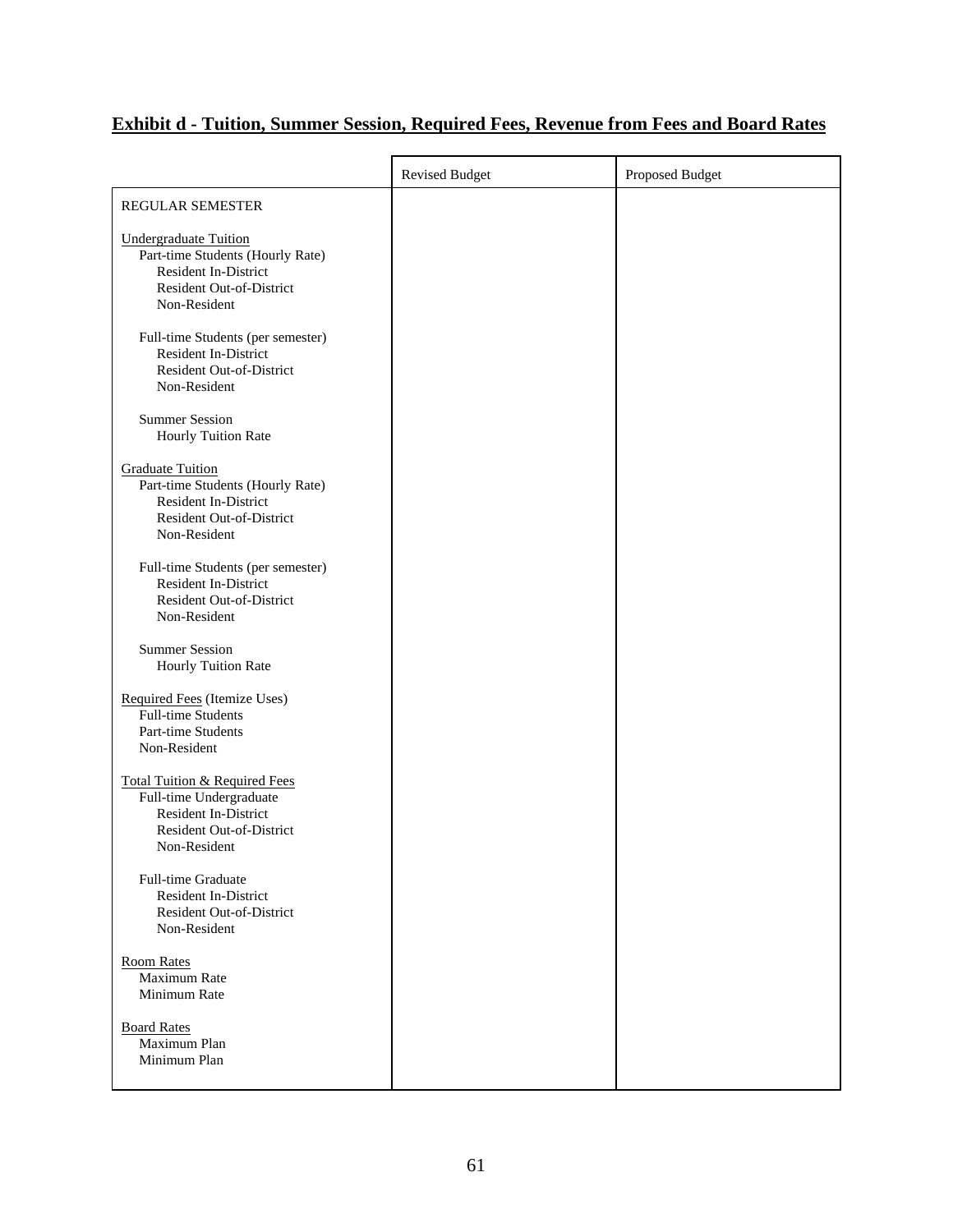# **Exhibit e - Salaries of Principal Officers**

The salary of each chief officer should be reported in the following format. For each position the title and last name should also be listed.

|                                                                                                                                                                                      | <b>Revised Budget</b> | Proposed Budget |
|--------------------------------------------------------------------------------------------------------------------------------------------------------------------------------------|-----------------------|-----------------|
| Exhibit 11<br>Chief Librarian<br>Deans of Academic Administration                                                                                                                    |                       |                 |
| Exhibit 12<br><b>Financial Aid Administration</b><br>Admissions<br><b>Student Records</b><br>Dean of Students<br>Placement/Career Planning<br><b>ABE</b> Administrator               |                       |                 |
| Exhibit 13<br>President<br>Chief Academic Officer<br><b>Chief Business Officer</b><br><b>Chief Student Affairs Officer</b><br>Other Vice Presidents (Itemized)                       |                       |                 |
| Exhibit 22<br>Chief Officer of Each Independent<br>Operation                                                                                                                         |                       |                 |
| <b>Other Exhibits</b><br>Head of Research or Public Service<br>Unit Receiving State<br>Appropriation<br>Director of Athletics<br><b>Head Football Coach</b><br>Head Basketball Coach |                       |                 |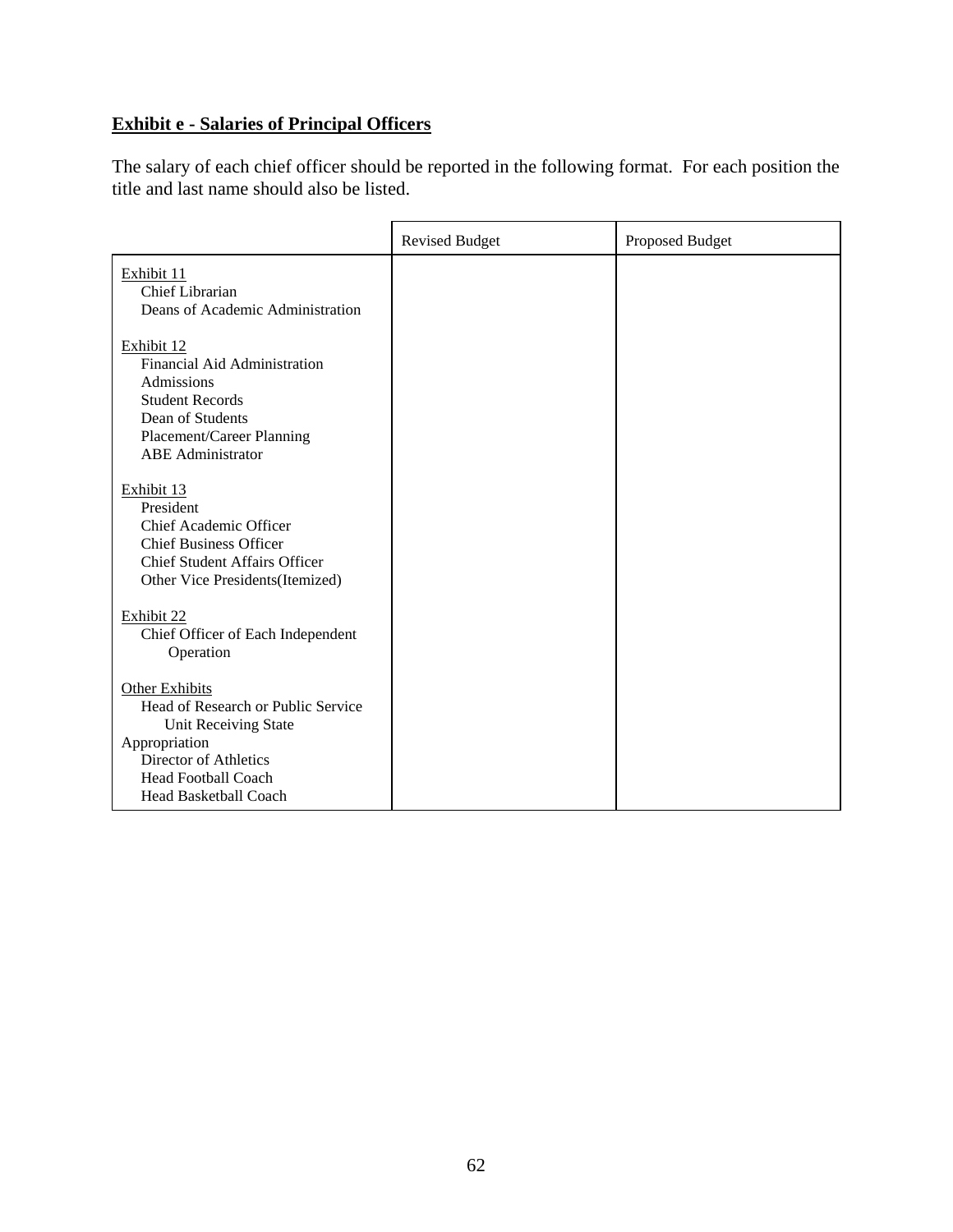# **Exhibit f - Perkins Student Loan Fund (NDSL)**

Show the amount of the federal grant for the NDSL program and the amount of the institutional required match. This item should cross reference with the data reported in Exhibit 1A and Exhibit 2.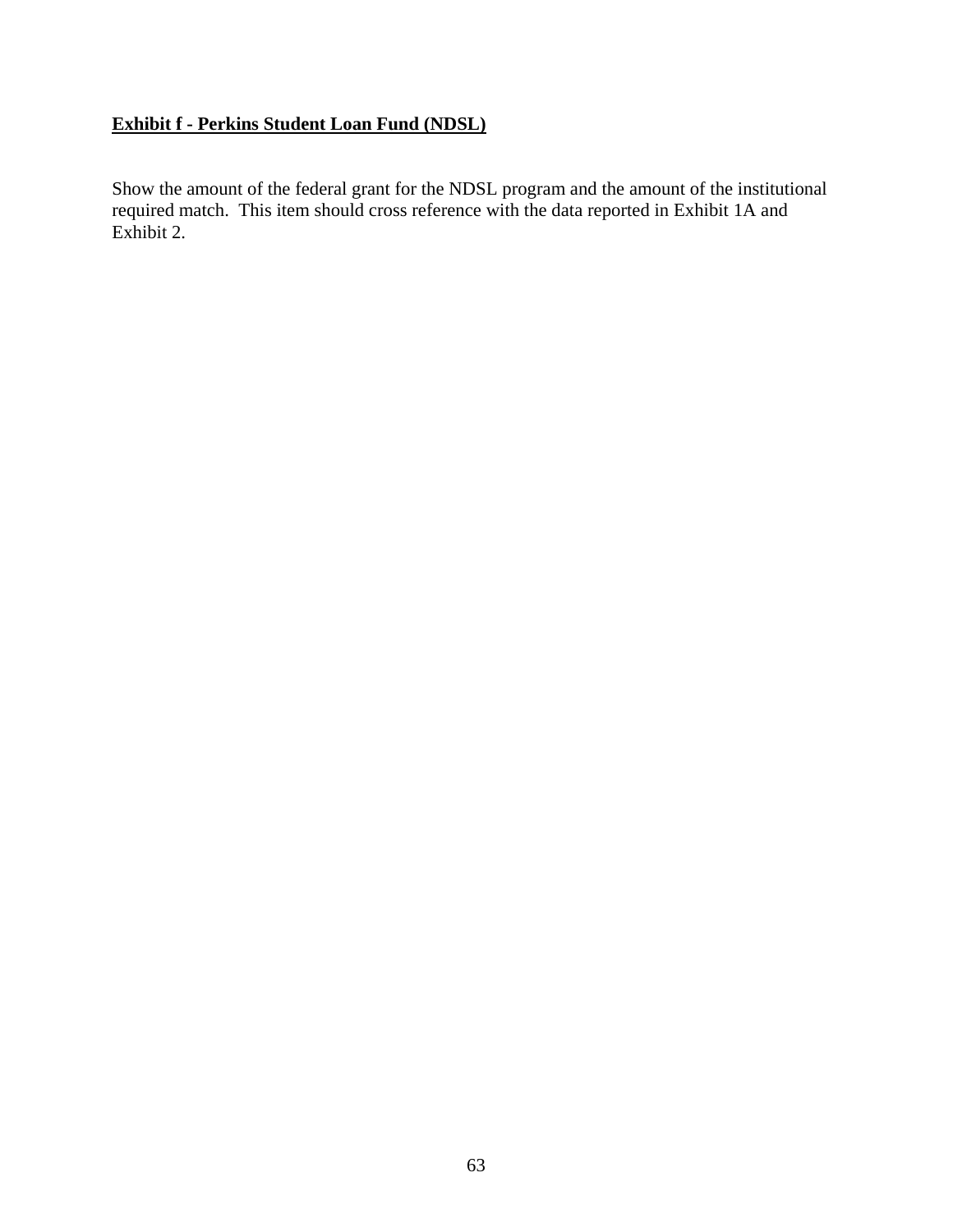# **Exhibit g - Investment in Plant**

This report should only include the actual audited balances that occur in the general ledger accounts. Do not complete estimates in the proposed operating budget. This exhibit is to be reported only with the Report of Actuals.

|                                                                                        | <b>Revised Budget</b> | Proposed Budget |
|----------------------------------------------------------------------------------------|-----------------------|-----------------|
| Grounds<br><b>Buildings</b><br>Equipment<br>Library<br><b>Construction in Progress</b> |                       |                 |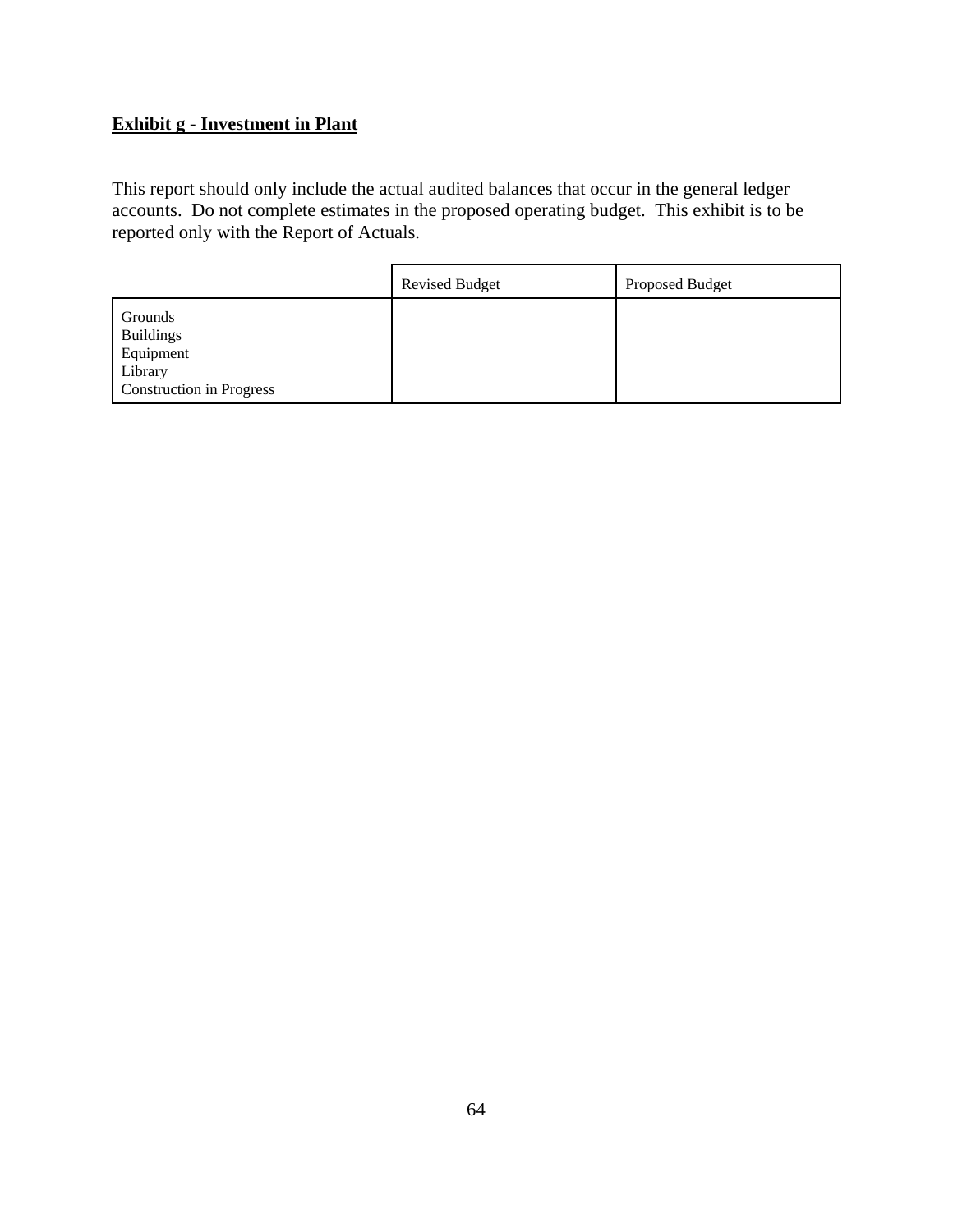# **Appendix A**

# **Programs to be Reported in Instruction -- Exhibit 10**

Occupational & Vocational Instruction

Engineering Technology Agricultural Institute Vocational Technical Services

Special Session Instruction

Summer Session Interim Session Workshops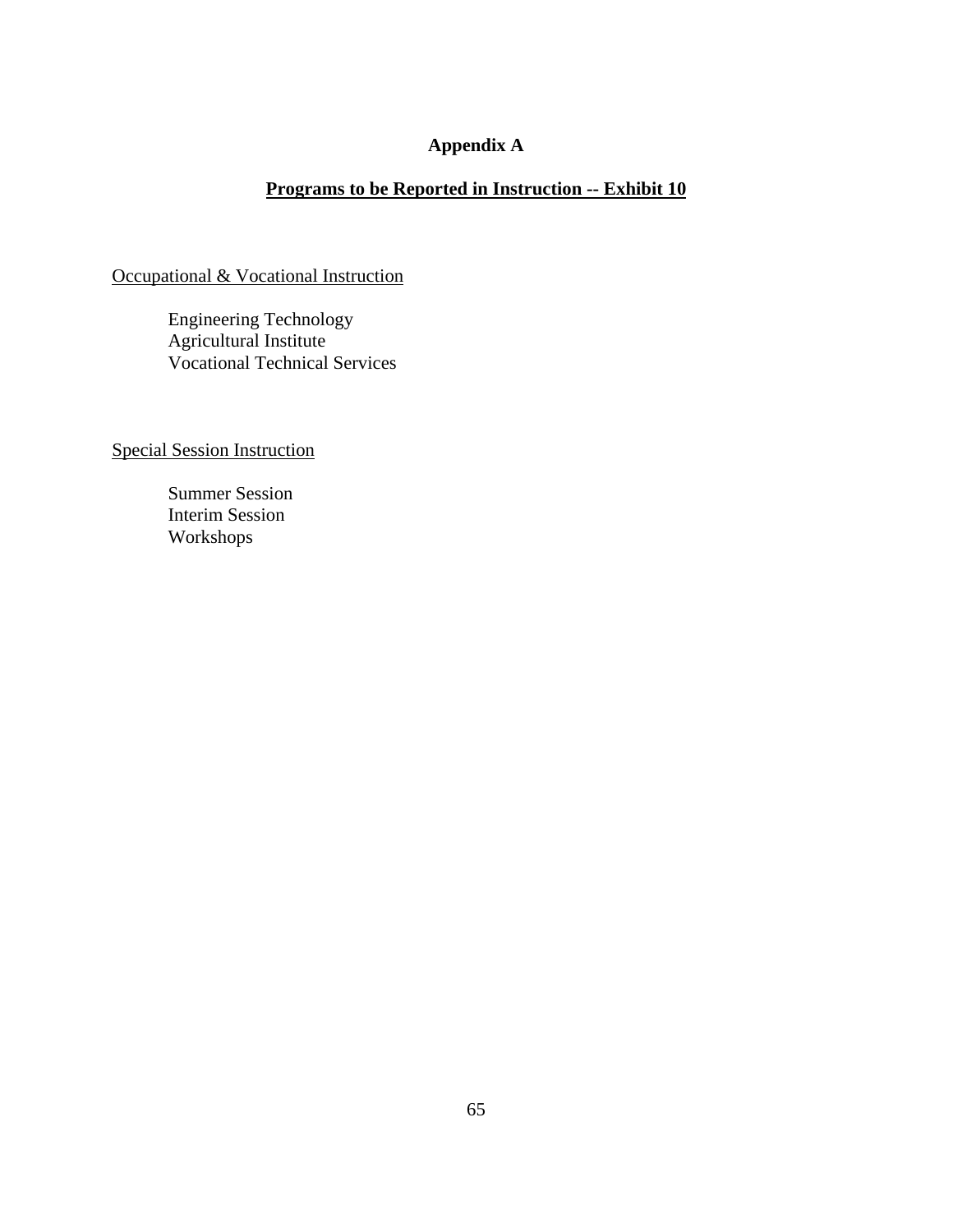# **Appendix B**

# **Programs to Be Reported in Academic Support -- Exhibit 11**

Audio Visual Services

Instructional Media Audio Visual Services Instructional Development Services Center

# Ancillary Support

Manzanita Center Animal Science Farm Poultry Husbandry Farm Reading Center Counseling Center Nursing School Speech & Hearing Clinic Meat Laboratory Speech and Hearing Center Child Development Center Agriculture Laboratory

#### Academic Administration and Personnel Development

| <b>Graduate School</b>            | College of Education & Technology        |
|-----------------------------------|------------------------------------------|
| Academic Dean                     | Graduate Dean                            |
| <b>Graduate Division</b>          | College of Arts & Sciences               |
| School of Management              | Dean - Graduate School                   |
| College of Business               | Dean - Arts & Sciences                   |
| College of Education              | Dean - Education                         |
| College of Engineering            | Dean - Agriculture & Home Economics      |
| College of Fine Arts              | Dean - Business Administration           |
| School of Law                     | <b>Instructional Projects</b>            |
| <b>University College</b>         | Dean - Human & Community Services        |
| Continuing Ed. Administration     | Honors - Administration                  |
| School of Architecture & Planning | VIMAX - Administration                   |
| College of Pharmacy               | Dean - Engineering                       |
| College of Nursing                | <b>Associate Academic Vice President</b> |
|                                   |                                          |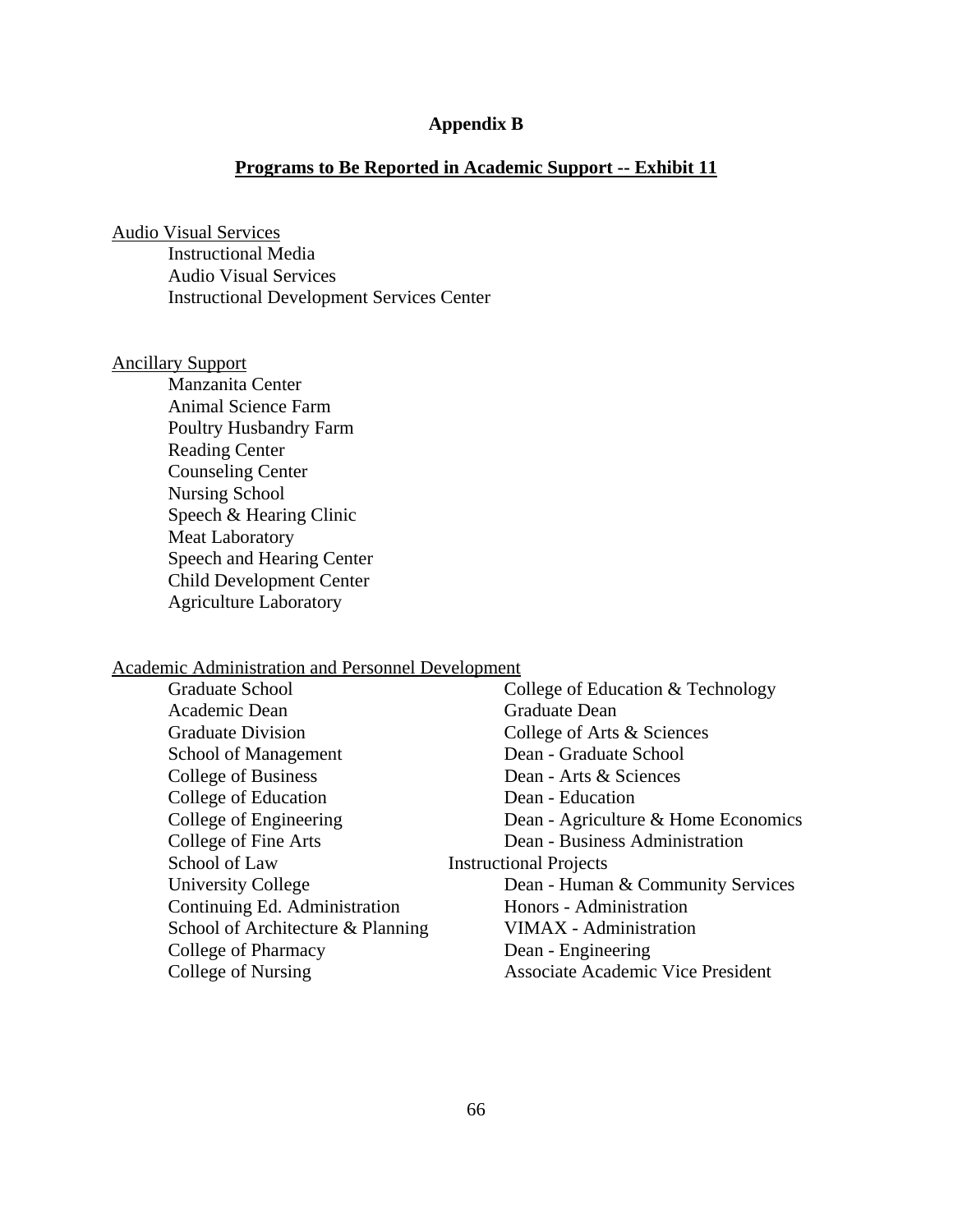#### **Appendix C**

# **Student Services - Exhibit 12**

#### Supplemental Educational Services

College Opportunity Program Special Services for Disadvantaged Students Drop-In Laboratories Learning and Advising

#### Counseling and Career Guidance

Dean of Students Guidance and Counseling International Services Testing Division Women's Coordinating Cooperative Education Center Chicano Student Services Black Studies when no SCH's are generated Office of Veterans' Affairs Placement Office Dean of Women Director of Student Services Placement Office Counseling Center Native American Studies Ethnic Affairs Campus Services Pre-College Counseling Assistance and Testing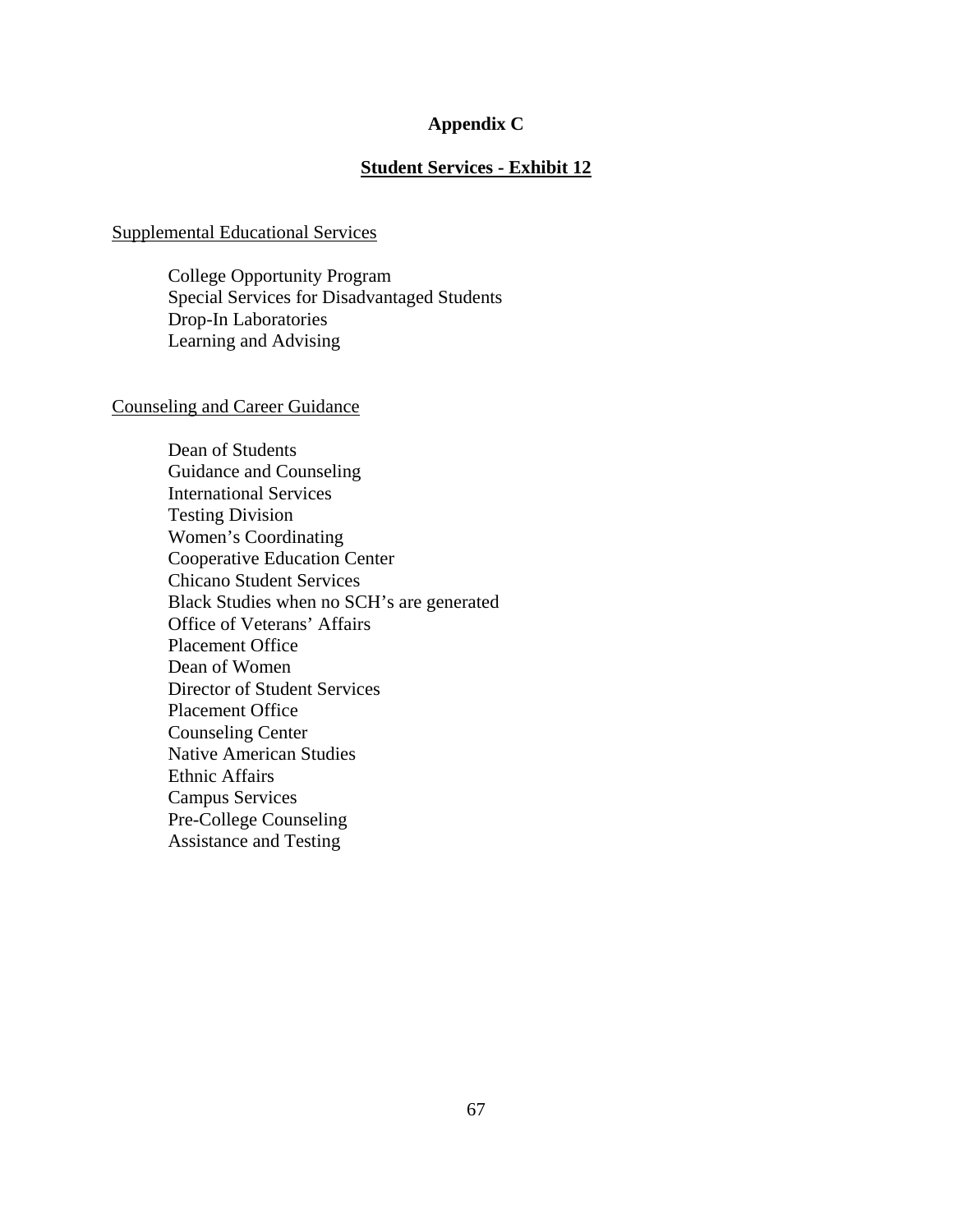# **Appendix D**

# **Programs to Be Reported in Institutional Support -- Exhibit 13**

# Executive Management

| President                                                           | <b>Faculty Senate</b>                       |
|---------------------------------------------------------------------|---------------------------------------------|
| <b>Academic Provost</b>                                             | <b>Administrative Operations</b>            |
| Vice President for Student Affairs                                  | <b>Associate Provost - Regional Affairs</b> |
| <b>Associate Provost - Research</b>                                 | Board of Regents                            |
| University Council                                                  | Legal Services                              |
| Academic Office                                                     | <b>Executive Vice President</b>             |
| Vice President for Development                                      | <b>Institutional Research</b>               |
| Vice President for Business and/or Administration Board of Trustees |                                             |

# Fiscal Operations

Comptroller Surety Bond External Audit Accounting office Budget Office Business Office Office of Grants and Contracts Internal Auditor

#### General Administrative Services Personnel

E.E.O. Office

# Logistical Services

| Purchasing                     | Architect's Office    |
|--------------------------------|-----------------------|
| <b>Postal Services</b>         | <b>Fidelity Bonds</b> |
| <b>Mail Services</b>           | Printing              |
| Insurance                      | Copy Services         |
| <b>Safety Operations</b>       | Police & Parking      |
| <b>Communications Services</b> | Telephone             |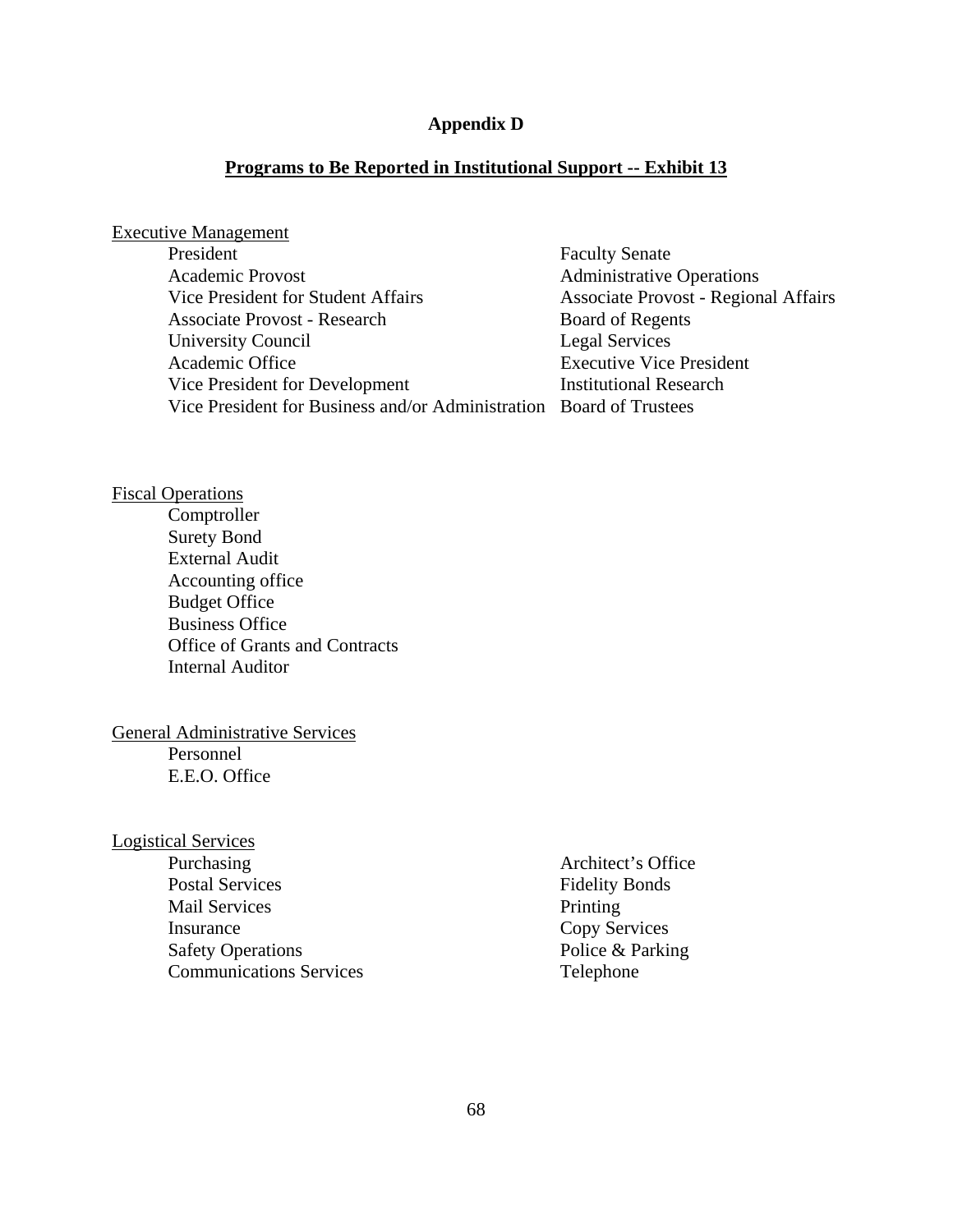# **Appendix D - Continued**

# **Institutional Support - Exhibit 13**

# Community Relations

Public Information Development Publications Dues and Memberships Administrative Publications Reception and Entertainment Information Services Public Information Public Affairs Alumni Summer Session Publications Commencement and Lectures Rental of Facilities Accrediting Association Catalogs Schedules of Classes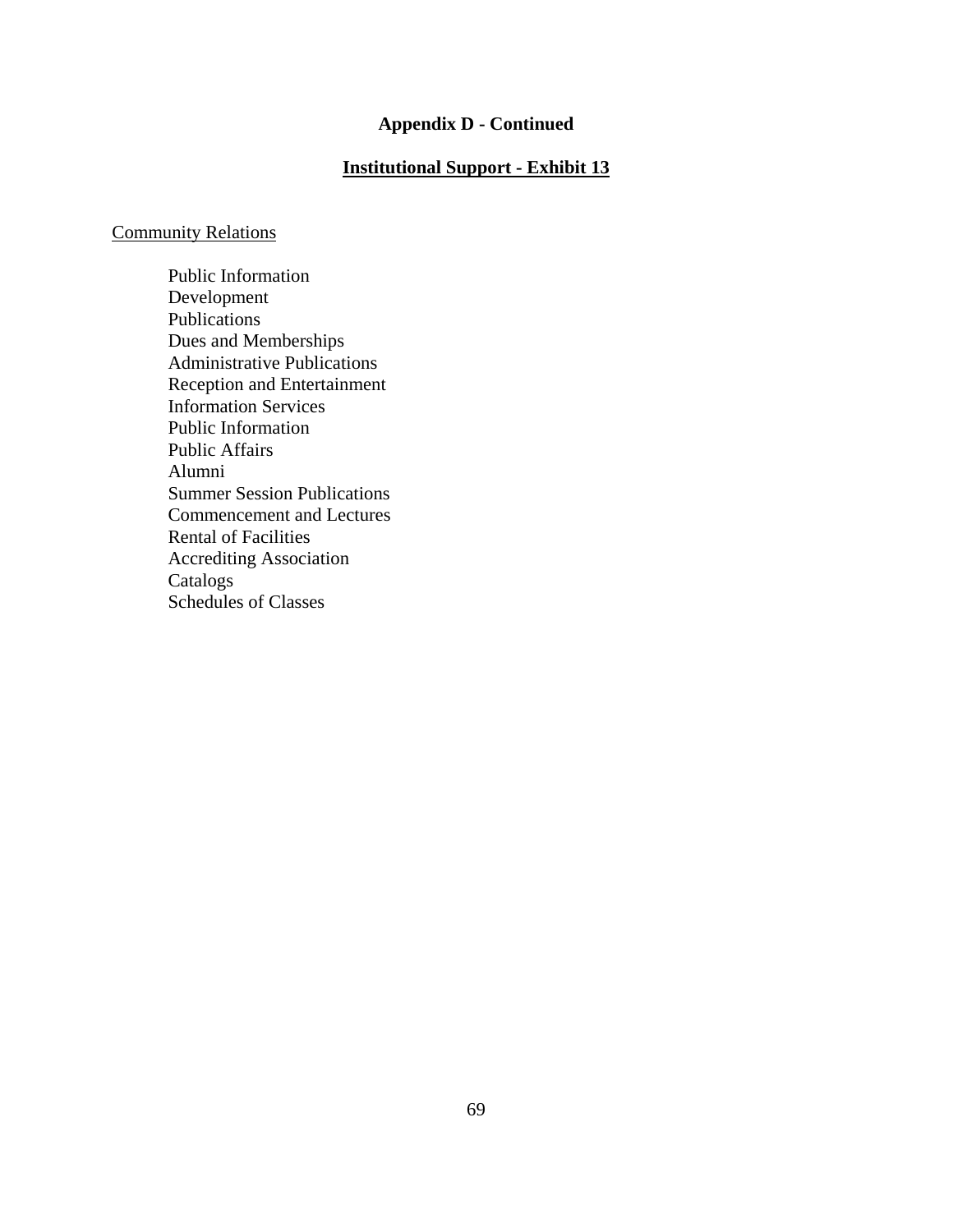# **Appendix E**

# **Programs to Be Reported in Physical Plant -- Exhibit 14**

# Physical Plant Administration

Property Insurance Repair of Buildings **Carpentry** Custodial Services Maintenance Heating and Air Conditioning Supervision Fire Station Repair of Furniture Mechanical Electrical Ground Maintenance Warehousing

# **Utilities**

Electricity Fuel (heating and/or cooling) Water Refuse removal Sewer and Waste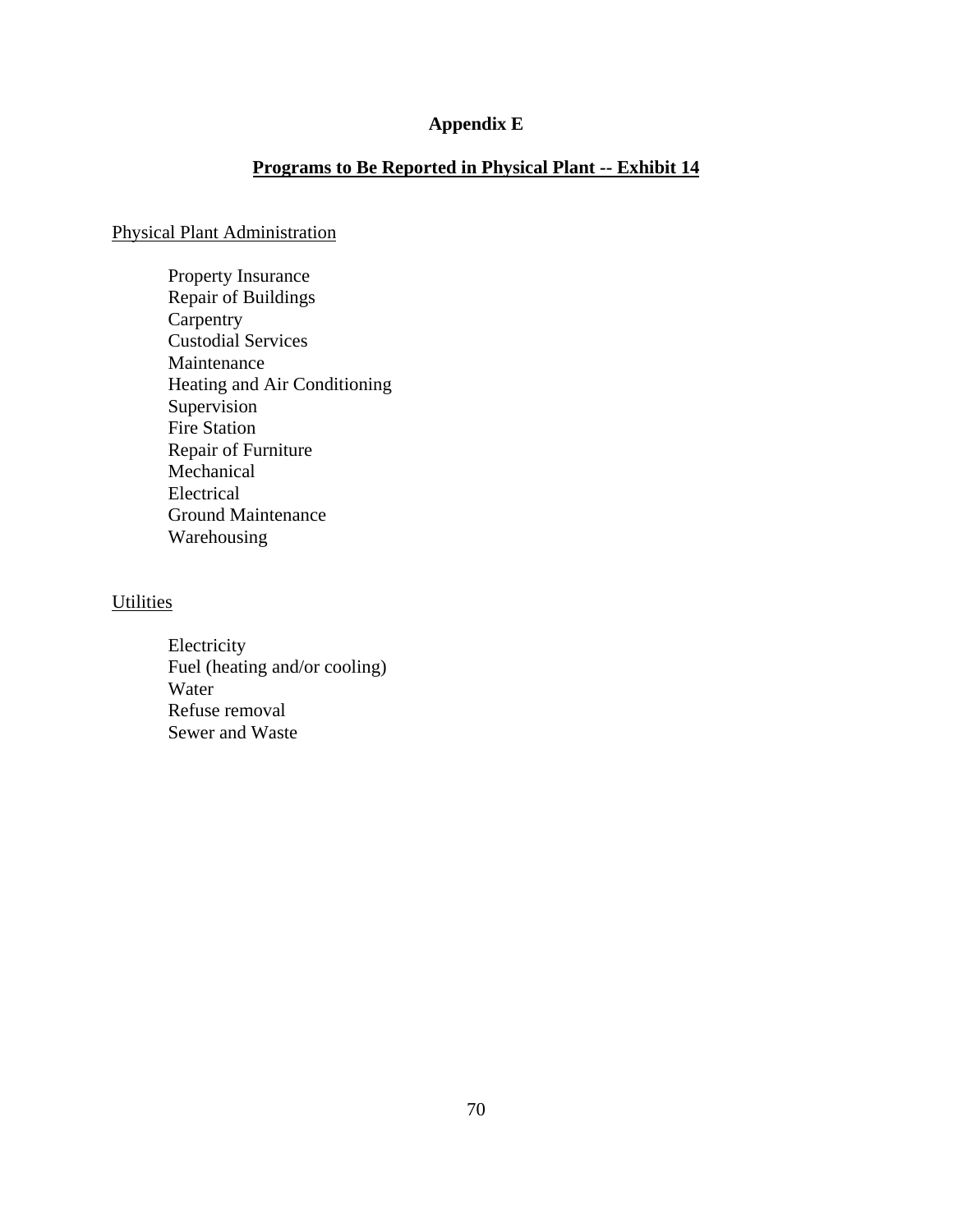# **Appendix F**

# **Programs to Be Reported in Student Social and Cultural - Exhibit 15**

Student Government Student Publications Entertainment Series Intramural Sports Orchestra and Band Dramatics Debate Student Organizations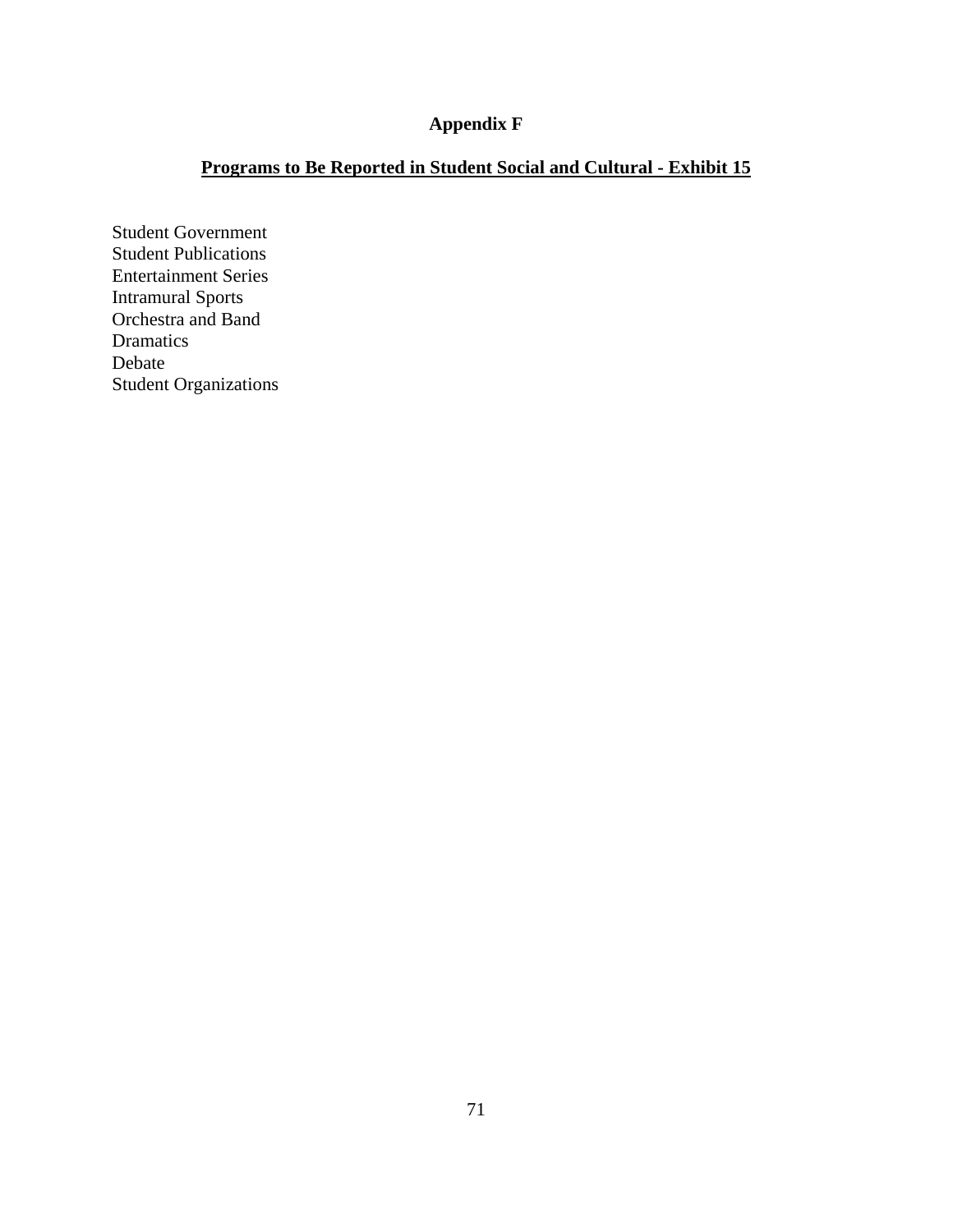#### **Appendix G**

#### **Programs to Be Reported in Research - Exhibit 16**

General Research Llano Estacado Center Water Resources Research Institute of Meteorology Civil Engineering Research Bureau of Engineering Center for Business Services Engineering Experiment Station Contract Archeology Physical Science Laboratory Energy Research Salmon Site Other Research Arts and Sciences Research Center Institute for Applied Science Education Research Center TERA Group Environmental Institute NASA and DOE Cancer Research & Treatment Center Agriculture Experiment Station Range Management Task Force Energy Research & Development Petroleum Recovery Geophysical Research Center Department of Research NSF Other DOD Solar Energy Institute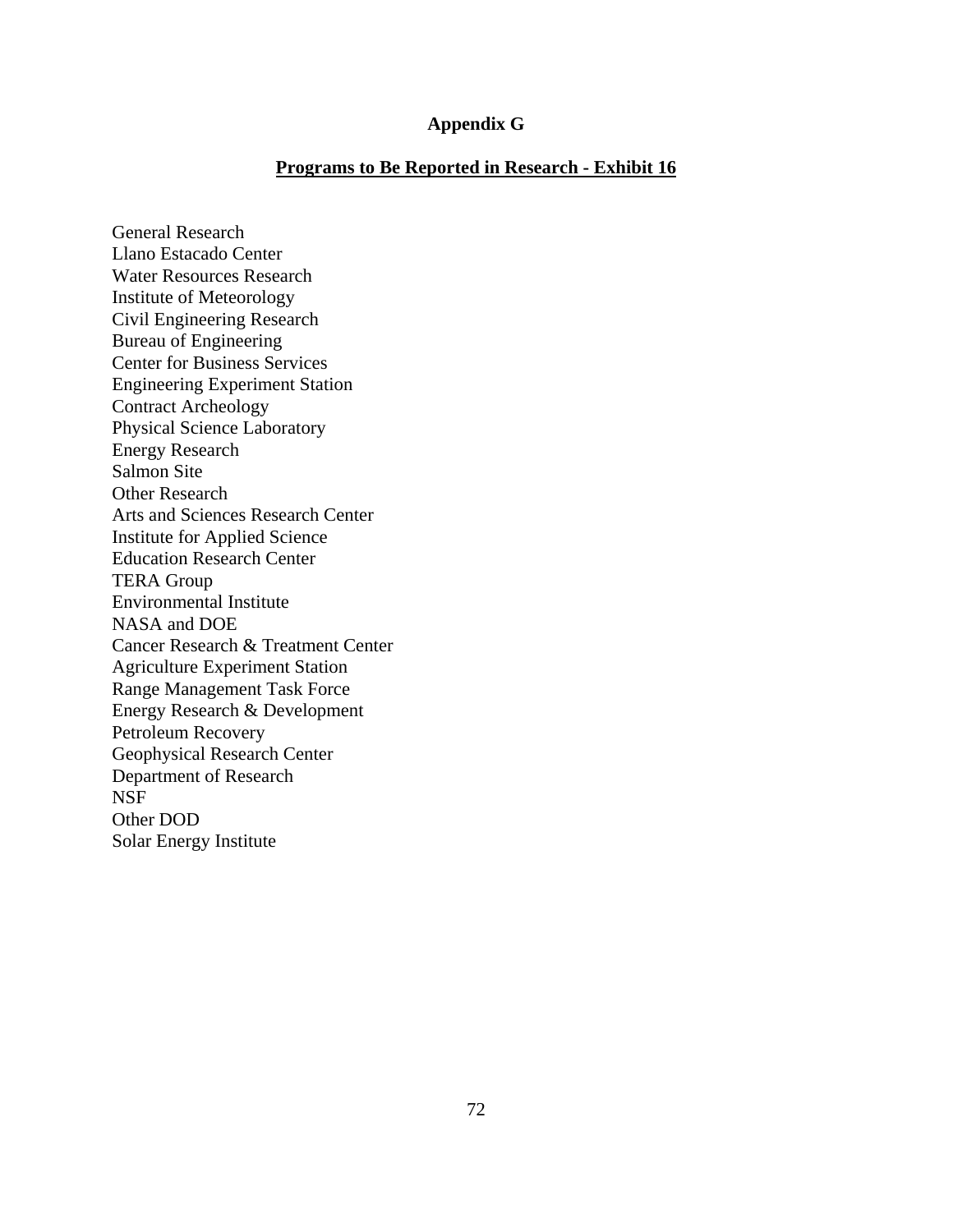#### **Appendix H**

#### **Programs to Be Reported in Public Service - Exhibit 17**

Public Television Stations Upward Bound Visiting Scientist Program Science Fair Educational TV Institute of Public Law Argentine Services Southwest Area Learning Center for International Programs Indian Development Program Multi-Cultural Education Center Poison Control Center College Prep Program University Publications Performing Arts Series Cooperative Extension Public Finance Research Cooperative Farm Services Real Estate Management ERIC - CRESS Seminar University Press Health Care Services Egypt Project Academy of Science International Connoisseurs of Chile Bureau of Educational Planning Musical Events Bus Driver Training Police Science Workshop Small Business Development Centers Elder hostel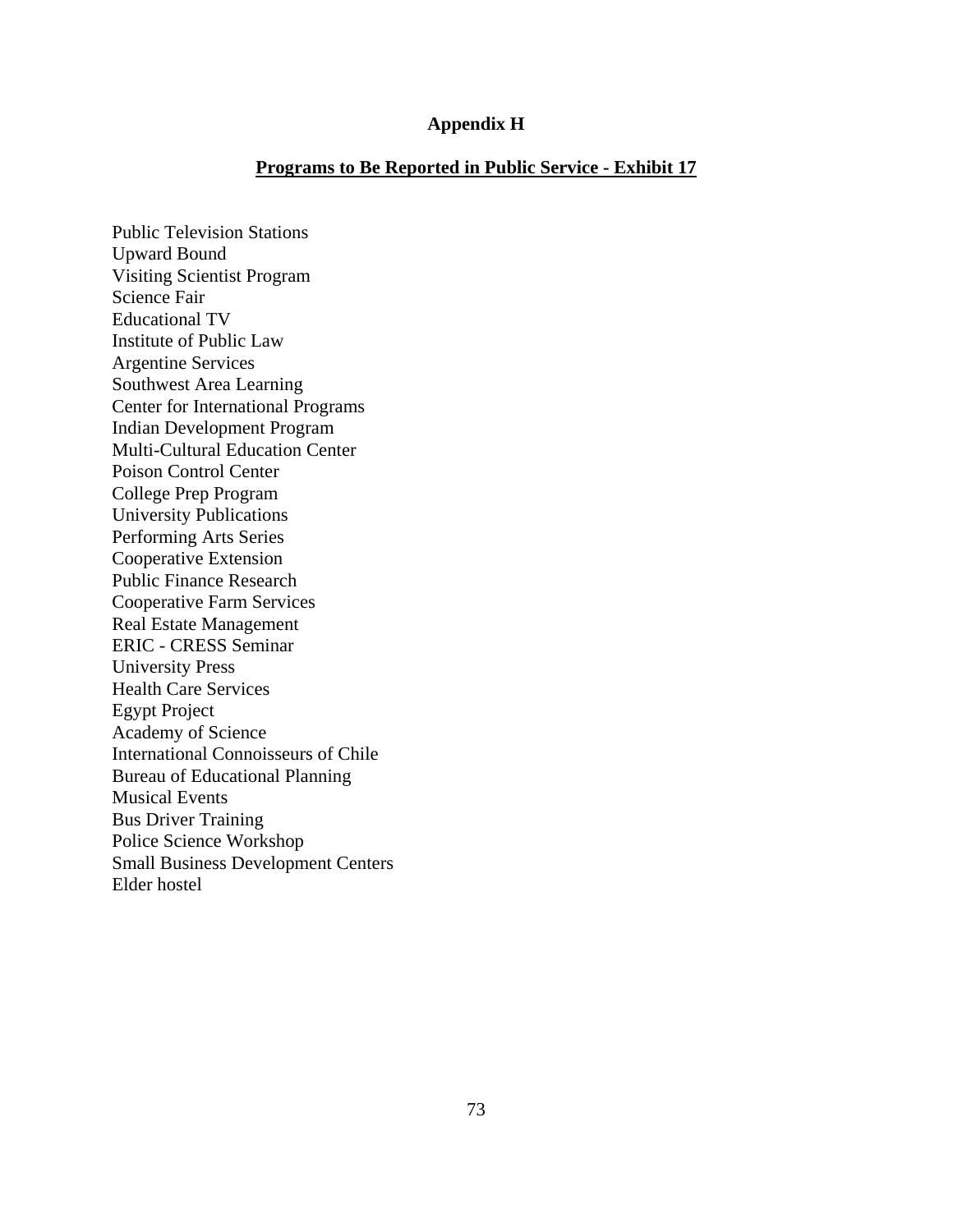### **Appendix I**

### **Programs to Be Reported in Internal Services - Exhibit 18**

Duplicating Center Central Supplies Cylinder Gas Glassblower Photo Services Printing Plant Psychology Animal Surplus Property Statistics Center University Press Computer Center Data Processing Ford Utilities Center Golf Carts Instruments/Lockers Irrigation Service Liquid Nitrogen I.D. Cards Vehicles TERA Cost Centers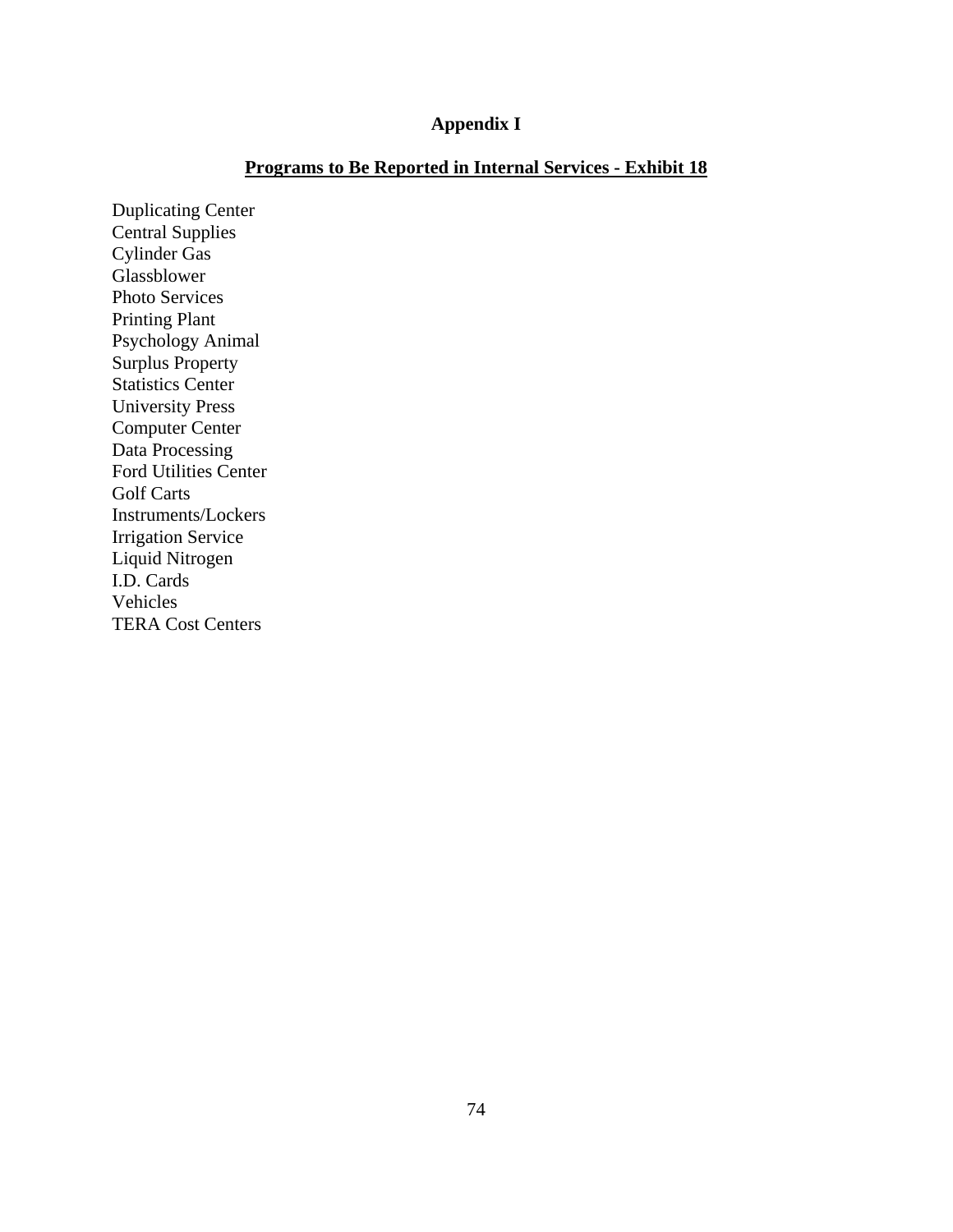#### **Appendix J**

### **Programs to Be Reported in Auxiliary Enterprises - Exhibit 20**

Apartments Dining Hall Housing Administration Golf Course Residence Halls Corbett Center Facilities Rental Health Center Natatorium Student Health Center Pan American Center Union Recreation Allied Auxiliaries Bookstore Married Housing Housing Maintenance Concessions Student Union Food Services Parking Services Residence Halls Recreation Center Student Pharmacy Gymnasium Faculty Housing Memorial Center Canteen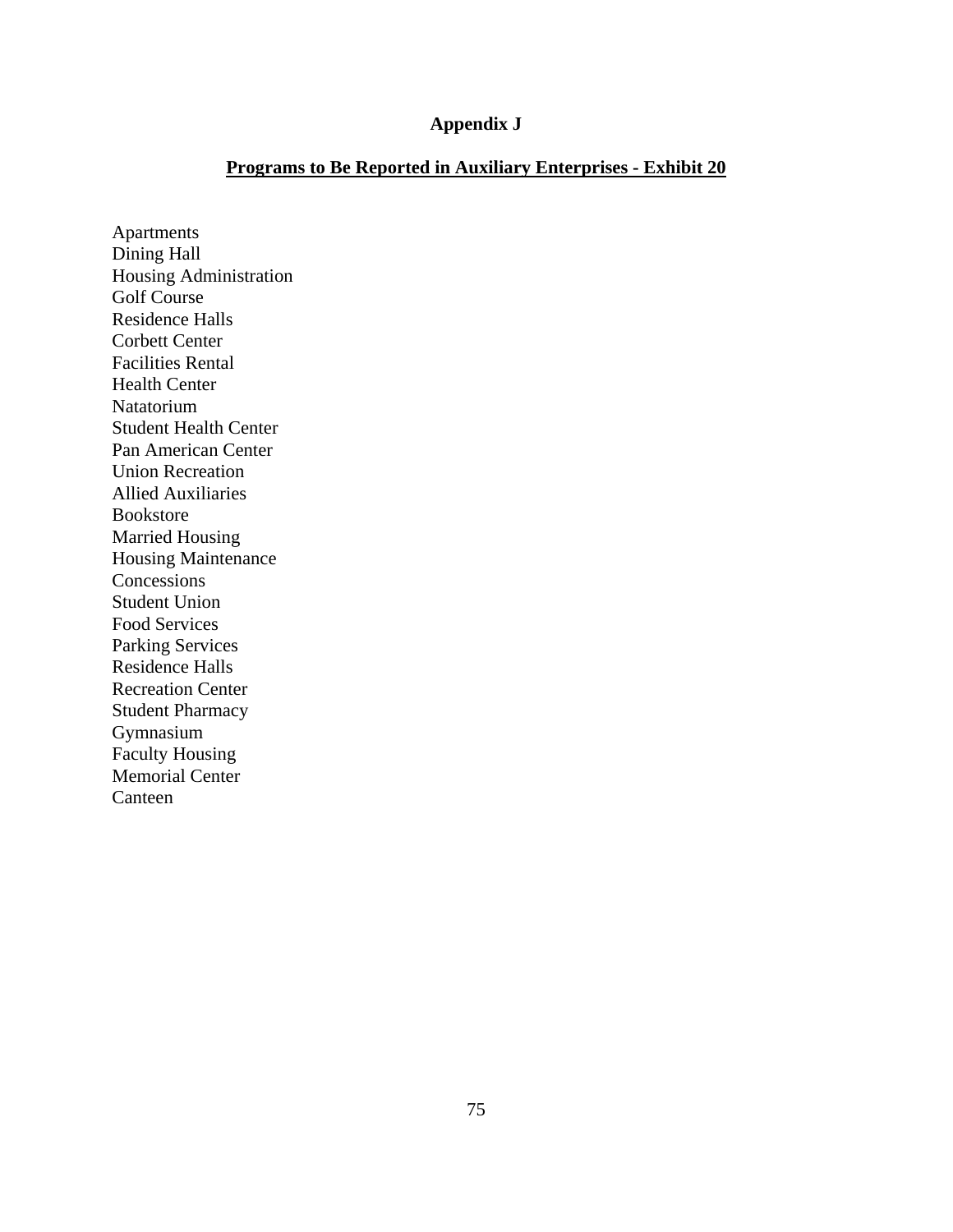### **Appendix K**

## **Programs to Be Reported in Independent Operations - Exhibit 22**

New Mexico Department of Agriculture Bureau of Mines State Mining Inspector Carrie Tingley Hospital Children's Psychiatric Hospital Housestaff Mental Health Center Office of the Medical Investigator University Physicians' Associates